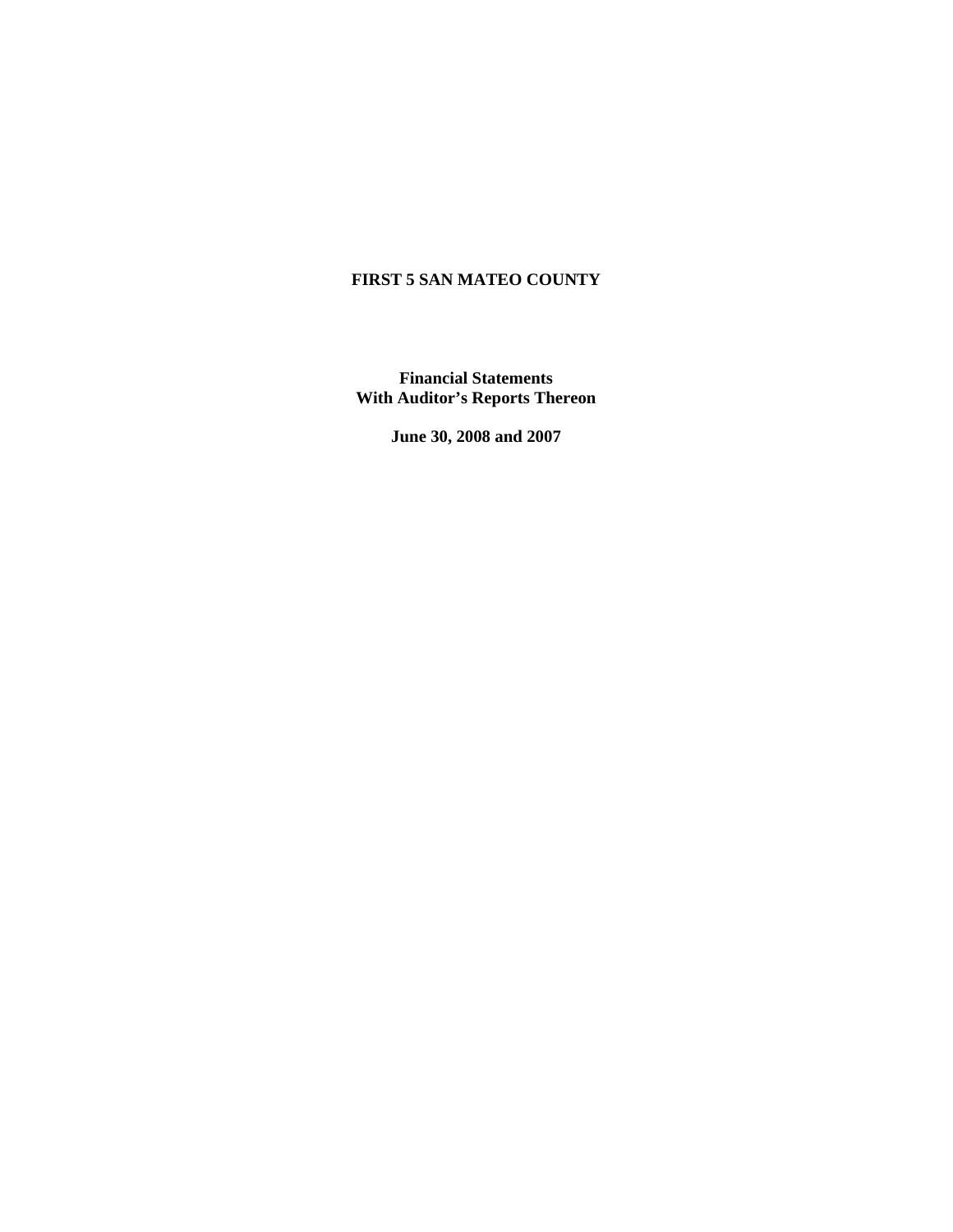## **FIRST 5 SAN MATEO COUNTY**

## **FINANCIAL STATEMENTS JUNE 30, 2008 AND 2007**

## **TABLE OF CONTENTS** Page

| <b>Basic Financial Statements:</b>                                      |
|-------------------------------------------------------------------------|
| <b>Government-wide Financial Statements:</b>                            |
|                                                                         |
| <b>Fund Financial Statements:</b>                                       |
|                                                                         |
| - Statements of Revenues, Expenditures and Changes in Fund Balance  11  |
| - Statement of Revenues, Expenditures and Changes in Fund Balance -     |
|                                                                         |
| Required Supplementary Information:                                     |
|                                                                         |
|                                                                         |
| Supplementary Information:                                              |
| Retention Incentives for Early Care and Education Providers Program  36 |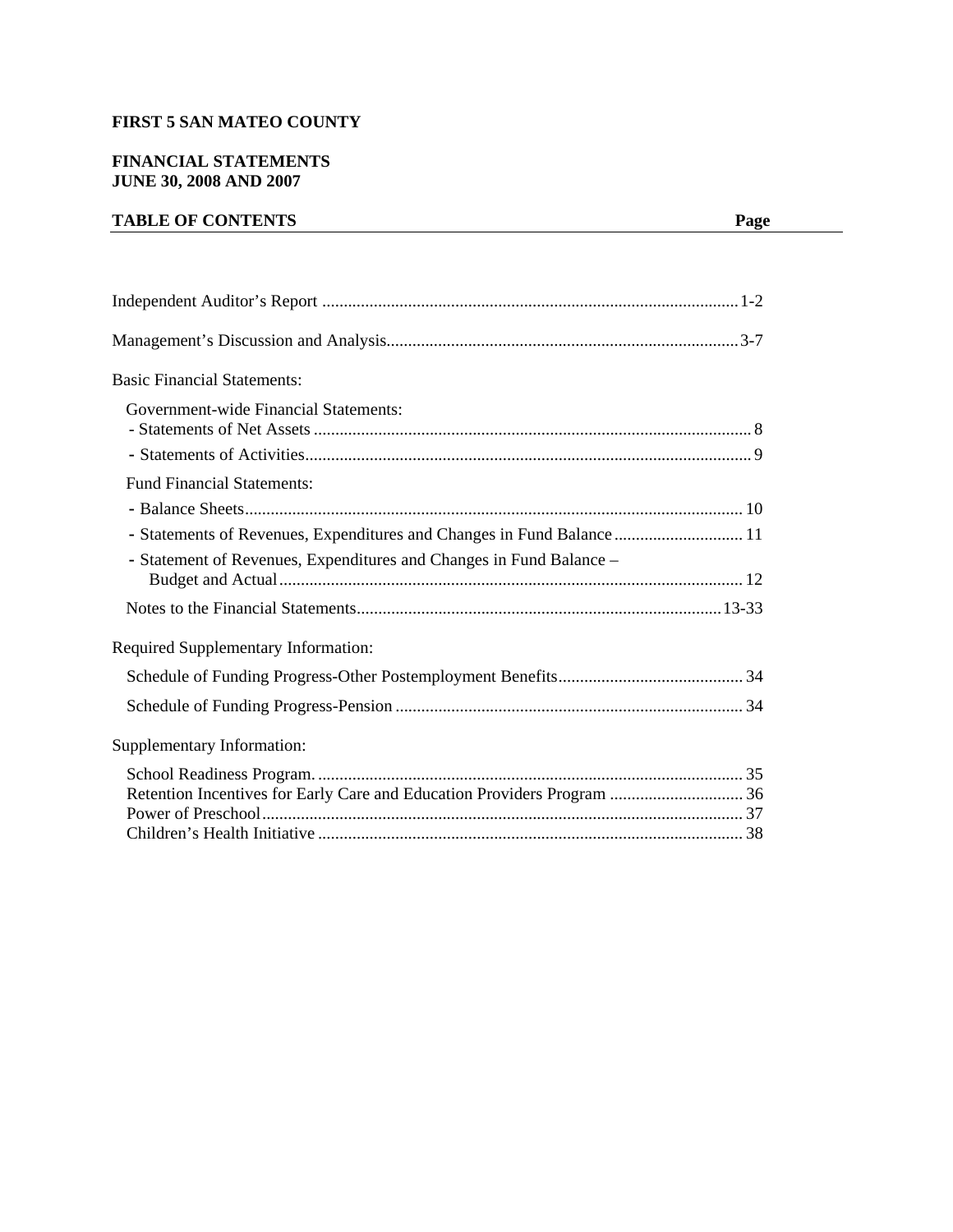# **Office of Controller**



# **TOM HUENING CONTROLLER**

Y OF SA

#### **ROBERT G. ADLER ASSISTANT CONTROLLER**

**KANCHAN K. CHARAN DEPUTY CONTROLLER** 

**TELEPHONE: (650) 363-4777** FAX: (650) 363-7888 www.co.sanmateo.ca.us/controller/

## Independent Auditor's Report

**REDWOOD CITY** 

CALIFORNIA 94063

To the California Children and Families Commission and First 5 San Mateo County San Mateo, California

555 COUNTY CENTER, 4<sup>TH</sup> FLOOR

We have audited the accompanying financial statements of the governmental activities of the First 5 San Mateo County, a component unit of the County of San Mateo, California, as of and for the years ended June 30, 2008 and 2007, which collectively comprise the First 5 San Mateo County's basic financial statements as listed in the table of contents. These financial statements are the responsibility of First 5 San Mateo County's management. Our responsibility is to express opinions on these financial statements based on our audits.

We conducted our audits in accordance with auditing standards generally accepted in the United States of America and the standards applicable to financial audits contained in Government Auditing Standards, issued by the Comptroller General of the United States. Those standards require that we plan and perform the audits to obtain reasonable assurance about whether the financial statements are free of material misstatement. An audit includes examining, on a test basis, evidence supporting the amounts and disclosures in the financial statements. An audit also includes assessing the accounting principles used and significant estimates made by management, as well as evaluating the overall financial statement presentation. We believe that our audits provide a reasonable basis for our opinions.

In our opinion, the financial statements referred to above present fairly, in all material respects, the financial position of the governmental activities of the First 5 San Mateo County, California, as of June 30, 2008 and 2007, and the changes in its financial position and the budgetary comparison for the years then ended in conformity with accounting principles generally accepted in the United States of America.

As discussed in Note 1(f) to the basic financial statements, effective July 1, 2007, the First 5 San Mateo County adopted the provisions of Governmental Accounting Standards Board Statement No. 50, Pension Disclosures.

In accordance with Government Auditing Standards, we have also issued our report dated October 16, 2008 on our consideration of the First 5 San Mateo County's internal control over financial reporting and our tests of its compliance with certain provisions of laws, regulations, contracts and grant agreements and other matters. The purpose of that report is to describe the scope of our testing of internal control over financial reporting and compliance and the results of that testing and not to provide an opinion on the internal control over financial reporting or on compliance. That report is an integral part of an audit performed in accordance with Government Auditing Standards and should be considered in conjunction with this report in considering the results of our audits.

The Management's Discussion and Analysis on pages 3 through 7, and the Schedules of Funding Progress-Other Postemployment Benefits and Pension on page 34, are not a required part of the basic financial statements but are supplementary information required by accounting principles generally accepted in the United States of America. We have applied certain limited procedures, which consisted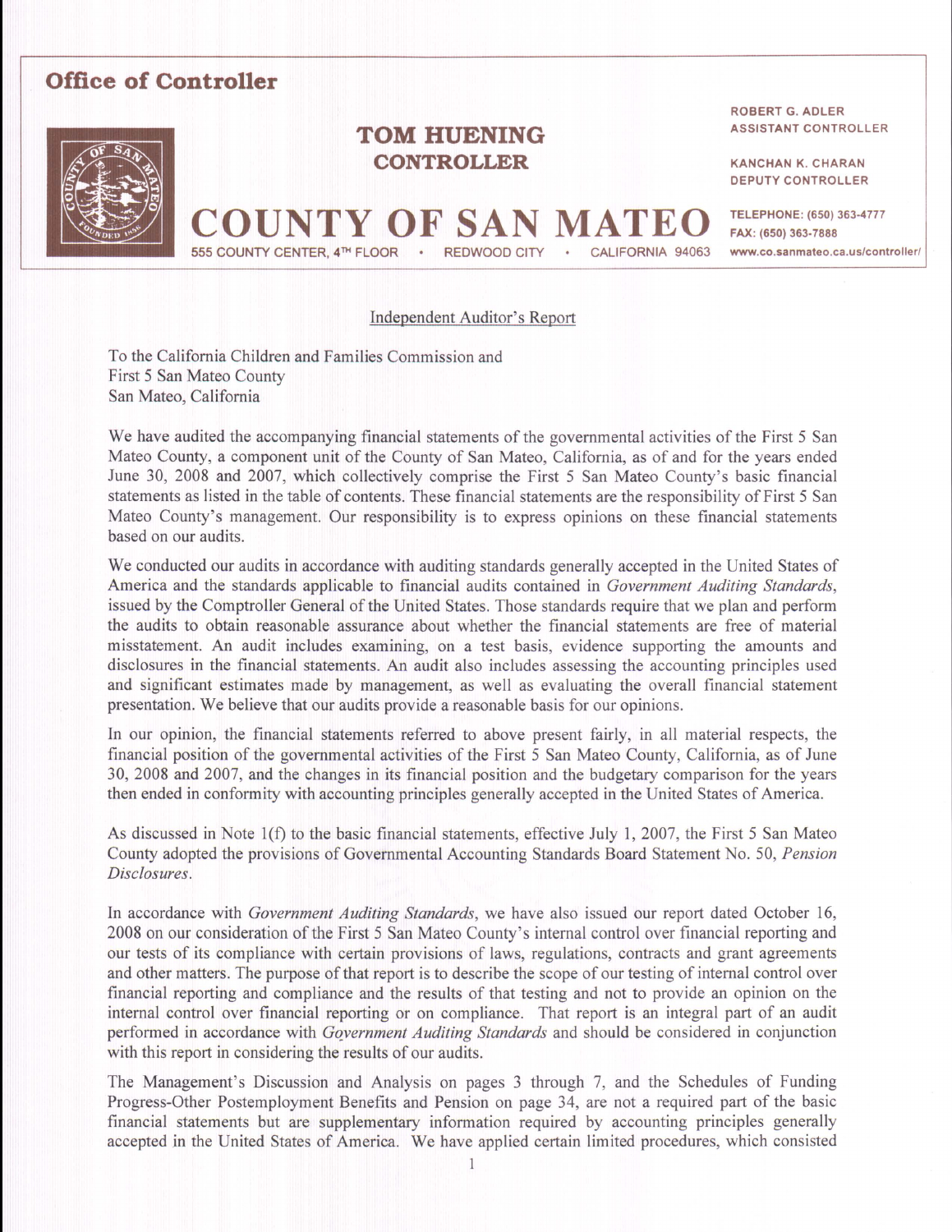principally of inquiries of management regarding the methods of measurement and presentation of the required supplementary information. However, we did not audit the information and express no opinion on it.

Our audits were conducted for the purpose of forming opinions on the financial statements that collectively comprise the First 5 San Mateo County's basic financial statements. The accompanying supplementary information listed in the table of contents is presented for purposes of additional analysis and is not a required part of the basic financial statements. The supplementary information has been subjected to the auditing procedures applied in the audits of the basic financial statements and, in our opinion, is fairly stated in all material respects in relation to the basic financial statements taken as a whole.

County of San Mater Controller

Redwood City, California October 16 2008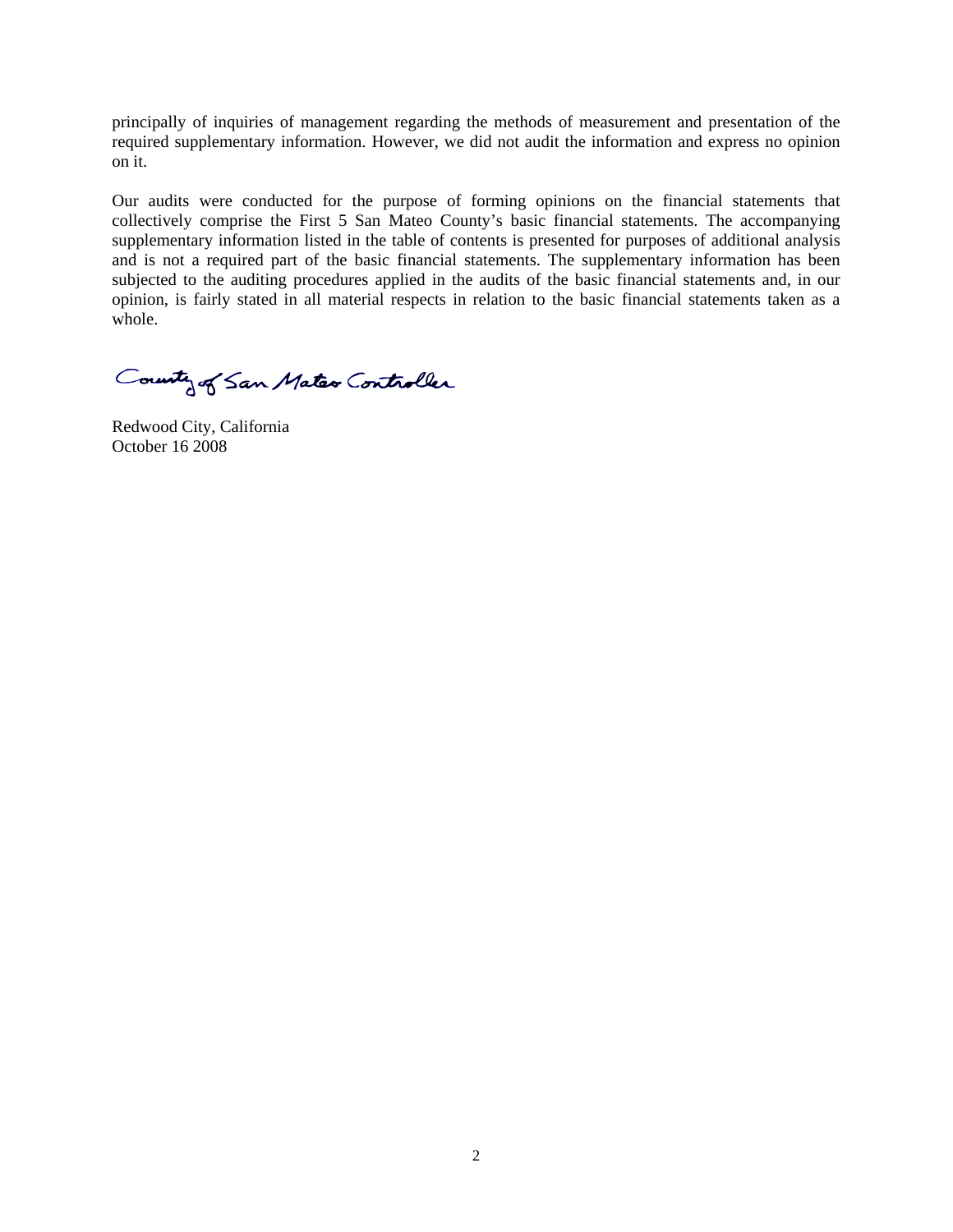

## **MANAGEMENT'S DISCUSSION AND ANALYSIS**

In November 1998, voters passed a statewide ballot initiative, Proposition 10, to fund programs that promote the physical, cognitive and emotional development of children ages 0-5. Proposition 10 funds are generated by a tax on tobacco products and are intended to facilitate the creation and implementation of an integrated and collaborative system of care for young children in the areas of health, family support and early learning. All revenue generated is collected in the California Children and Families (First 5 California) Trust Fund Account and allocations are made to each of the 58 counties in the State based on the number of births recorded in the relevant county in proportion to the number of births recorded in California. Each county must establish a local First 5 Commission to oversee the use of these funds in accordance with their strategic plan.

To date, First 5 San Mateo County has invested over \$63 million in a wide variety of programs and services for young children and their families. This report highlights the significant financial activities for the fiscal year ending June 30, 2008.

### **Financial Highlights**

- The assets of First 5 San Mateo County exceeded its liabilities for the fiscal year ended June 30, 2008 by \$35,942,641 *(net assets)*. Of this amount, \$164,235 is restricted for the School Readiness Initiative *(restricted net assets);* \$160,000 is reserved for a note receivable (Our Daly City Partnership-Our Second Home Family Resource Center); \$304,296 is the net long-term portion of Other Post Employment Benefits (OPEB) asset (obligation) *(committed)*; \$13,603,479 is encumbered and obligated for current grants*;* and \$21,710,631 is set aside *(committed)* for future programs, projects, and activities. All funding awards are in accordance with First 5's Strategic Plan and Long-Term Financial Plan.
- Cash disbursements to local projects awarded funding (*project contributions)* decreased by \$420,277 or 3.7% from the previous fiscal year.

#### **Overview of the Financial Statements**

This discussion and analysis serves as an introduction to First 5 San Mateo County's basic financial statements which include three components:

- 1. *Government-wide* financial statements
- 2. *Fund* financial statements
- 3. *Notes* to the basic financial statements

**Government-wide financial statements** provide readers with a broad overview of First 5 San Mateo County's finances, in a manner similar to a private-sector business.

The *statement of net assets* presents information on all of First 5 San Mateo County's assets and liabilities, with the difference between the two reported as *net assets*.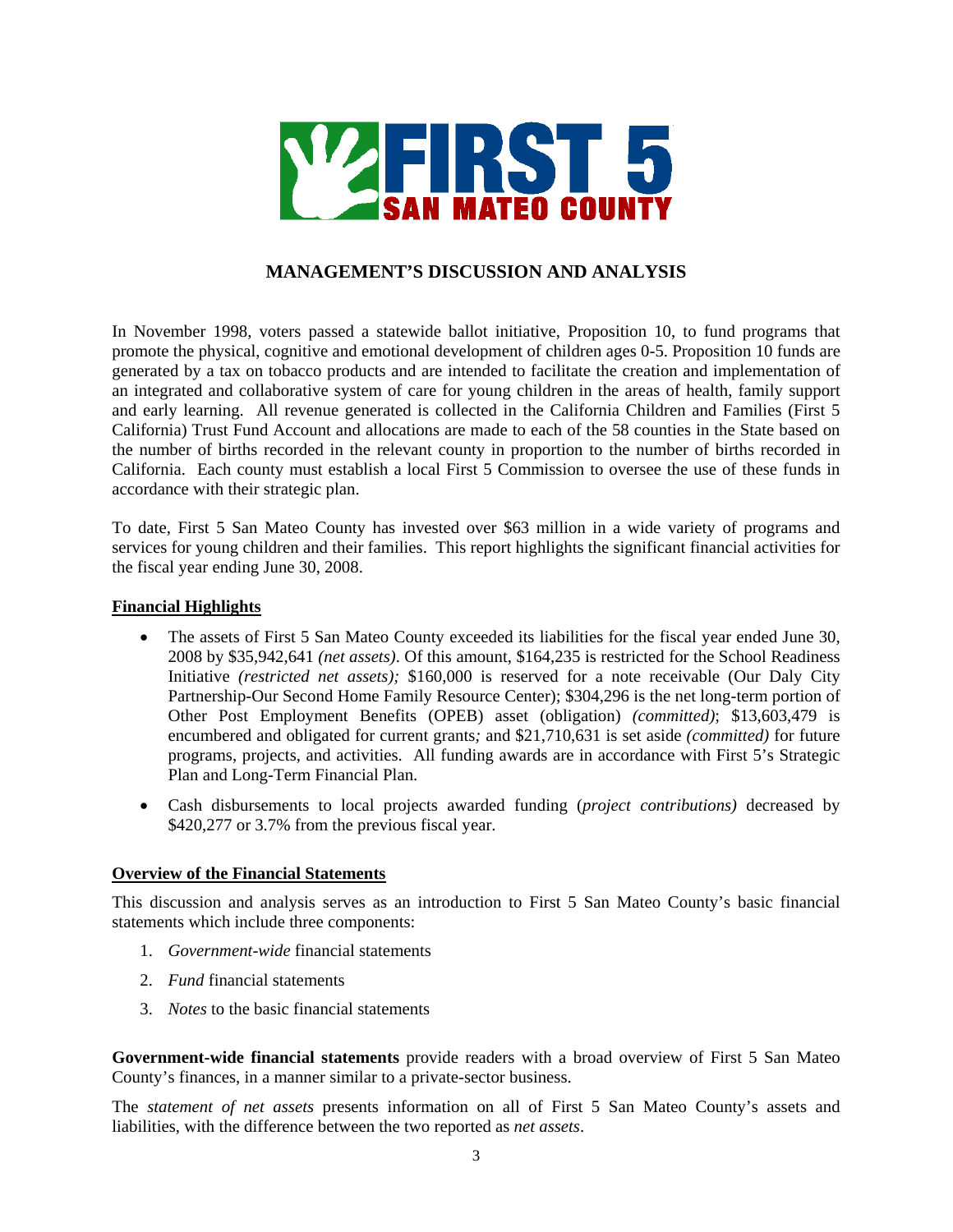The *statement of activities* presents information showing how First 5 San Mateo County's net assets changed during the most recent fiscal year. All changes in net assets are reported as soon as the underlying event giving rise to the change occurs, *regardless of the timing of related cash flows*. Thus revenues and expenses are reported in this statement for some items that will only result in cash flows in a future fiscal period (e.g. earned but unused vacation leave).

### *The government-wide financial statements can be found on pages 8 and 9 of this report.*

**Fund financial statements** are groupings of related accounts used to maintain control over resources that have been segregated for specific activities or objectives. Fund financial statements report essentially the same functions as those reported in the government-wide financial statements; however they focus on near-term inflows and outflows of spendable resources, as well as on balances of spendable resources available at the end of the fiscal year.

## *The fund financial statements can be found on pages 10 through 12 of this report.*

**Notes to the basic financial statements** provide additional information that is essential to a full understanding of the data provided in the government-wide and fund financial statements.

*The notes can be found on pages 13-33 of this report.* 

In addition to the basic financial statements and accompanying notes, **Supplementary Information** is included as required by First 5 California. These statements provide information concerning First 5 San Mateo County's matching funds and special technical assistance programs.

*The supplementary information can be found on pages 34-38 of this report.* 

## **Government-Wide Financial Analysis**

As of June 30, 2008, First 5 San Mateo County's assets exceeded liabilities by \$35,942,641.

#### **Net Assets**

|                                  | 2008             | 2007             | 2006             |
|----------------------------------|------------------|------------------|------------------|
| <b>Total Assets</b>              | \$<br>42,242,345 | \$<br>47,706,872 | \$<br>46,462,310 |
| <b>Total Liabilities</b>         | 6,299,704        | 10,539,183       | 8,064,656        |
| <b>Total Net Assets</b>          | \$<br>35,942,641 | \$<br>37,167,689 | \$<br>38,397,654 |
| Net Assets:                      |                  |                  |                  |
| Restricted                       | 164,235          | 309,143          | 557,514          |
| Unrestricted $-$<br>Committed to |                  |                  |                  |
| programs                         | 35,778,406       | 36,858,546       | 37,840,140       |

- First 5 San Mateo County's total assets decreased by \$5,464,527 or 11%. The decrease was due to decreases in cash and cash equivalents, securities lending collateral, and deferred contributions.
- First 5 San Mateo County's total liabilities decreased by \$4,239,479 or 40%. The decrease was due to decreases accounts payable *(monies due to organizations who have been awarded funding for local projects)* and securities lending collateral due.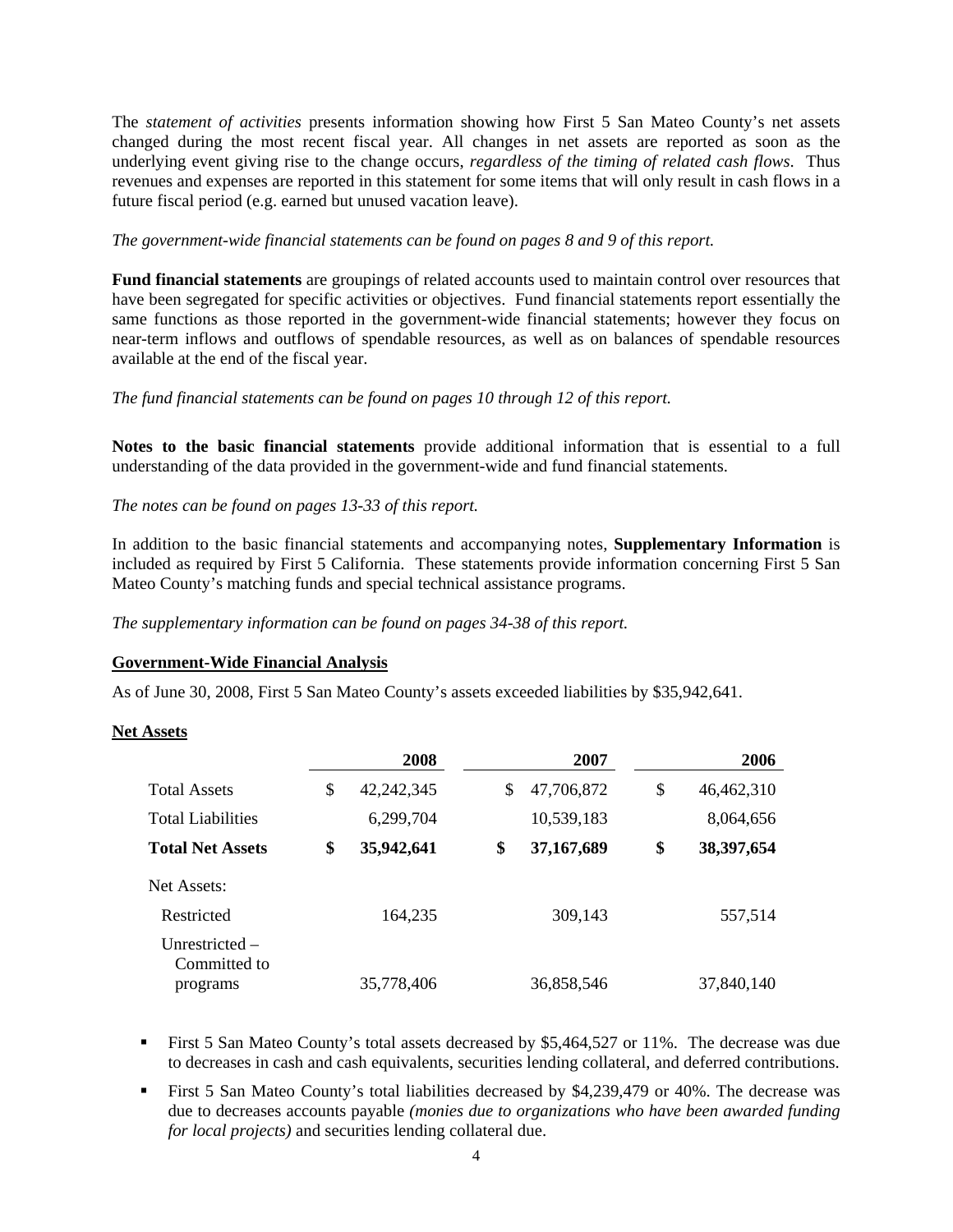First 5 San Mateo County's net assets decreased by \$1,225,048 or 3%. First 5's net assets are divided into *restricted* and *unrestricted* portions. Restricted funding is money received for specific programs or initiatives that must be used exclusively for the purpose designated. Unrestricted funding is money received that is set aside for programs, projects, and activities to be conducted in the future according to a documented plan, budget or financial forecast formally approved by First 5.

## **Changes in Net Assets**

|                                     | 2008            |    | 2007         | 2006             |
|-------------------------------------|-----------------|----|--------------|------------------|
| <b>Program Revenues</b>             | \$<br>9,714,181 | \$ | 9,800,279    | \$<br>11,226,021 |
| <b>General Revenues</b>             | 1,785,014       |    | 2,038,142    | 910,274          |
| Expenses                            | 12,724,243      |    | 13,068,386   | 11,947,327       |
| <b>Change in Net Assets</b>         | (1,225,048)     |    | (1,229,965)  | 188,968          |
| Net Assets - beginning,<br>restated | 37,167,689      |    | 38, 397, 654 | 38,208,686       |
| Net Assets - ending                 | 35,942,641      | S  | 37,167,689   | 38, 397, 654     |

- Program Revenues decreased by \$86,098 (0.9%) and General Revenues decreased by \$253,128 (12%). The decreases are primarily due to a slight decrease of Proposition 10 allocations and funding from First 5 California for special projects and a decrease in investment earnings due to declining interest rates.
- Expenses decreased by \$344,143 (2.6%). A majority of the decrease is a decrease in grant contributions spent for significant funding commitments awarded by First 5 San Mateo County through Strategic Initiatives.

## **Financial Analysis of the First 5 San Mateo County Trust Fund**

First 5 San Mateo County uses fund accounting to ensure and demonstrate compliance with financerelated legal requirements. As of June 30, 2008, First 5 San Mateo County reported a fund balance of \$35,845,204, a decrease of \$950,240 (3%) from the prior year. The decrease represents the amount of expenditures in excess of revenues. The fund balance is lower than the net assets of \$35,942,641 by \$97,437. The difference includes the long-term portion of the compensated absences liability of (\$54,711) and the net OPEB asset of \$152,148 for post-employment benefits. These two amounts are not reported on the fund balance sheet since they are not available and are not due and payable in the current period.

As of June 30, 2008, 38% of First 5 San Mateo County's fund balance is committed to grantees through contractual obligations to receive future payments. The remainder is reserved for local initiatives in accordance with First 5 San Mateo County's strategic approach and long-term financial plan. This plan is reviewed and approved by First 5 on an annual basis.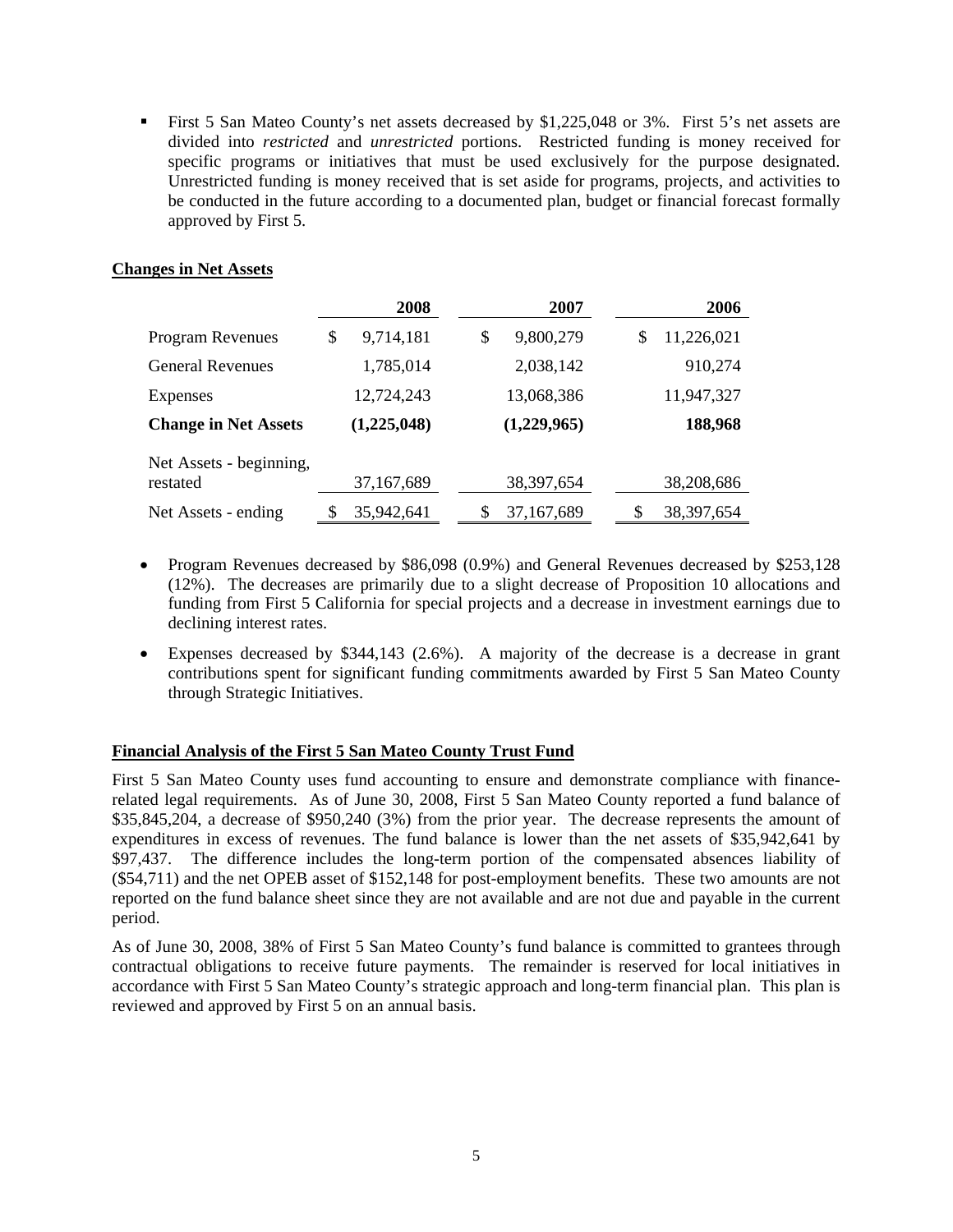## **Budgetary Highlights**

First 5 San Mateo County's operating budget for FY2007-08 totaled \$14.6 million. The budget closeout revealed a savings of \$2.3 million, which is the excess (deficiency) of revenue and actual expenditures compared to the approved budget. Key factors accounting for the budget savings were as follows:

- An increase in investment earnings of \$.7 million.
- A decrease in contributions to local projects of \$2.1 million.
- A reduction in administrative expenses (salaries and benefits) of \$ .2 million.

*The budgetary comparison statement can be found on page 12 of this report.* 

## **Beyond FY2007-08**

To date, First 5 San Mateo County has invested over \$63 million in young children. This investment is the result of a visionary approach to launch large-scale initiatives and to provide funding for programs having great impact in the community. As of June 30, 2008, fifty-two projects have been awarded funding through First 5 San Mateo County's Request for Proposals (RFP) Rounds 1-6 and four strategic initiatives have been launched - Preschool for All (PFA); Children's Health Initiative (Healthy Kids); Early Brain Development (Prenatal to Three); and Child Care & Early Learning (SmartKids). The strategic initiatives alone represent an investment of almost \$6 million per year in the community.

Revenue for FY 2008-09 is estimated at \$10.7 million. This projection includes Proposition 10 monthly allocations in addition to matched funding from First 5 California that is designated for special projects such as the School Readiness Initiative, Preschool for All, and CARES Recruitment and Retention Program.

During this past year, the Commission met, discussed and analyzed community needs, program related information, and financial data which built upon the System of Care framework that the Commission had developed in 2006. A Strategic Planning Ad Hoc Advisory Committee was formed to begin a comprehensive revision of the Strategic Plan to ensure that the System of Care strategies were aligned with desired outcomes.

As a result, a multi-year Strategic Plan (2009-2015) was presented and approved by the Commission at a public hearing on September 22, 2008. This revised strategic plan incorporates an updated overall evaluation approach that uses a single external evaluator to work with grantees. Under an umbrella of eight desired outcomes, the strategic plan is organized by four focus areas (System of Care): Early Learning, Child Health and Development, Family Support and Engagement, and Communication and Systems Change.

During the 2008 strategic planning process, the Finance and Administration Committee and the Ad Hoc Strategic Planning Advisory Committee provided guidance for the development of a revised Long-Term Financial Plan which targets specific percentages for each focus area within the System of Care. This Plan was approved by the Commission at a public hearing on September 22, 2008. Because future Proposition 10 revenue is expected to decline, the Plan uses a step-down funding approach for making investments in three-year cycles. During the three years of Cycle One, First 5 anticipates making investments totaling about \$30.3 million. By continuing to collaborate with the community and grantees, First 5 anticipates working with their investment partners to promote service delivery improvement and systems change strategies to provide a comprehensive, culturally and linguistically competent, family-focused system of care for children 0-5 in San Mateo County.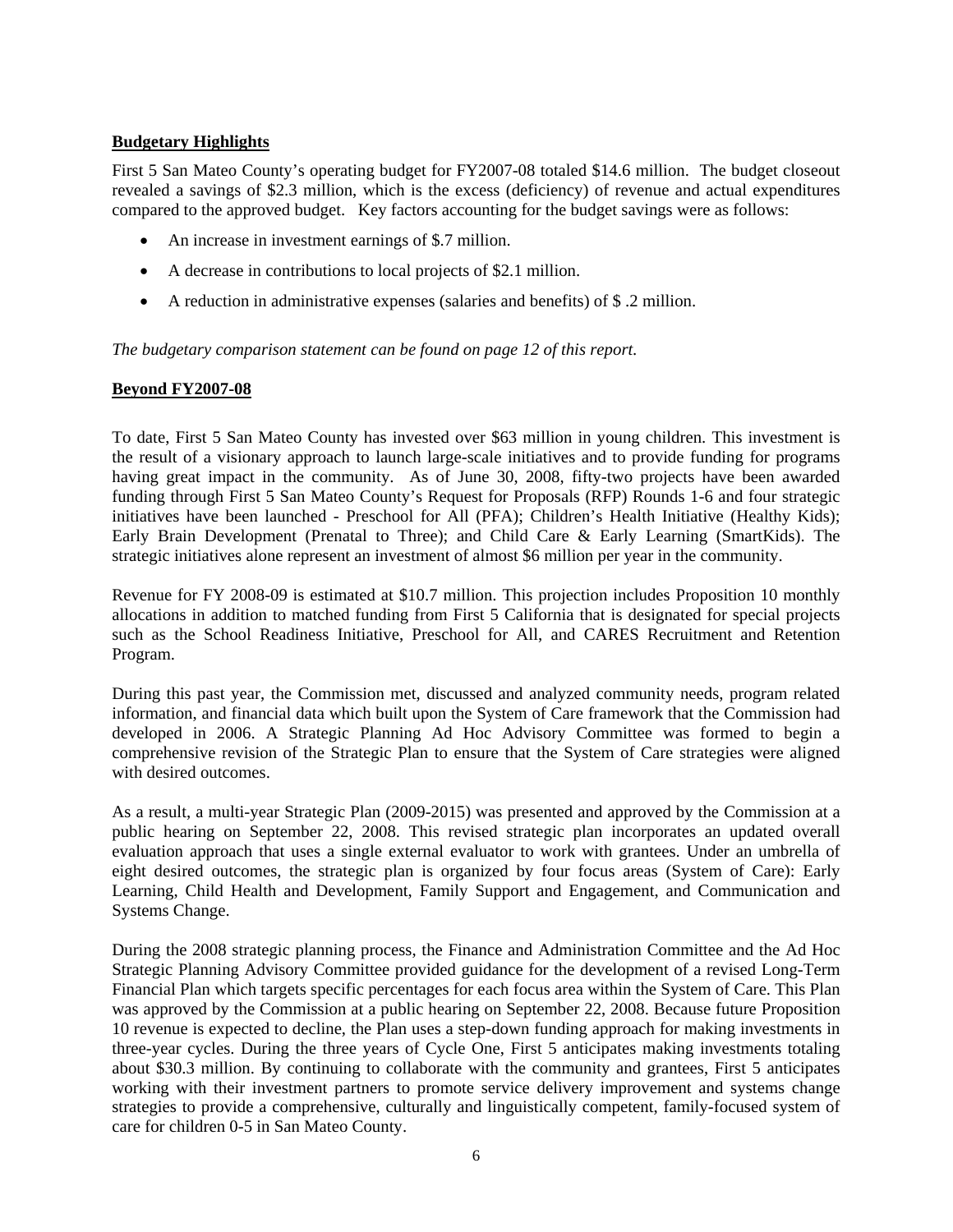First 5 San Mateo County is committed to making funds available for high quality, outcome-based programs and services for today's children and for the future, and will continue to strategically approach funding decisions utilizing its long-term financial planning process. First 5 works with community partners and other funders in providing leadership, locally and at the state level, to promote an integrated system of care for all young children and their families in San Mateo County.

## **Requests for Information**

This financial report is designed to provide a general overview of First 5 San Mateo County's finances. Questions concerning any of the information provided in this report, or requests for additional financial information should be addressed to Debby Armstrong, Interim Executive Director, First 5 San Mateo County, 1700 S. El Camino Real, Suite 405, San Mateo, CA 94402-3050.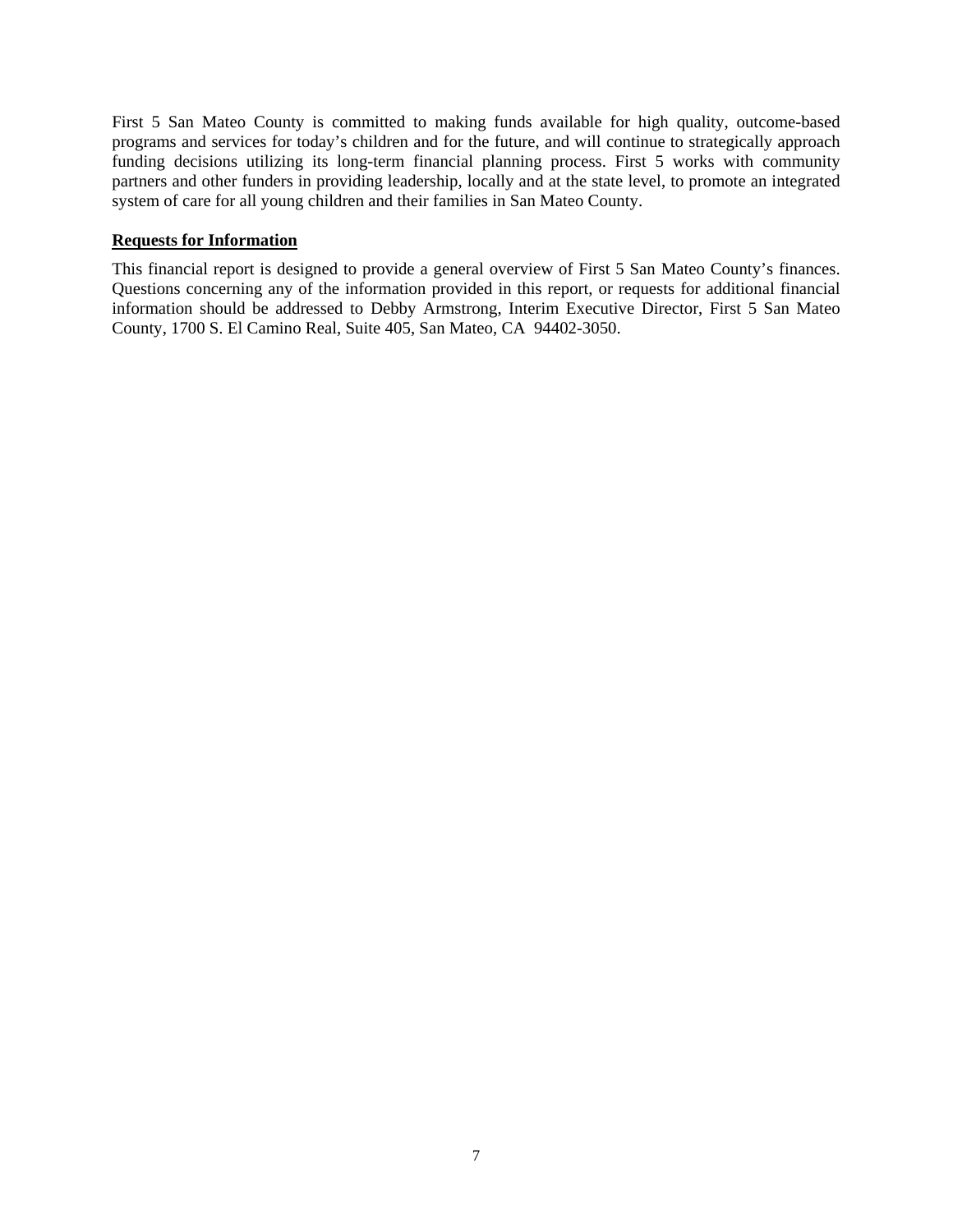## **First 5 San Mateo County Statements of Net Assets June 30, 2008 and 2007**

|                                             | <b>Governmental Activities</b> |              |  |
|---------------------------------------------|--------------------------------|--------------|--|
|                                             | 2008                           | 2007         |  |
| <b>Assets</b>                               |                                |              |  |
| Cash and cash equivalents (Note 2)          | \$35,870,286                   | \$37,074,220 |  |
| Securities lending collateral (Note 2f)     | 3,590,146                      | 6,868,603    |  |
| Intergovernmental receivable (Note 3)       | 1,957,060                      | 1,685,864    |  |
| Accounts receivable (Note 4)                | 104,662                        | 229,900      |  |
| Interest receivable                         | 290,788                        | 428,257      |  |
| Note receivable (Note 5)                    | 160,000                        | 180,000      |  |
| Deferred contributions (Note 6)             | 117,255                        | 1,240,028    |  |
| Net OPEB Asset (Note 10)                    | 152,148                        |              |  |
| <b>Total Assets</b>                         | \$42,242,345                   | \$47,706,872 |  |
|                                             |                                |              |  |
| <b>Liabilities</b>                          |                                |              |  |
| Deferred revenue                            | \$<br>23,119                   | \$<br>46,169 |  |
| Accounts payable (Note 7)                   | 2,581,758                      | 3,492,705    |  |
| Salaries and benefits payable               | 46,956                         | 42,530       |  |
| Securities lending collateral due (Note 2f) | 3,590,146                      | 6,868,603    |  |
| Net OPEB obligation (Note 10):              |                                |              |  |
| Payable in more than one year               |                                | 26,125       |  |
| Compensated absences (Note 8):              |                                |              |  |
| Payable within one year                     | 3,014                          |              |  |
| Payable in more than one year               | 54,711                         | 63,051       |  |
| <b>Total Liabilities</b>                    | 6,299,704                      | 10,539,183   |  |
| <b>Net Assets</b>                           |                                |              |  |
| Restricted for (Note 13):                   |                                |              |  |
| School Readiness Initiative                 | 164,235                        | 126,166      |  |
| Preschool for All Program                   |                                | 182,977      |  |
| Unrestricted                                | 35,778,406                     | 36,858,546   |  |
| <b>Total Net Assets</b>                     | \$35,942,641                   | \$37,167,689 |  |

The accompanying notes are an integral part of these financial statements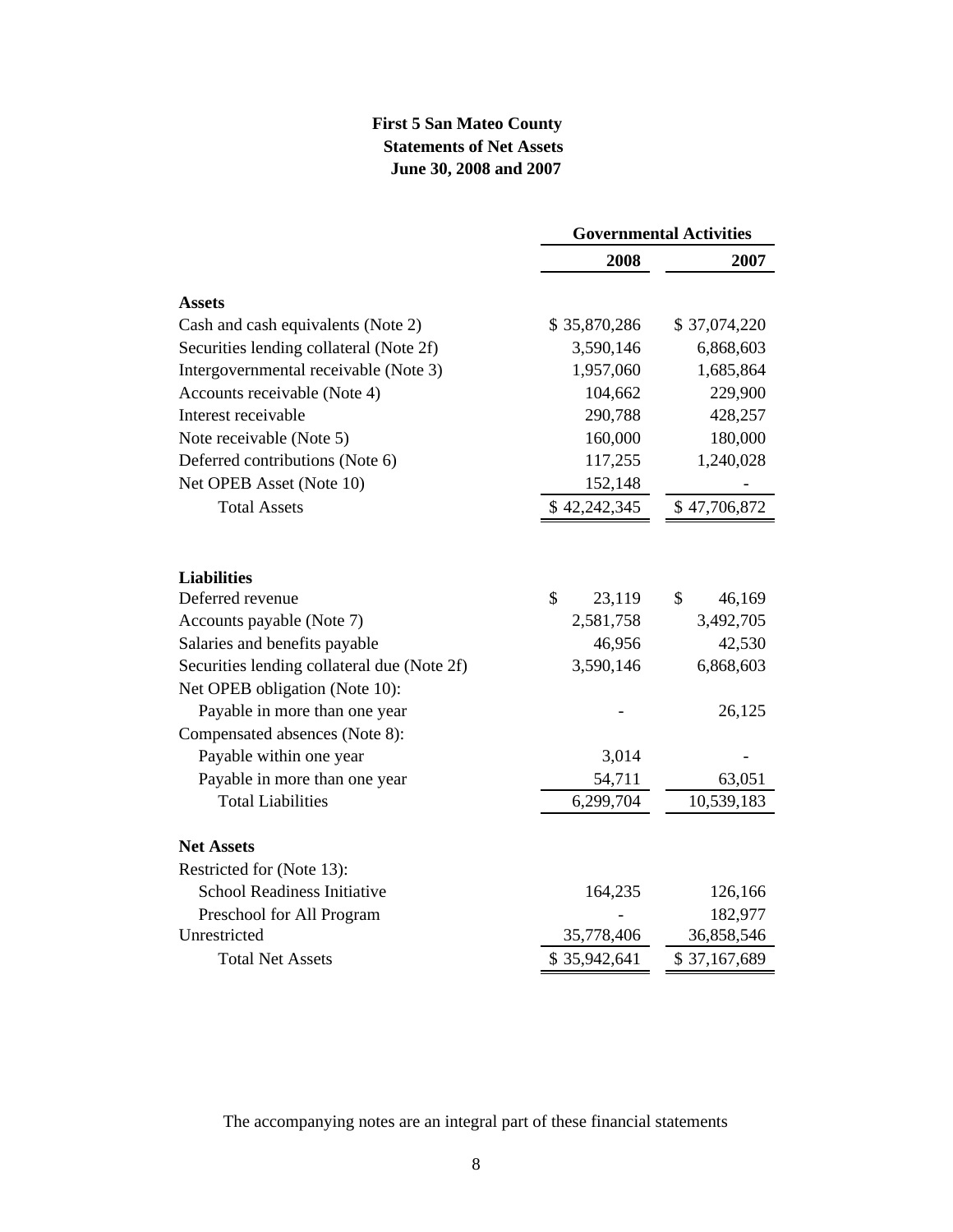## **First 5 San Mateo County Statements of Activities For the Years Ended June 30, 2008 and 2007**

|                                               | <b>Governmental Activities</b> |               |  |  |
|-----------------------------------------------|--------------------------------|---------------|--|--|
|                                               | 2008                           | 2007          |  |  |
| <b>Expenses:</b>                              |                                |               |  |  |
| Salaries and wages                            | \$<br>771,842                  | \$<br>853,042 |  |  |
| Employee benefits                             | 314,891                        | 351,480       |  |  |
| General office supplies                       | 67,605                         | 49,713        |  |  |
| Professional services                         | 465,919                        | 279,884       |  |  |
| Other administrative expenses                 | 56,470                         | 66,474        |  |  |
| Contributions to local projects (Note 14)     | 11,047,516                     | 11,467,793    |  |  |
| <b>Total Program Expenses</b>                 | 12,724,243                     | 13,068,386    |  |  |
| <b>Program Revenues:</b>                      |                                |               |  |  |
| Operating grants and contributions:           |                                |               |  |  |
| Tobacco tax (Note 12a)                        | 9,441,131                      | 9,496,448     |  |  |
| Other special funding (Note 12c)              | 250,000                        | 250,000       |  |  |
| Private grant (Note 12b)                      | 23,050                         | 53,831        |  |  |
| <b>Total Program Revenues</b>                 | 9,714,181                      | 9,800,279     |  |  |
| Net Program Revenue (Expense)                 | (3,010,062)                    | (3,268,107)   |  |  |
| <b>General Revenues (Expenses):</b>           |                                |               |  |  |
| Securities lending activities:                |                                |               |  |  |
| Securities lending income                     | 208,520                        | 297,331       |  |  |
| Securities lending expenses                   | (179, 027)                     | (290, 104)    |  |  |
| Investment earnings                           | 1,565,354                      | 2,030,915     |  |  |
| Other revenue                                 | 190,167                        |               |  |  |
| <b>Change in Net Assets</b>                   | (1,225,048)                    | (1,229,965)   |  |  |
| Net assets - beginning, as restated (Note 22) | 37,167,689                     | 38, 397, 654  |  |  |
| <b>Net Assets - Ending</b>                    | 35,942,641                     | 37,167,689    |  |  |

The accompanying notes are an integral part of these financials statements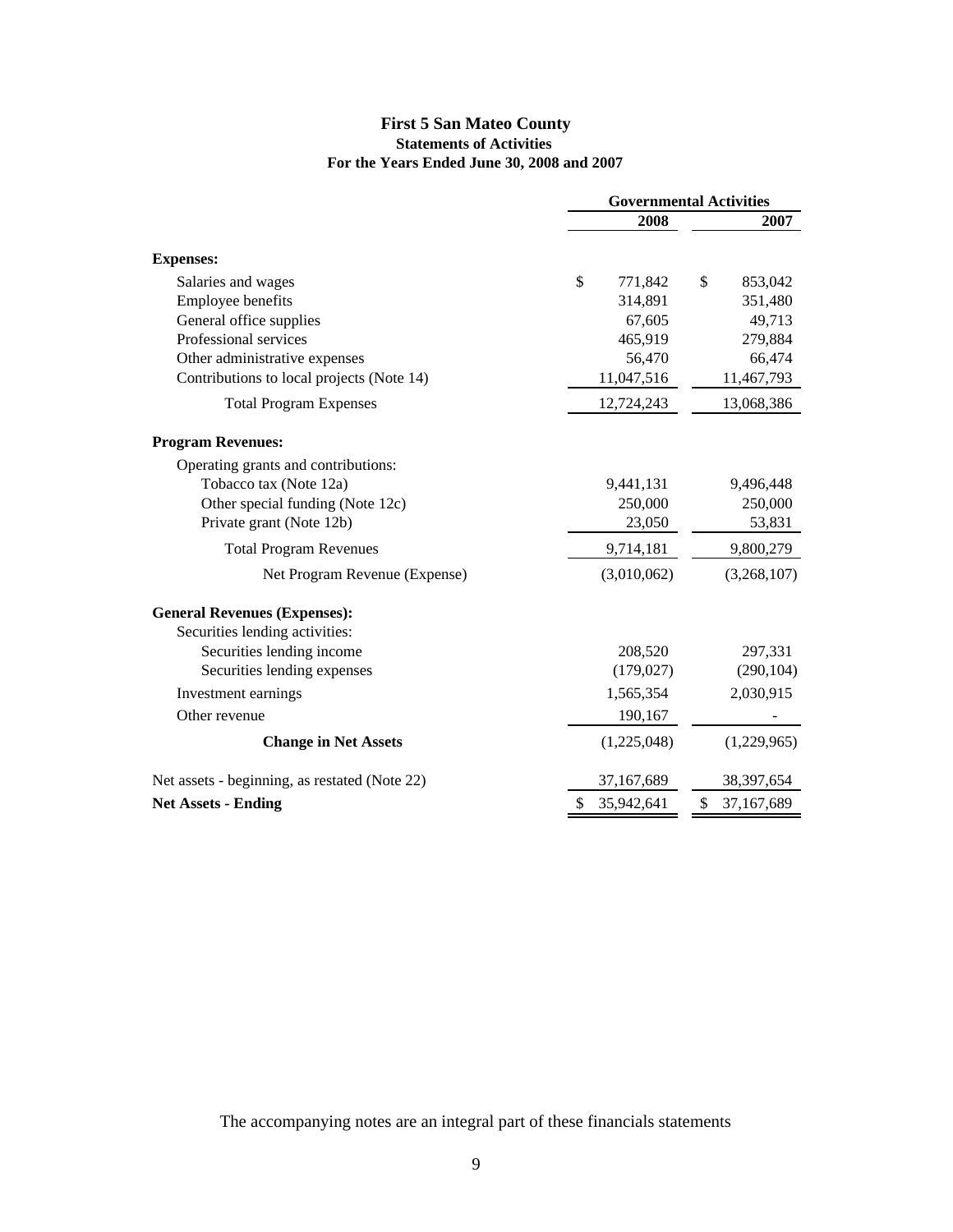## **First 5 San Mateo County Balance Sheets June 30, 2008 and 2007**

|                                                                                                                                                              | 2008             | 2007             |
|--------------------------------------------------------------------------------------------------------------------------------------------------------------|------------------|------------------|
| <b>Assets</b>                                                                                                                                                |                  |                  |
| Cash and cash equivalents (Note 2)                                                                                                                           | \$<br>35,870,286 | \$<br>37,074,220 |
| Securities lending collateral (Note 2f)                                                                                                                      | 3,590,146        | 6,868,603        |
| Intergovernmental receivable (Note 3)                                                                                                                        | 1,957,060        | 1,685,864        |
| Accounts receivable (Note 4)                                                                                                                                 | 104,662          | 229,900          |
| Interest receivable                                                                                                                                          | 290,788          | 428,257          |
| Deferred contributions (Note 6)                                                                                                                              | 117,255          | 778,607          |
| Note receivable (Note 5)                                                                                                                                     | 160,000          | 180,000          |
| <b>Total Assets</b>                                                                                                                                          | \$<br>42,090,197 | \$<br>47,245,451 |
| <b>Liabilities and Fund Balance</b>                                                                                                                          |                  |                  |
| Liabilities                                                                                                                                                  |                  |                  |
| Deferred revenue                                                                                                                                             | \$<br>23,119     | \$<br>46,169     |
| Accounts payable (Note 7)                                                                                                                                    | 2,581,758        | 3,492,705        |
| Salaries and benefits payable                                                                                                                                | 46,956           | 42,530           |
| Compensated absences (Note 8)                                                                                                                                | 3,014            |                  |
| Securities lending collateral due (Note 2f)                                                                                                                  | 3,590,146        | 6,868,603        |
| <b>Total Liabilities</b>                                                                                                                                     | 6,244,993        | 10,450,007       |
| Fund balance (Note 11)                                                                                                                                       |                  |                  |
| Reserved for:                                                                                                                                                |                  |                  |
| School Readiness Initiative                                                                                                                                  | 164,235          | 126,166          |
| Power of Preschool Program                                                                                                                                   |                  | 182,978          |
| Note receivable (Note 5)                                                                                                                                     | 160,000          | 180,000          |
| Unreserved                                                                                                                                                   | 35,520,969       | 36,306,300       |
| <b>Total Fund balance</b>                                                                                                                                    | 35,845,204       | 36,795,444       |
| <b>Total Liabilities and Fund Balance</b>                                                                                                                    | \$<br>42,090,197 | \$<br>47,245,451 |
| Reconciliation of Fund Balance Sheet to the Statement of Net Assets:                                                                                         |                  |                  |
| Total fund balance - from above                                                                                                                              | \$<br>35,845,204 | \$<br>36,795,444 |
| Amounts reported in the Statement of Net Assets are different because:                                                                                       |                  |                  |
| Long-term portion of an asset is not available to pay for current-<br>period expenditures and, therefore, is deferred in the fund.<br>Deferred contributions |                  | 461,421          |
| Long-term liabilities are not due and payable in the current period                                                                                          |                  |                  |
| and, therefore, are not reported in the fund                                                                                                                 |                  |                  |
| Net OPEB asset (obligation)                                                                                                                                  | 152,148          | (26, 125)        |
| Compensated absenses                                                                                                                                         | (54, 711)        | (63,051)         |
| Net Assets (page 9)                                                                                                                                          | \$<br>35,942,641 | \$<br>37,167,689 |

The accompanying notes are an integral part of these financial statements.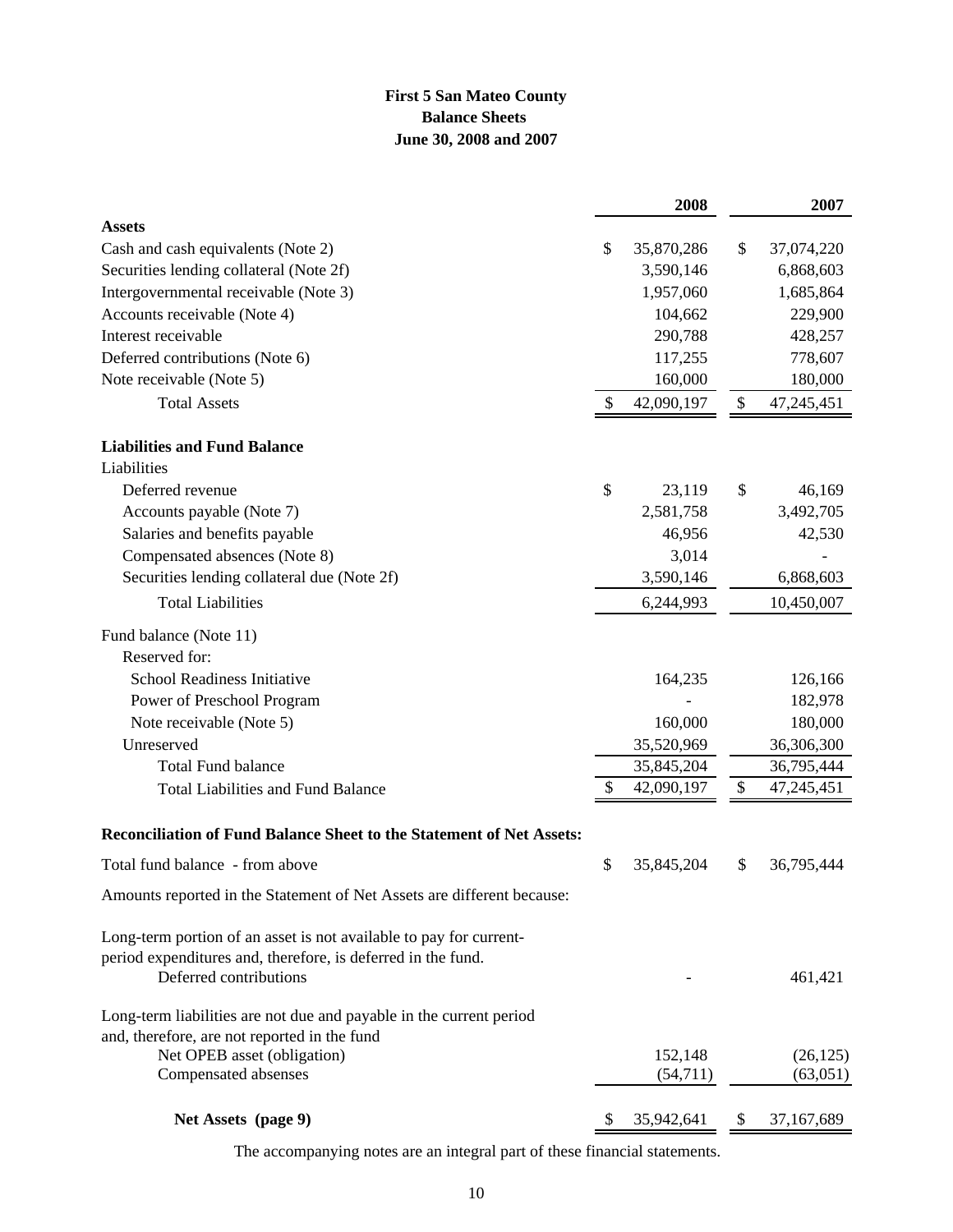## **First 5 San Mateo County Statements of Revenues, Expenditures, and Changes in Fund Balance For the Years Ended June 30, 2008 and 2007**

|                                                                                                                                                                                      | 2008             | 2007            |
|--------------------------------------------------------------------------------------------------------------------------------------------------------------------------------------|------------------|-----------------|
| <b>Revenues</b>                                                                                                                                                                      |                  |                 |
| Tobacco tax (Note 12a)                                                                                                                                                               | 9,441,131        | \$<br>9,496,448 |
| Other Special Funding (Note 12c)                                                                                                                                                     | 250,000          | 250,000         |
| Investment earnings                                                                                                                                                                  | 1,565,354        | 2,030,915       |
| Securities lending income                                                                                                                                                            | 208,520          | 297,331         |
| Private grant (Note 12b)                                                                                                                                                             | 23,050           | 53,831          |
| <b>Total Revenues</b>                                                                                                                                                                | 11,488,055       | 12,128,525      |
| <b>Expenditures</b>                                                                                                                                                                  |                  |                 |
| Salaries and benefits                                                                                                                                                                | 1,083,179        | 1,169,529       |
| Services and supplies                                                                                                                                                                | 589,994          | 396,071         |
| Securities lending expenditures                                                                                                                                                      | 179,027          | 290,104         |
| Contributions to local projects (Note 14)                                                                                                                                            | 10,586,095       | 11,929,214      |
| <b>Total Expenditures</b>                                                                                                                                                            | 12,438,295       | 13,784,918      |
| Excess (Deficiency) of Revenues over Expenditures/                                                                                                                                   |                  |                 |
| Net Change in Fund Balance                                                                                                                                                           | (950, 240)       | (1,656,393)     |
| Fund balance - beginning, as restated (Note 22)                                                                                                                                      | 36,795,444       | 38,451,837      |
| <b>Fund Balance - Ending</b>                                                                                                                                                         | \$35,845,204     | \$36,795,444    |
| Reconciliation of the Change in Fund Balance to the Change in<br><b>Net Assets in the Statement of Activities:</b>                                                                   |                  |                 |
| Net change in fund balance - from above                                                                                                                                              | \$<br>(950, 240) | (1,656,393)     |
| Amounts reported in the Statement of Activities are different because:                                                                                                               |                  |                 |
| Changes in long-term portion of assets and liabilites do not<br>provide or require the use of current financial resources and,<br>therefore, are not reported in governmental funds: |                  |                 |
| Change in deferred Contributions                                                                                                                                                     | (461, 421)       | 461,421         |
| Change in net OPEB obligation/asset                                                                                                                                                  | 178,273          | (14,995)        |
| Change in compensated absences                                                                                                                                                       | 8,340            | (19,998)        |
| <b>Change in Net Assets (page 9)</b>                                                                                                                                                 | (1,225,048)      | (1,229,965)     |

The accompanying notes are an integral part of these financial statements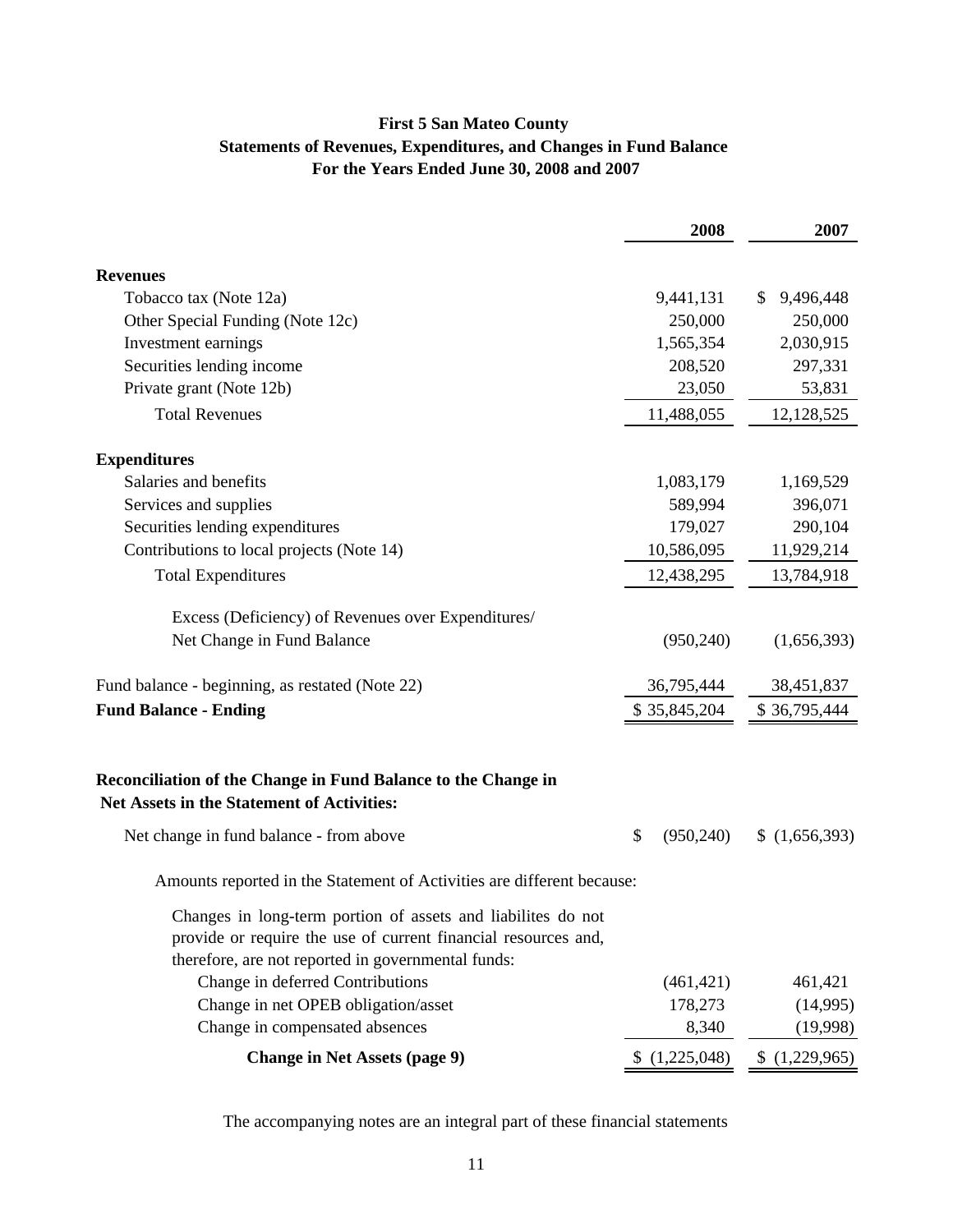## **First 5 San Mateo County Statement of Revenues, Expenditures, and Changes in Fund Balance - Budget and Actual For the Year Ended June 30, 2008**

|                                           | <b>Budgeted Amounts</b><br>Note $1(d)$ |            | <b>Actual Amounts-</b><br><b>Budgetary Basis</b> |    | <b>Variance with</b><br>Final budget -<br><b>Positive</b> |    |            |
|-------------------------------------------|----------------------------------------|------------|--------------------------------------------------|----|-----------------------------------------------------------|----|------------|
|                                           |                                        | Original   | Final                                            |    | (Note 15)                                                 |    | (Negative) |
| <b>Revenues</b>                           |                                        |            |                                                  |    |                                                           |    |            |
| Tobacco tax (Note 12a)                    | \$                                     | 9,780,201  | \$<br>9,780,201                                  | \$ | 9,441,131                                                 | \$ | (339,070)  |
| Investment earnings                       |                                        | 1,100,000  | 1,100,000                                        |    | 1,825,122                                                 |    | 725,122    |
| Other Special Funding (Note 12c)          |                                        |            |                                                  |    | 250,000                                                   |    | 250,000    |
| Private Grant (Note 12b)                  |                                        |            |                                                  |    | 23,050                                                    |    | 23,050     |
| <b>Total Revenues</b>                     |                                        | 10,880,201 | 10,880,201                                       |    | 11,539,303                                                |    | 659,102    |
| <b>Expenditures</b>                       |                                        |            |                                                  |    |                                                           |    |            |
| Salaries and benefits                     |                                        | 1,276,253  | 1,276,253                                        |    | 1,080,165                                                 |    | 196,088    |
| Services and supplies                     |                                        | 602,696    | 602,696                                          |    | 589,994                                                   |    | 12,702     |
| Contributions to local projects (Note 14) |                                        | 12,691,029 | 12,691,029                                       |    | 10,586,095                                                |    | 2,104,934  |
| <b>Total Expenditures</b>                 |                                        | 14,569,978 | 14,569,978                                       |    | 12,256,254                                                |    | 2,313,724  |
| Excess (Deficiency) of Revenue Over       |                                        |            |                                                  |    |                                                           |    |            |
| Expenditures/ Net Change in Fund Balance  |                                        |            |                                                  |    | (716, 951)                                                |    |            |
| Fund balances - beginning                 |                                        |            |                                                  |    | 36,288,189                                                |    |            |
| <b>Fund Balances - Ending</b>             |                                        |            |                                                  |    | 35,571,238                                                |    |            |

The accompanying notes are an integral part of these financial statements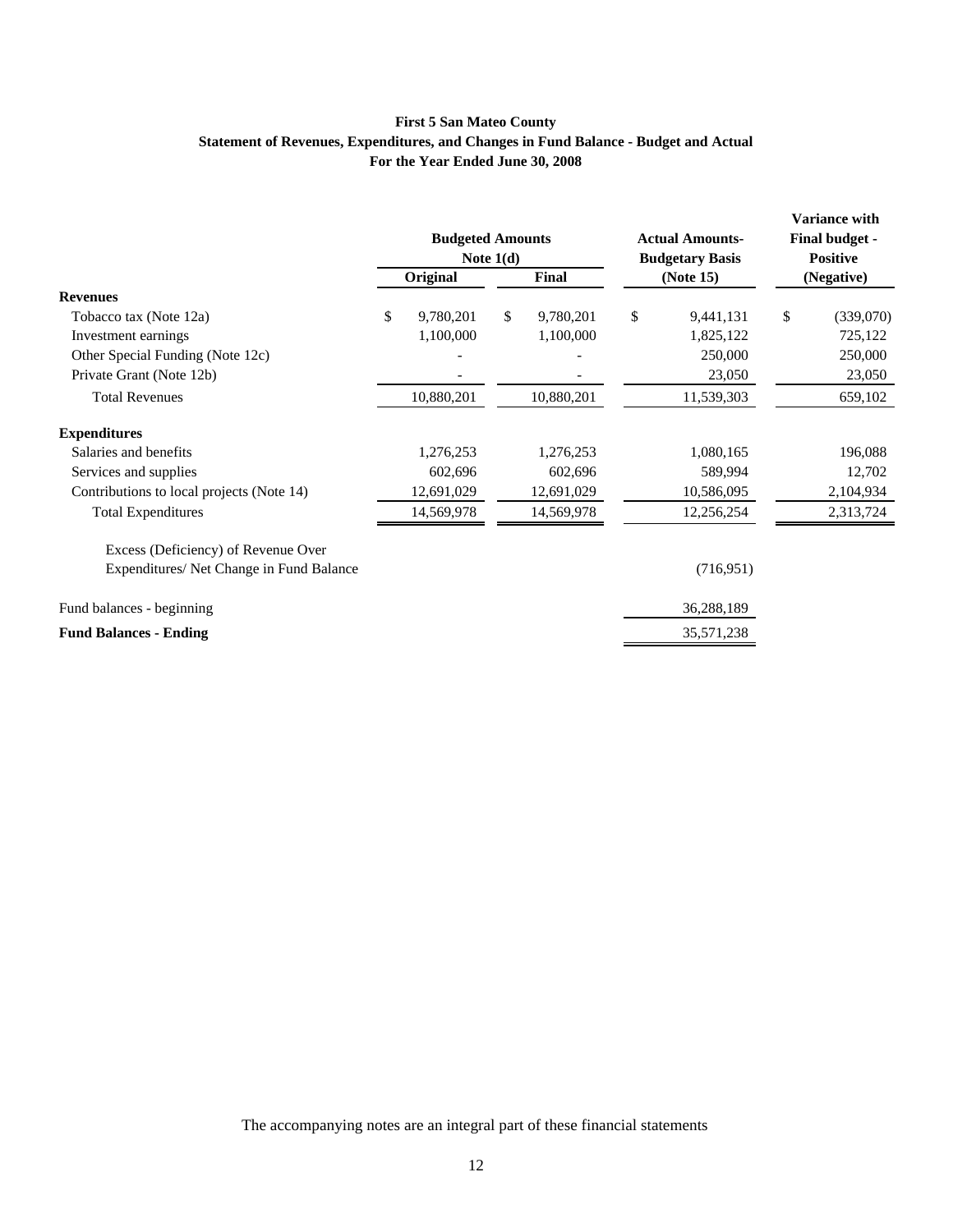## **1. SUMMARY OF SIGNIFICANT ACCOUNTING POLICIES**

### **a) Reporting entity**

Under the authority of the California Children and Families First Act of 1998 and sections 130100, et seq. of the Health and Safety Code, the Children & Families First Commission of San Mateo County (the Commission) was established in March 1999. The Commission set up the Children and Families First Trust Fund with the County of San Mateo in March 1999 to account for the receipts and disbursements of California Children and Families Trust Fund allocations to the Commission. On January 7, 2003, the County Board of Supervisors passed an ordinance changing the Commission's name to First 5 San Mateo County (First 5).

The financial transactions of First 5 are accounted for in a Special Revenue Fund, as moneys received by it are legally restricted to specific use. Moneys allocated and appropriated to First 5 can be expended only for purposes authorized by the California Children and Families First Act of 1998 (Proposition 10) and in accordance with the County Strategic Plan approved by the First 5 Commission and approved through the County budget process.

The County Board of Supervisors appoints all the members of First 5. The financial activities of First 5 are included in the Basic Financial Statements of the County as a discretely presented component unit.

### **b) Measurement focus, basis of accounting, and financial statement presentation**

The government-wide financial statements (i.e., the Statement of Net Assets and the Statement of Activities on pages 8 and 9) are reported using the *economic resources measurement focus* and the *accrual* basis of accounting. Revenues are recorded when earned and expenses are recorded when a liability is incurred, regardless of the timing of the related cash flows. Contributions to local grantee organizations are recognized as expenditure when criteria for grant payments are met by the grantee organizations.

The Statement of Net Assets presents First 5's financial position in a net assets approach. The Statement of Activities reports the change in net assets in a net program cost format to demonstrate the degree to which the expense of First 5 is offset by its program revenues – tobacco tax, private grants and other revenues.

Governmental fund financial statements, presented after the government-wide financial statements, are reported using the *current financial resources measurement focus* and the *modified accrual* basis of accounting. Revenues are recognized as soon as they are both measurable and available. Revenues are considered to be *available* when they are collectible within the current period or soon enough thereafter to pay liabilities of the current period. Revenues from reimbursement type programs are considered to be *available* when they are collectible within six months of the end of the current fiscal period in order to properly match revenues with related expenditures. Expenditures are recognized in the accounting period in which the liability is incurred, if measurable.

When both restricted and unrestricted net assets are available, restricted resources are depleted first before the unrestricted resources are used.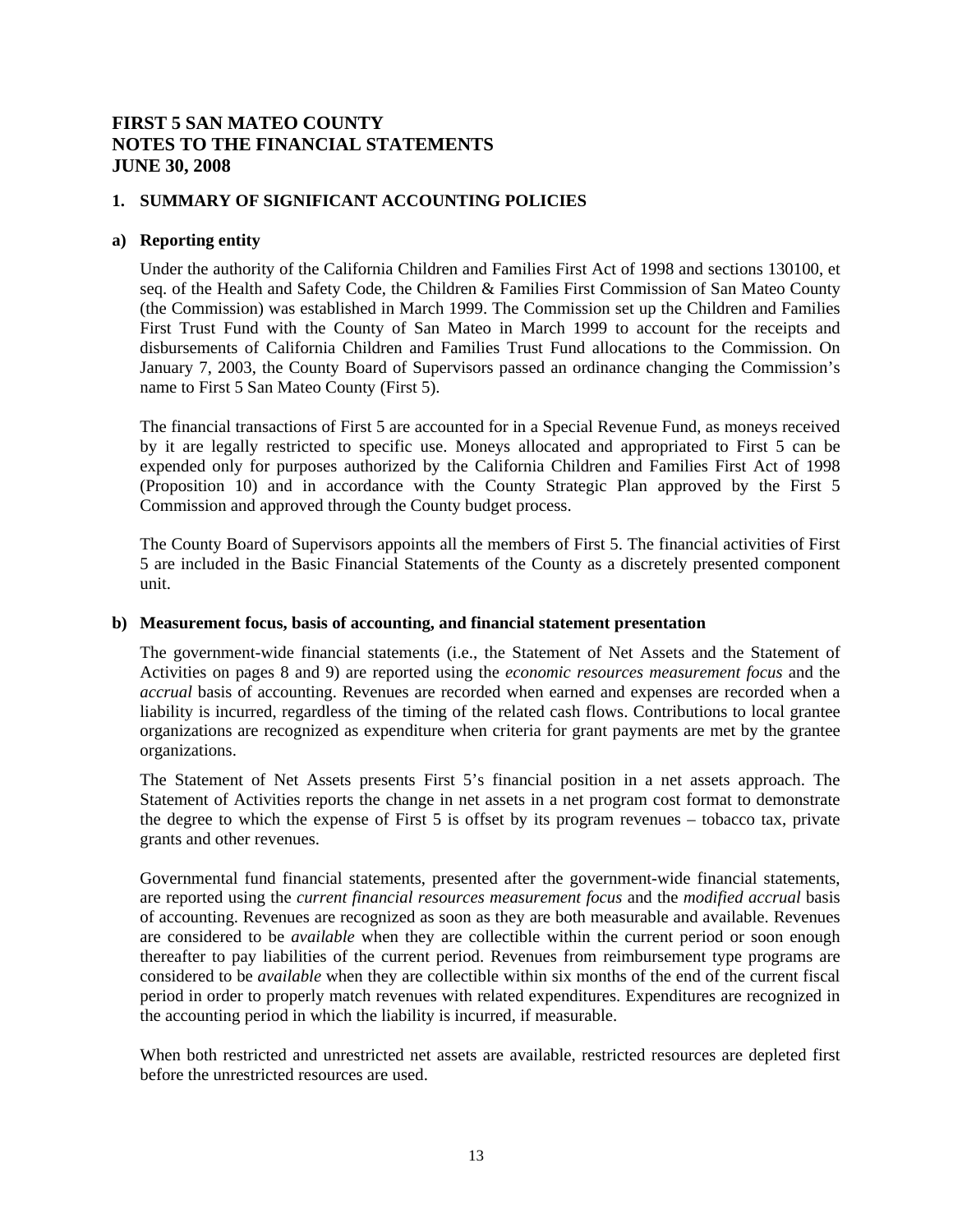## **1. SUMMARY OF SIGNIFICANT ACCOUNTING POLICIES (continued)**

### **c) Accounting Estimates**

The preparation of basic financial statements in conformity with accounting principles generally accepted in the United States of America requires management to make estimates and assumptions that affect certain reported amounts and disclosures. Accordingly, actual results based on subsequent events could differ from those estimates.

### **d) Budgets, Budgetary Process, and Encumbrance**

First 5 adopts an annual budget, which can be amended by First 5 throughout the year. The basis used to prepare the budget is the same as the basis used to reflect actual revenues and expenditures, except that liability for compensated absences, postemployment benefits other than pensions and unrealized gains and losses are not included in the budget. Revenue and transaction costs relating to securities lending transactions are included in interest earnings for budgetary purposes. See Note 15.

### **e) Reclassifications**

Certain prior year amounts have been reclassified in order to be consistent with the current year's presentation.

### **f) Implementation of Governmental Accounting Standards Board (GASB) Statement No. 50**

First 5 has implemented GASB Statement No. 50, *Pension Disclosures, an amendment to GASB Statements No. 25 and No. 27.* This Statement amends note disclosures and required supplementary information (RSI) standards of Statement No. 25, *Financial Reporting for Defined Benefit Pension Plans and Note Disclosures for Defined Contribution Plans,* and Statement No. 27, *Accounting for Pensions by State and Local Governmental Employers,* to conform with applicable changes adopted in Statement No. 43, *Financial Reporting for Postemployment Benefit Plans Other Than Pension Plans,* and Statement No. 45, *Accounting and Financial Reporting by Employers for Postemployment Benefits Other Than Pensions.* 

Specifically, Statement No. 50 requires the following additional disclosures for sole employer plans:

- Disclosures of legal or contractual maximum contribution rates, if applicable.
- Disclosure in the notes to the financial statements of pension plans and certain employer governments for the current funded status of the plan-the degree to which the actuarial accrued liabilities for benefits are covered by assets that have been set aside to pay the benefits-as of the most recent actuarial date.
- Governments that use the aggregate actuarial cost method to disclose the funded status and present a multi-year schedule of funding progress using the entry age actuarial cost method as a surrogate.
- Disclosure by governments participating in multi-employer cost-sharing pension plans of how the contractually required contributions rate is determined.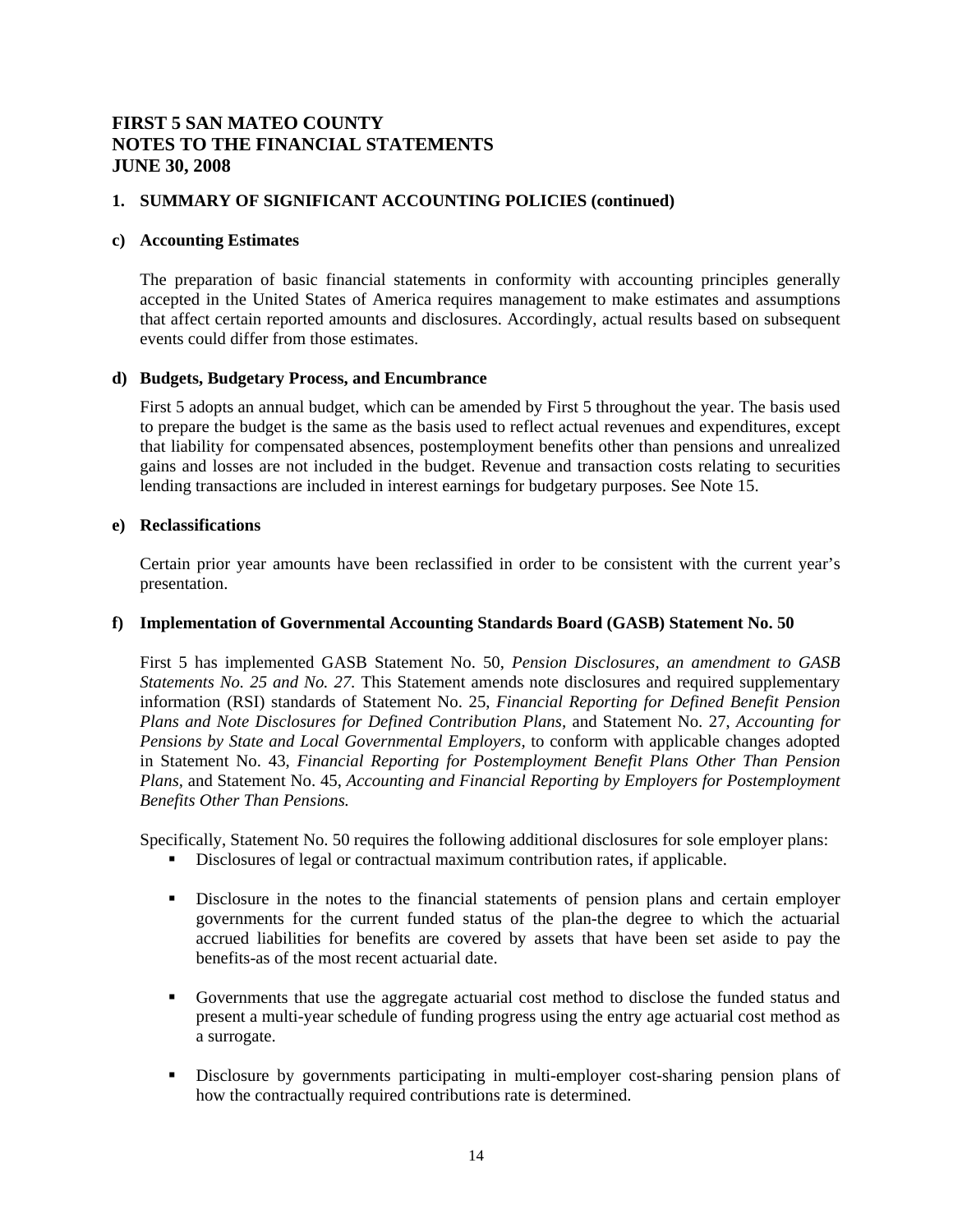## **1. SUMMARY OF SIGNIFICANT ACCOUNTING POLICIES (continued)**

Information about actuarial methods and assumptions used in valuations, including (a) disclosure that the required schedule of funding progress immediately following the notes to the financial statements presents multi-year trend information about whether the actuarial value of plan assets is increasing or decreasing over time relative to the actuarial accrued liability for benefits; (b) disclosures that the projection of benefits for financial reporting purposes does not explicitly incorporate the potential effects of legal or contractual funding limitations, if applicable; and (c) in the disclosure of actuarial methods and significant assumptions required by paragraph 21c of Statement 27, if the assumptions used to determine the annual required contribution for the current year and the information required by paragraph 8a of Statement 50 contemplate different rates for successive years, the rates that should be disclosed are the initial and ultimate rates.

This Statement makes disclosures of pension benefits more informative and understandable. The County's pension plan is disclosed in Note 9 and is presented in accordance with the requirements set forth in Statement 50.

## **2. CASH AND CASH EQUIVALENTS**

## **a) Cash and Cash Equivalents**

Cash is pooled with other funds in the San Mateo County Investment Pool (County Pool) managed by the County Treasurer. Interest earned is received quarterly. Cash and cash equivalents in the County Pool are reported at fair value. The change in fair value for the year is recorded as unrealized gain or loss and reported as part of investment earnings. Fair value is based on information provided by the County Treasurer.

The County Pool is a governmental investment pool managed and directed by the elected San Mateo County Treasurer. The County Pool is not registered with the Securities and Exchange Commission as an investment company. An oversight committee comprised of local government officials and various participants provide oversight to the management of the fund in accordance with the California Government Code. The daily operations and responsibilities of the County Pool fall under the auspices of the County Treasurer's office. First 5 is a voluntary participant in the investment pool.

The fair value of cash and cash equivalents of First 5's investment in the County Pool is reported in the accompanying financial statements at amounts based upon First 5's prorated share of the fair value provided by the County Treasurer for the entire County Pool portfolio.

At fiscal year end this was \$35,870,286 (2007: \$37,074,220). The contractual withdrawal value (book value) was \$36,100,561 (2007: \$37,378,528).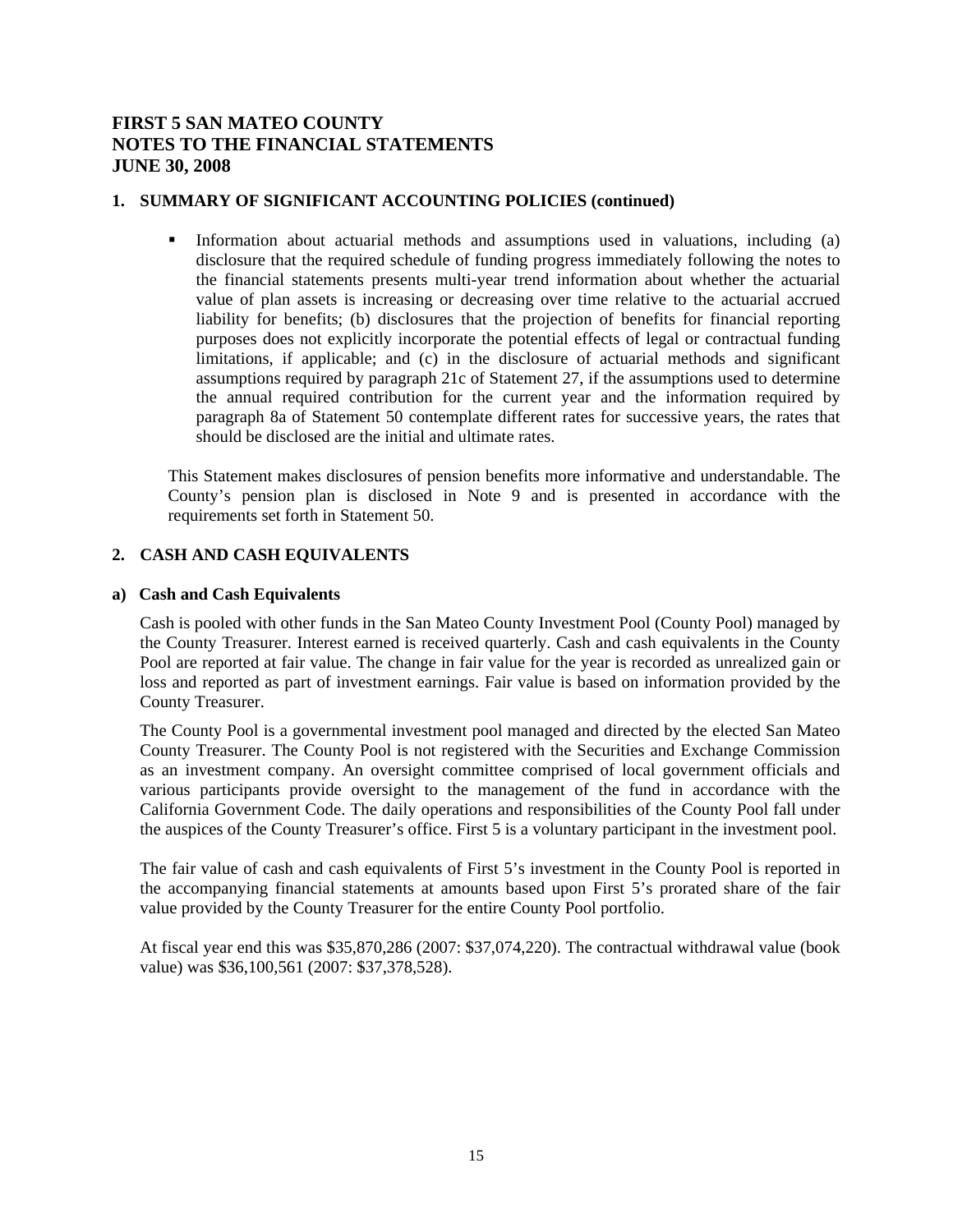## **2. CASH AND CASH EQUIVALENTS (continued)**

## **b) Authorized Investments of the County Pool**

The County Pool's Investment Policy and the California Government Code allow the County Pool to invest in the following, provided the credit ratings of the issuers are acceptable to the County Pool. The following also identifies certain requirements of the County Pool and California Government Code that address interest rate risk, credit risk, and concentrations of credit risk.

|                                                                     | Maximum             | Minimum<br>Credit | Maximum<br>$\%$<br>Allowed in       | Maximum<br>$\%$<br>Investment<br>in One |
|---------------------------------------------------------------------|---------------------|-------------------|-------------------------------------|-----------------------------------------|
| Authorized Investment Type                                          | Maturity            | Quality           | Portfolio                           | Issuer                                  |
| U.S. Treasury Obligations                                           | 15 years            |                   | 100                                 | 100                                     |
| Obligations of U.S. Agencies or<br>government sponsored enterprises | 15 years            |                   | 100                                 | 100                                     |
| <b>Bankers</b> acceptances                                          | 180 days            | $A-1/P-1$         | 15                                  | 10                                      |
| Collateralized time deposits<br>within the state of California      | 1 year              |                   | 30                                  | 10                                      |
| Negotiable certificates of deposit                                  | 5 years             |                   | 30                                  | 10                                      |
| Commercial paper/Floating rate<br>notes                             | 270 days<br>or less | $A-1/P-1$         | 40                                  | 10                                      |
| Repurchase agreements                                               | 1 year              |                   | 100                                 | 50                                      |
| Reverse repurchase agreements                                       | 92 days             |                   | 20                                  | 20                                      |
| Corporate bonds and medium<br>term notes                            | 5 years             | A                 | 30                                  | 10                                      |
| Local Agency Investment Fund<br>(LAIF)                              |                     |                   | Up to the<br>current<br>state limit |                                         |
| Shares of beneficial interest                                       | 30 days             |                   | 10                                  | 5                                       |
| Mortgage backed securities                                          | 5 years             | A                 | 20                                  | 5                                       |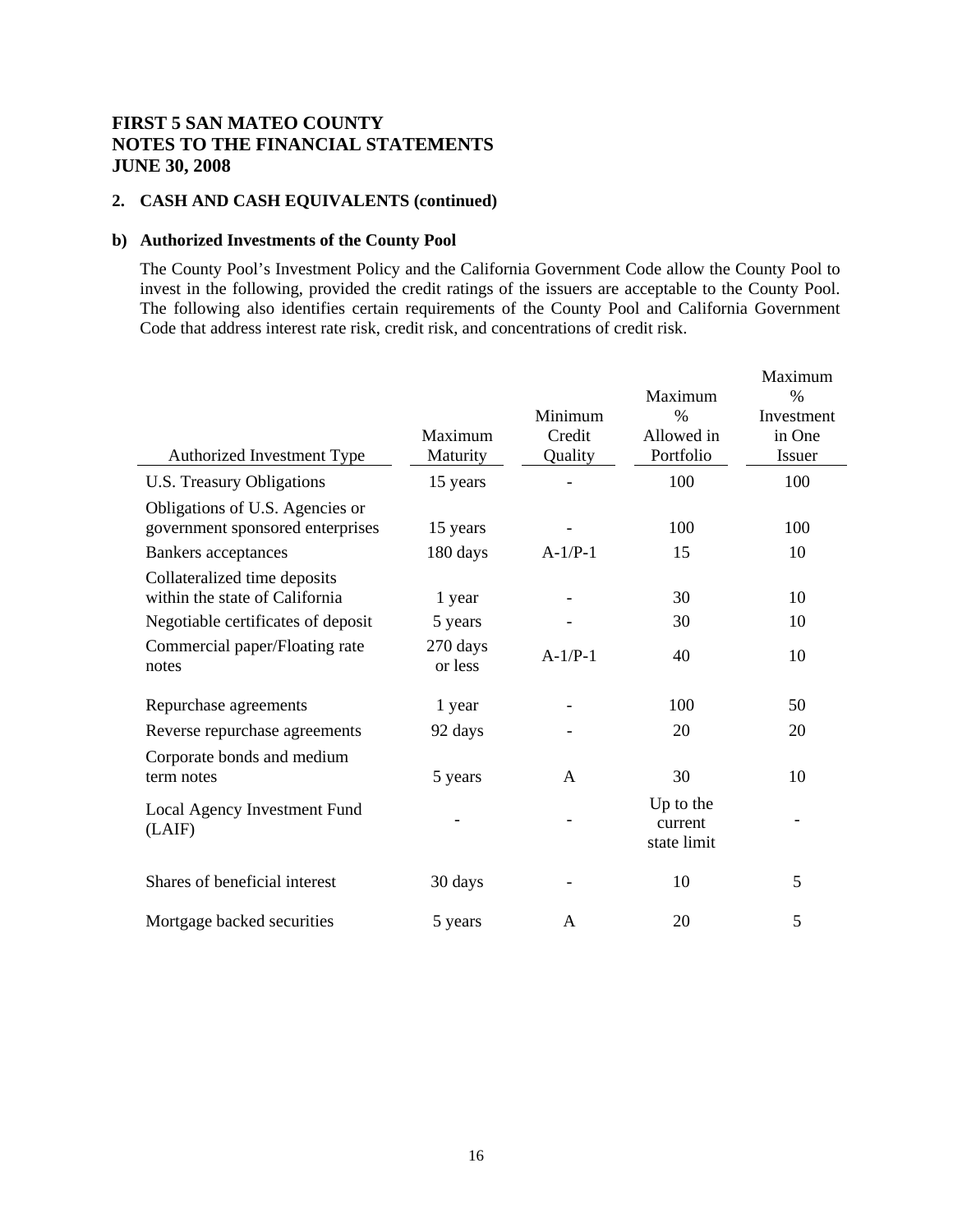### **2. CASH AND CASH EQUIVALENTS (continued)**

At June 30, 2008, the County Pool was invested in the following securities:

|                                        |                      |                     | Weighted<br>Average<br>Maturity | Rating         |
|----------------------------------------|----------------------|---------------------|---------------------------------|----------------|
| <b>Investment Type</b>                 | <b>Interest Rate</b> | <b>Maturities</b>   | (Years)                         |                |
| U.S. government securities:            |                      |                     |                                 |                |
| Not on securities loan                 | 3.125%-3.50%         | $9/15/08 - 5/31/13$ | 4.72                            | Exempt         |
| Loaned securities for cash             |                      |                     |                                 |                |
| collateral                             | 2.50%-3.50%          | $9/15/08 - 5/31/13$ | 4.84                            | Exempt         |
| U.S. government agency                 |                      |                     |                                 |                |
| securities:                            |                      |                     |                                 |                |
| Not on securities loan                 | 2.27%-3.875%         | $9/15/08 - 4/21/11$ | 1.52                            | AAA            |
| Loaned securities for cash             |                      |                     |                                 |                |
| collateral                             | 2.375%-3.75%         | $9/15/08 - 5/29/13$ | 3.37                            | AAA            |
| Floating rate securities               | 2.310%-2.747%        | 7/25/08-9/01/08     | 0.11                            | <b>AAA</b>     |
| Negotiable certificates of deposit     | 2.44%-3.22%          | 7/7/08-6/12/09      | 0.15                            | $A+$ , $AA-$ , |
|                                        |                      |                     |                                 | $AA+$          |
| <b>Asset-backed Securities</b>         | 5.20%                | 2/16/10             | 1.63                            | AAA            |
| Repurchase agreements                  | 1.60%                | 7/01/08             | < 0.01                          | AAA            |
| Commercial paper                       | 2.15%-3.08%          | 7/01/08-8/04/08     | 0.02                            | $A1, A1+$      |
| Corporate bonds                        | 2.875%-5.625%        | 8/01/08-5/20/13     | 1.88                            | $A, A+, AA,$   |
|                                        |                      |                     |                                 | AA-, AAA       |
| Floating rate securities               | 2.478%-              | 7/08/08-9/23/08     | 0.12                            | $A, A-, A+,$   |
|                                        | 4.778%               |                     |                                 | AA, AA-,       |
|                                        |                      |                     |                                 | AA+, AAA,      |
|                                        |                      |                     |                                 | $BBB+$         |
| <b>Money Market Funds</b>              | 2.31%                | 7/31/08             | .08                             | Not Rated      |
| Local Agency Investment Fund<br>(LAIF) | 4.00%                | 7/31/08             | 0.08                            | Not Rated      |

### **c) County Pool: Credit Risk**

Credit risk is the risk that an issuer of an investment will not fulfill its obligation to the holder of the investment. This is measured by the assignment of a rating by a nationally recognized statistical rating organization. State law and the San Mateo County's Investment Policy limits County Pool investments in commercial paper to the rating of A1 or better by Standards & Poor's, or P-1 or better by Moody's Investors Service and corporate bonds to the rating of A or higher by both Standards & Poor's and Moody's Investors Service. The County Pool does not have credit limits on government agency securities.

#### **d) County Pool: Concentration of Credit Risk**

Concentration of credit risk is the risk of loss attributed to the magnitude of the County Pool's investments in a single issuer of securities. State law restricts the County Pool's investments in commercial paper to 40% of its investment pool and to 10% per issuer. State law also limits the County's investments in corporate bonds and medium term notes to 30% of its investment pool and 10% per issuer, and the bankers' acceptances to 15% of its investment pool and to 10% per issuer.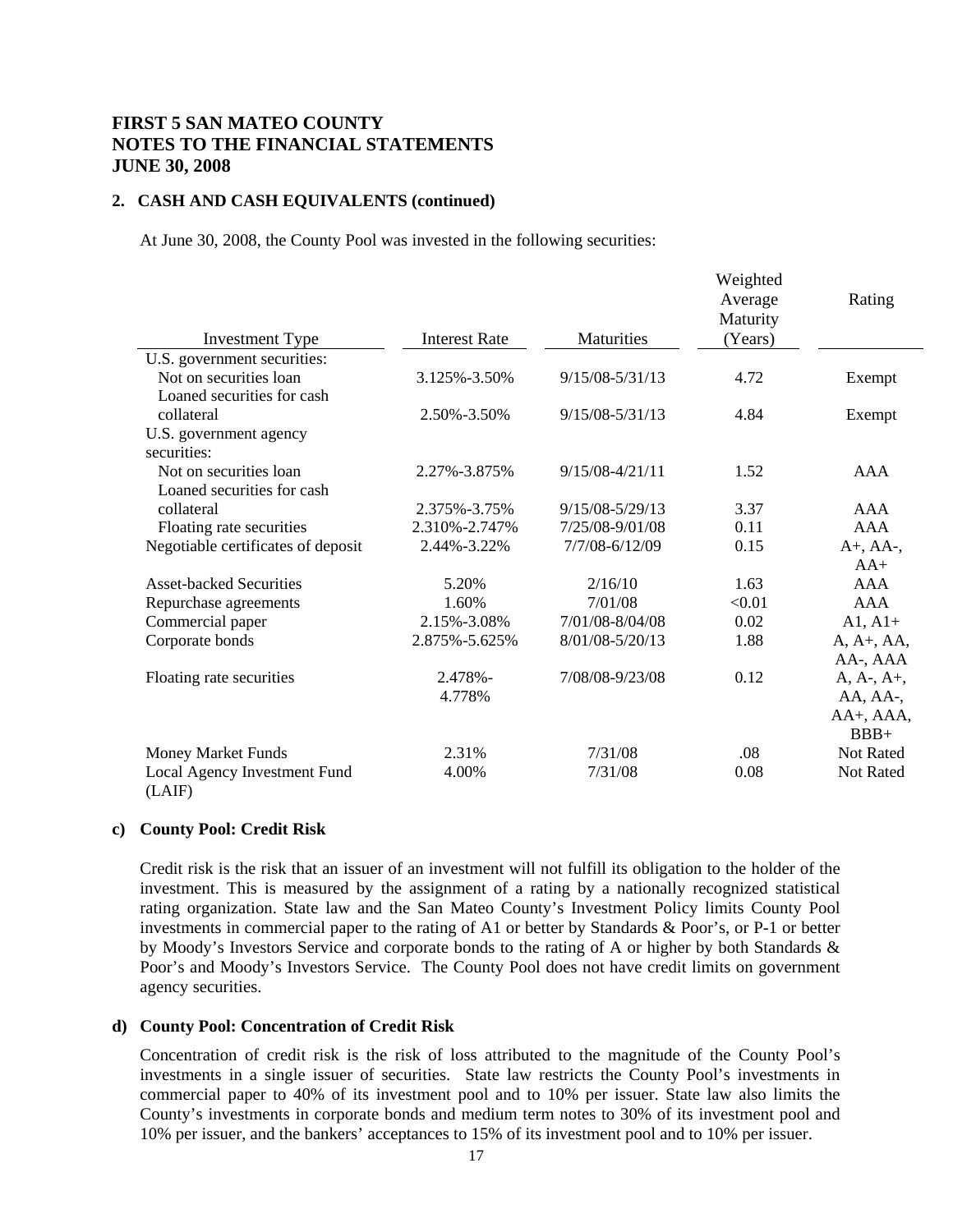### **2. CASH AND CASH EQUIVALENTS (continued)**

At June 30, 2008, the County Pool had 12.97% of its investment pool in Federal Home Loan Mortgage Corporation, 3.93% in Federal Home Loan Bank, 4.77% in Federal National Mortgage Association, 0.67% in Federal Farm Credit Bank, 30.35% in corporate bonds, and 14.19% in commercial papers. The County Pool did not have 5% or more of its net investment in commercial paper, corporate bonds, or medium term notes of a single organization.

#### **e) County Pool: Interest Rate Risk**

Interest rate risk is the risk that changes in market interest rates will adversely affect the fair value of an investment. Duration is a measure of the price sensitivity of a fixed income portfolio to changes in interest rate. Duration is calculated as the weighted average time to receive interest and principle payments. The longer the duration of the portfolio, the greater its price sensitivity to changes in interest rates. The County Pool manages its exposure to declines in fair values by limiting the weighted average maturity of its investment portfolio to 5 years or less in accordance with its investment policy. As of June 30, 2008, the County Pool had a weighted average maturity of 1.17 years.

### **f) Securities Lending Transactions**

State Statutes and San Mateo County investment policy permit the use of a securities lending program with its principal custodian bank. The investment policy allows the custodial bank to lend up to 20% of the portfolio within the guidelines of the investment policy. The custodial agreement authorizes the bank to loan securities in the San Mateo County investment pool. The loaned securities represent securities on loan to brokers or dealers by the San Mateo County investment pool. The County receives a fee from the borrower for the use of the loaned securities. If the loaned securities are not returned by the borrower, the County's Custodian is responsible for replacement of the loaned securities with similar securities. All securities loan agreements can be terminated on demand within a period specified in each agreement by either the County or borrowers.

The loaned securities as of June 30, 2008 and June 30, 2007 consisted of U.S. Treasury notes and bonds, and U.S. government agency securities. In return, the County receives collateral in the form of cash or securities equal to at least 102% of the transferred securities plus accrued interest for reinvestment. As of June 30, 2008 and June 30, 2007, all of the cash collateral was invested in repurchase agreements and commercial papers with a weighted average maturity of 22 days (2007: 8 days). Commercial papers are rated at least A1 by Standard and Poor's and P-1 by Moody's. The repurchase agreements are held by the Bank of New York in the County's name and were rated AAA by Standard and Poor's at June 30, 2008 and 2007.

The relationship between the maturities of the investment pool and the County's loans is affected by the maturities of the securities loans made by the other entities that use the agent's pool, which San Mateo County cannot determine.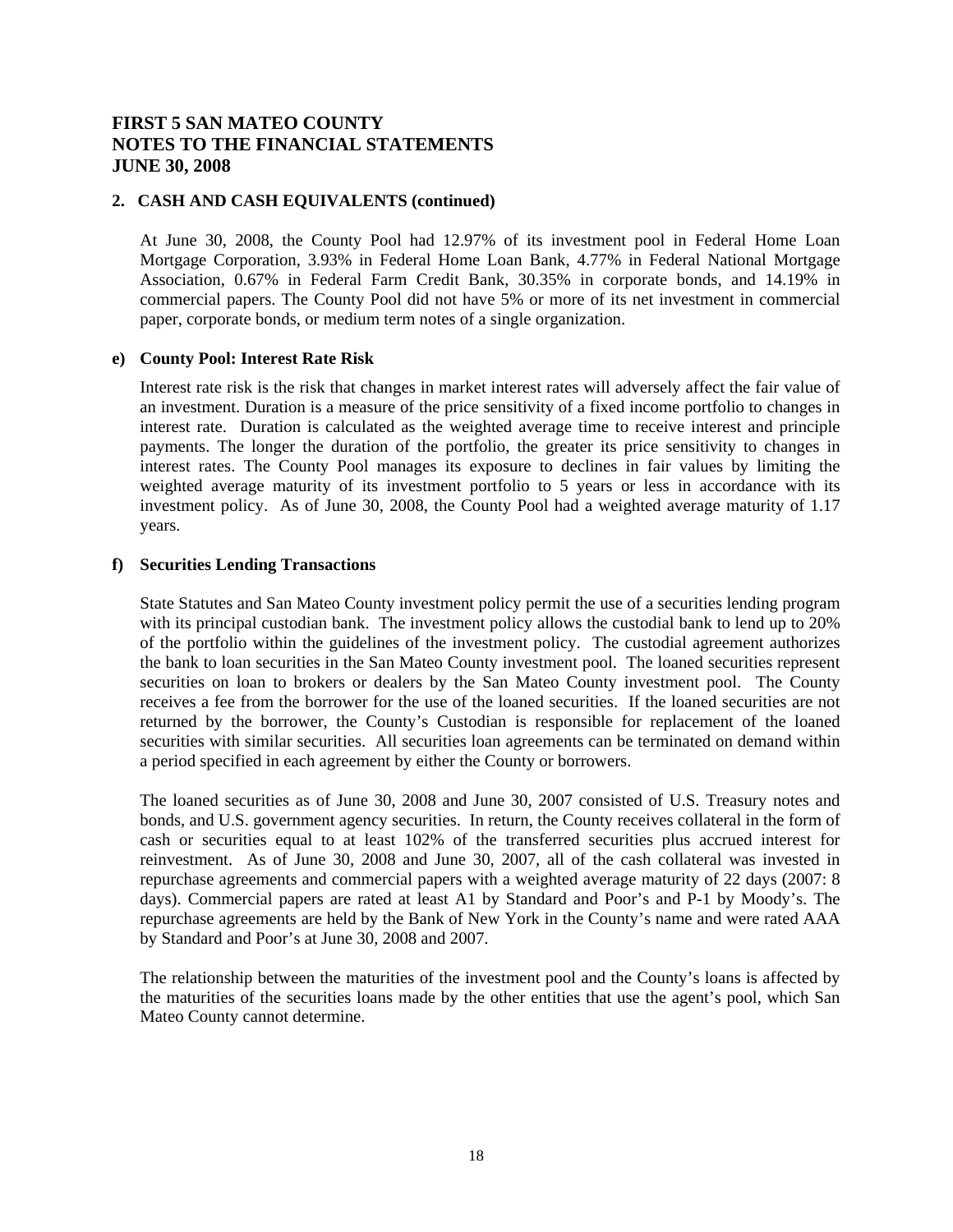## **2. CASH AND CASH EQUIVALENTS (continued)**

Securities lending collateral represents investments in an investment pool purchased with cash collateral that may not be pledged or sold without default by the borrower. First 5's prorated share of cash collateral as of June 30, 2008 amounted  $$3,590,146$  (2007: \$6,868,603). First 5's prorated share of the underlying securities loaned by the County's investment pool as of June 30, 2008 amounted to \$3,522,827 (2007: \$6,742,175).

First 5 does not have any exposure to credit risk related to the securities lending transactions as of June 30, 2008 and June 30, 2007, because the market value of the cash collateral exceeds that of the borrowed securities.

## **3. INTERGOVERNMENTAL RECEIVABLE**

 Intergovernmental receivable represents Proposition 10 and Surplus Money Investment Fund (SMIF) revenues that were received after the fiscal year-end.

|                                       | 2008         | 2007            |
|---------------------------------------|--------------|-----------------|
| Proposition 10 allocation for:        |              |                 |
| May                                   | S<br>644,511 | 644,762<br>S    |
| June                                  | 680,263      | 737,890         |
|                                       | 1,324,774    | 1,382,652       |
| Power of Preschool                    | 123,725      |                 |
| Cares Program                         | 109,318      | 47,613          |
| Children's Health Initiative          | 87,709       | 98,651          |
| <b>Evaluation Data Systems (PEDS)</b> |              | 106,105         |
| <b>School Readiness</b>               | 268,608      |                 |
| <b>Surplus Money Investment Fund</b>  | 42,926       | 50,843          |
| Total                                 | 1,957,060    | 1,685,864<br>S. |

#### **4. ACCOUNTS RECEIVABLE**

Accounts receivable represents amounts due from the following grantees:

|                                            | 2008      | 2007      |
|--------------------------------------------|-----------|-----------|
| <b>Silicon Valley Community Foundation</b> |           | 7,959     |
| <b>SMC/Canada College</b>                  | -         | 215,290   |
| <b>Shelter Network</b>                     | 3,251     |           |
| <b>Child Care Coordinating Council</b>     | 99,800    | 6,651     |
| Lucile Salter Packard Children's Hospital  | 1,611     |           |
| Total                                      | \$104,662 | \$229,900 |
|                                            |           |           |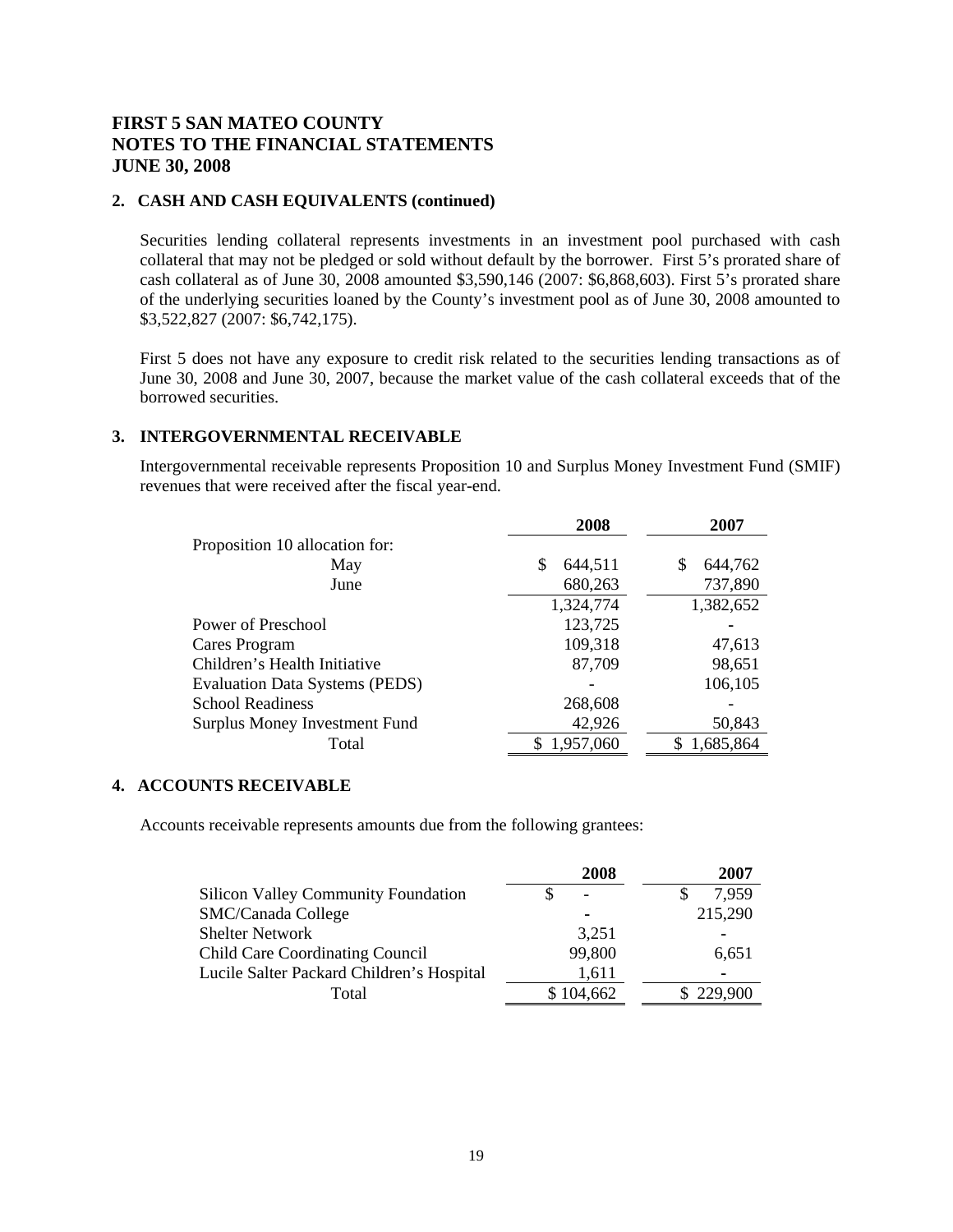## **5. NOTE RECEIVABLE**

Note receivable of \$160,000 represents balance remaining from First 5's eighty percent share (\$200,000) of an initial loan of \$250,000 provided jointly by First 5 and County of San Mateo to Bayshore Child Care Services on April 15, 2003. An amendment to the agreement with the grantee during fiscal year 2003/2004 increased the total loan amount to \$300,000 by increasing the County's obligation from \$50,000 to \$100,000. The amendment extended the project completion date from June 30, 2004 to June 30, 2006, thereby also extending the ten-year post completion projectmonitoring period. The loan is to assist with costs associated with a project for the development of a neighborhood resource center offering educational opportunities and services to children up to the age of five years.

The loan is unsecured, bears a zero percent interest rate and is being forgiven at the rate of ten percent for each full year, beginning April 1, 2007, as the project continues its approved use per the terms and conditions of the loan agreement. If the grantee breaches any of the terms and conditions, First 5 and the County may demand immediate payment of the principal. As of June 30, 2008, \$40,000 has been forgiven.

As the note receivable amount will be forgiven and no repayments are anticipated, the asset reported in the fund balance sheet is offset by a fund balance reservation of the same amount to indicate that portion of fund balance not available for future appropriation. See Note 11.

## **6. DEFERRED CONTRIBUTIONS**

Grant contributions to local projects that are not spent in one funding period can be extended (deferred) for up to a twelve-month period upon approval by First 5 and spent by the grantees on approved projects. Deferred contributions at fiscal year-end are recorded as an asset. As of June 30, 2008, deferred contributions amounted to \$117,255 (2007: \$1,240,028). Of this amount, \$117,255 (2007: \$778,607) is recorded in the fund balance sheet net of the long-term portion. First 5 receives refunds or reduces future funding to the grantees for any contributions that are not spent during the funding or extension period.

Deferred contributions during fiscal year 2007/2008 are as follows:

## **Strategic Initiatives:**

Child Care Coordinating Council Smart Kids \$ 117,255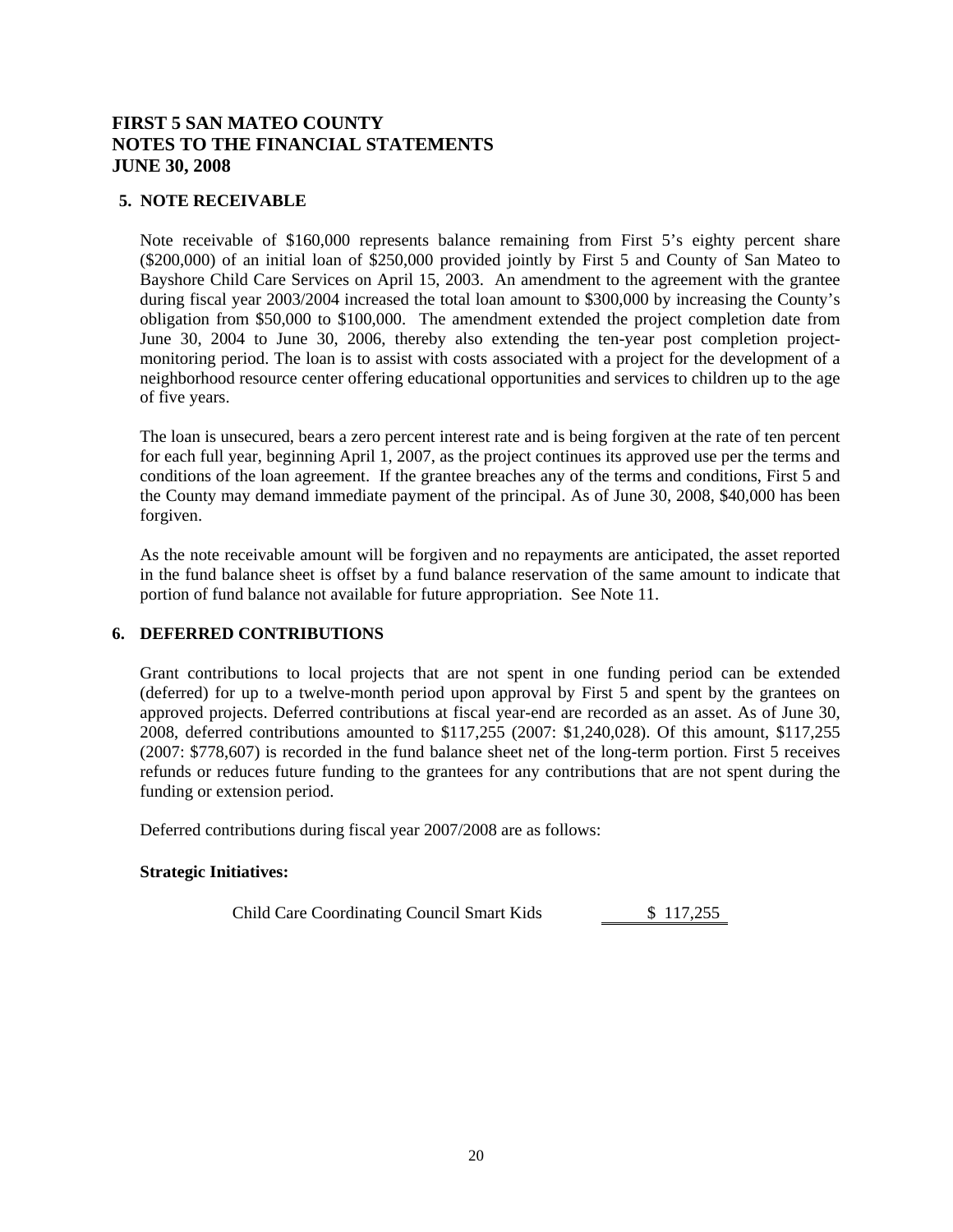## **7. ACCOUNTS PAYABLE**

Accounts payable comprises of funding due to grantees and amounts due to vendors for services and supplies at fiscal year-end:

|                                                  | 2008                  | 2007                    |
|--------------------------------------------------|-----------------------|-------------------------|
| Funding due to grantees<br>Services and supplies | \$2,508,787<br>72,971 | \$ 3,319,013<br>173,692 |
| <b>Total</b>                                     | \$2,581,758           | \$ 3,492,705            |

## **8. COMPENSATED ABSENCES**

Compensated absences represent liability for unpaid accumulated vacation leave, holidays and other compensated absences with similar characteristics, except sick leave. A liability for these amounts is reported in the fund balance sheet only if they have matured, for example, as a result of employee resignations and retirements.

The change in the compensated absences balance for fiscal year 2007/08 was as follows:

| <b>Balance</b><br>July 1, 2007 | Additions | Retirements | <b>Balance</b><br>June 30, 2008 | Due Within<br>One Year |
|--------------------------------|-----------|-------------|---------------------------------|------------------------|
| \$63,051                       | 15,183    | (20,509)    | \$57,725                        |                        |

## **9. EMPLOYEES' RETIREMENT PLAN**

#### **a) Plan Description**

*General***.** First 5 employees are participants in the San Mateo County Employees' Retirement Association (SamCERA), founded in 1944 under the authority granted by Article XVI of the Constitution of the State of California, the County Employees' Retirement Law of 1937 (the 1937 Act). SamCERA is a cost-sharing multiple-employer, defined benefit pension plan established to provide pension benefits for substantially all permanent employees of the County and the San Mateo County Mosquito Abatement District. SamCERA is governed by the California Constitution, the 1937 Act, and the by laws, procedures, and policies adopted by the Board of Retirement. SamCERA is not subject to the provisions of the Employee Retirement Income Security Act of 174. Management of SamCERA is vested in the Board of Retirement consisting of nine members; and its operation is governed by the 1937 Act and the bylaws, procedures, and policies adopted by the Board of Retirement. SamCERA issues a publicly available financial report that can be obtained by writing to the San Mateo County Employees' Retirement Association, 100 Marine Parkway, Suite 125, Redwood Shores, California 94065.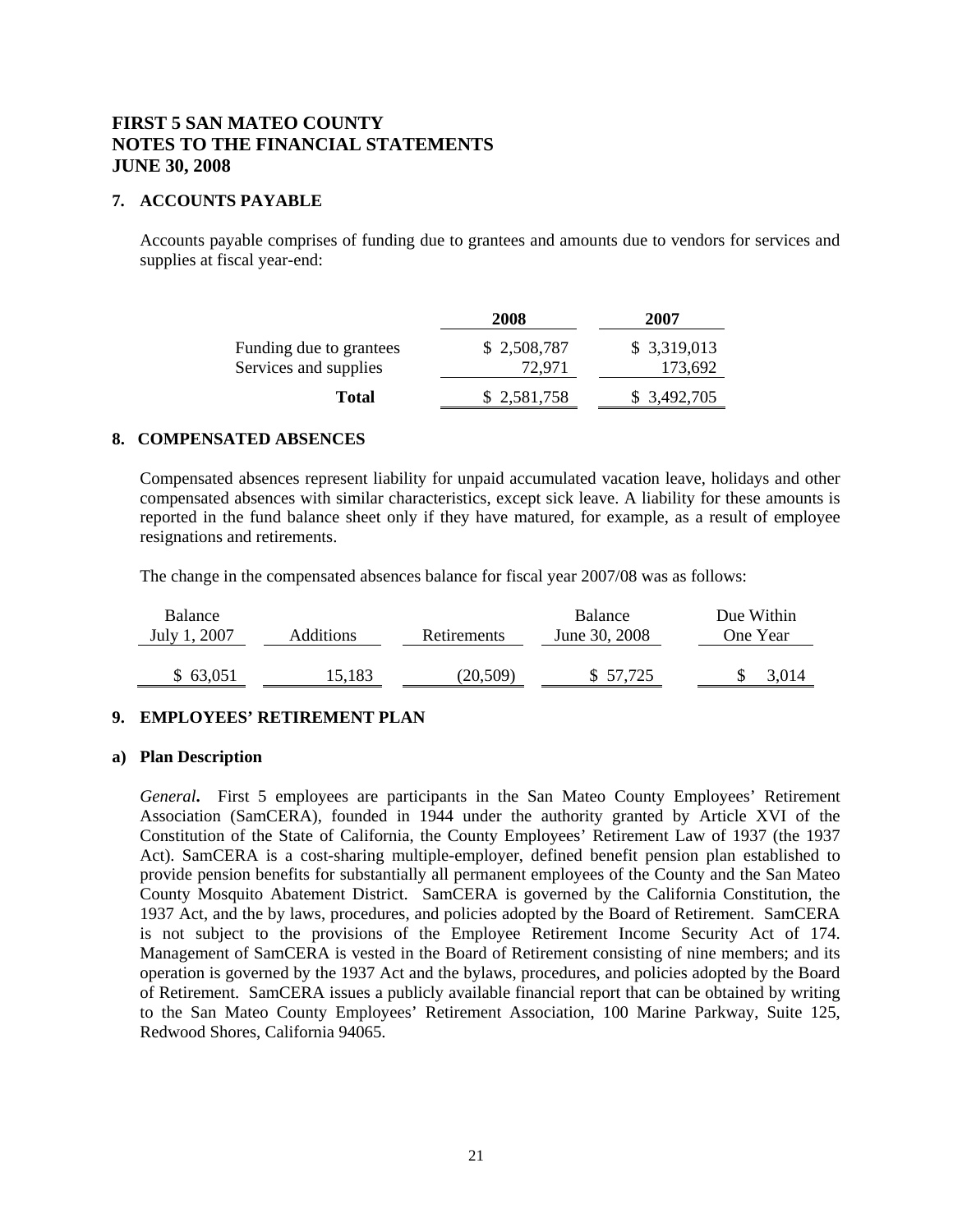## **9. EMPLOYEES' RETIREMENT PLAN (continued)**

*Benefit Provisions*. SamCERA provides service retirement, disability, and death benefits based on defined benefit formulas using final average compensation, years of service, and age factors to calculate benefits payable. SamCERA has four plans that covers members classified as general, safety or probation. Annual cost-of-living adjustments upon retirement are provided to members of Plans One, Two, and Four. The benefits of Plan Three are reduced by a portion of Social Security benefits received by the member. The 1937 Act vests the County Board with the authority to initiate benefits, while Government Code Section 31592.2 empowers the Board of Retirement to provide certain ad hoc benefits when the Section 31592 reserve exceeds 1% of assets.

#### **b) Funding Policy**

The 1937 Act established the basic obligations for employers and members to make contributions to the pension trust fund. The employer and member contribution rates are based on recommendations made by an independent actuary and adopted by the Board of Retirement. Participating employers are required by statutes to contribute the amounts necessary to fund the estimated benefits accruing to SamCERA members not otherwise funded by member contributions or expected investment earnings. For the fiscal year ended June 30, 2008, the County's average employer contribution rate was 23.62% of the covered payroll and the average member contribution rate was 9.74%.

#### **c) Annual Pension Cost**

For the fiscal year ended June 30, 2008, the County's annual pension cost was equal to the County's required contributions of \$105,340. The required contribution was determined at June 30, 2007, using the entry age normal actuarial cost method. The actuarial assumptions included 3.5% annual inflation rate, 7.75% annual investment rate of return, and 5.2% average annual projected salary increase attributed to inflation (4%) and adjustment for merit and longevity (1.2%). For financial reporting purposes, the projection of benefits does not explicitly incorporate the potential effects of the legal limit on the County's contributions disclosed above under "Funding Policy". The actuarial value of SamCERA's assets was determined using a five-year smoothed method based on the difference the expected market value and the actual market value of the assets as of the valuation date. SamCERA's unfunded actuarial accrued liability (UAAL) is being amortized as a level percentage of projected payroll on a closed basis over the period ending June 30, 2022. The table below presents three-year trend information:

|                    | Annual       | Percentage  |
|--------------------|--------------|-------------|
| <b>Fiscal Year</b> | Pension Cost | of APC      |
| Ended              | (APC)        | Contributed |
| 6/30/2006          | 76,090       | 100.0%      |
| 6/30/2007          | 100,550      | 100.0%      |
| 6/30/2008          | 105,340      | 100.0%      |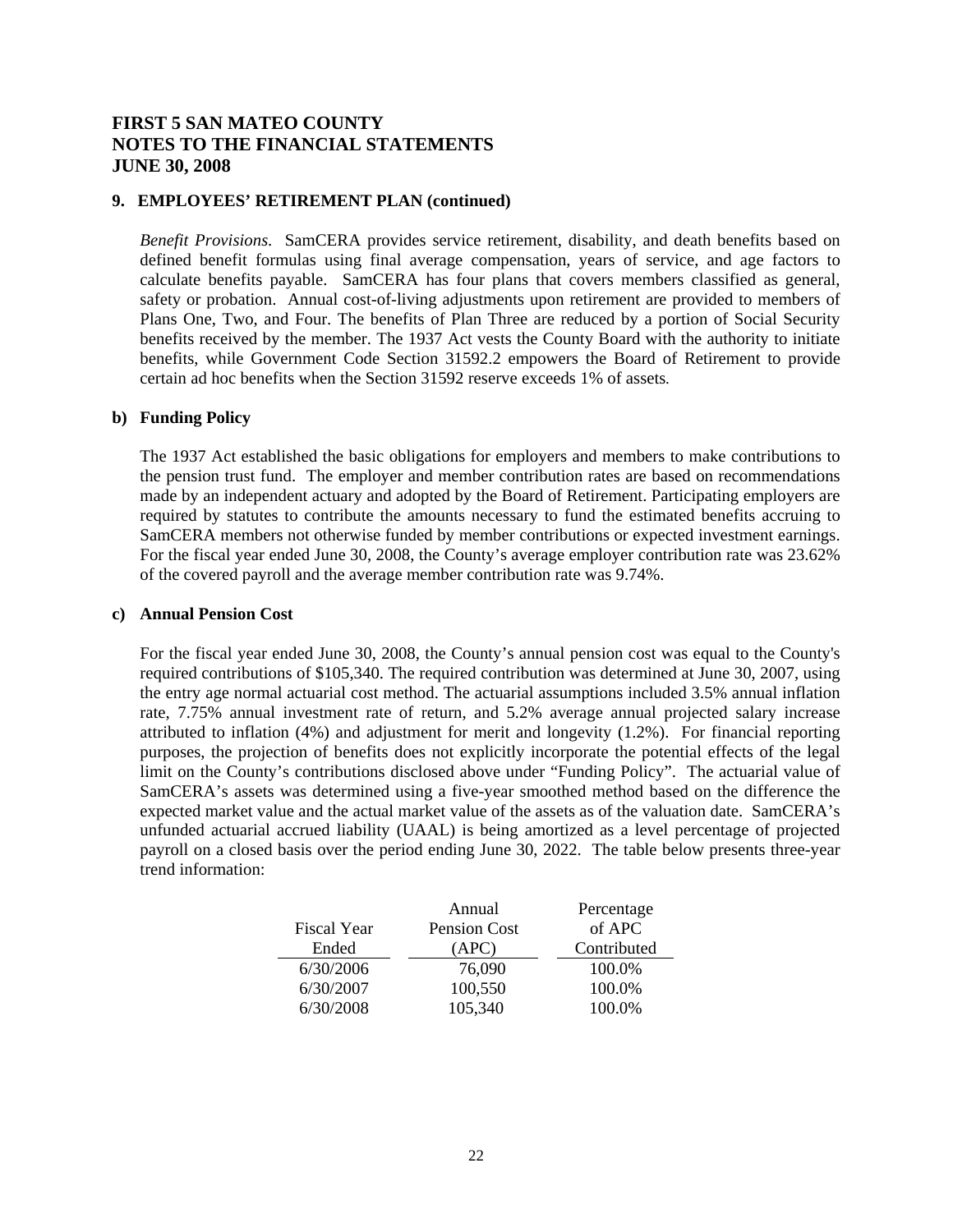### **9. EMPLOYEES' RETIREMENT PLAN (continued)**

As of June 30, 2008, the most recent actuarial valuation date, the plan was 79.1% funded. The actuarial liability for benefits was \$2,806,222, and the actuarial value of assets was \$2,218,937, resulting in a UAAL of \$587,285. The annual covered payroll (annual payroll of active employees covered by the plan) was \$416,243, and the ratio of the UAAL to the annual covered payroll was141.09%.

 The schedule of funding progress, presented as RSI following the notes to the financial statements, presents multi-year trend information about whether the actuarial value of plan assets is increasing or decreasing over time relative to the actuarial accrued liability for benefits.

## **10. POSTEMPLOYMENT BENEFITS OTHER THAN PENSIONS**

First 5 employees are also participants of the defined benefit postemployment healthcare plan administered by the County.

#### **a) Plan Description**

The County administers a single-employer defined benefit postemployment healthcare plan ("the Retiree Health Plan"). The Retiree Health Plan provides healthcare benefits to eligible retirees who retire from the County and are eligible to receive a pension from the County's pension plan. Eligible retirees may elect to continue healthcare coverage in the County health plan and convert their sick leave balance at retirement to a County paid monthly benefit that will partially cover their retiree health premiums. The duration and amount of County paid benefits depend on the amount of sick leave at retirement and the bargaining unit to which the retiree belonged. After the County paid benefits expire, the retiree may continue coverage in the County health plans at their own expense. Benefit provisions are established and may be amended through negotiations between the County and the bargaining units during each bargaining period. The Retiree Health Plan does not issue a publicly available financial report.

The County contracts with Kaiser, Aetna, Blue Shield, and Trades Health to provide health coverage to its active and pre-Medicare retirees (under age 65). These insurers charge the same premium for active and pre-Medicare retirees; therefore, an implicit County subsidy of retiree premiums exists. The County also contracts with Kaiser, Secure Horizon, and Blue Shield to provide supplemental health coverage for retirees enrolled in Medicare (age 65 and above). Medical premiums for retirees enrolled in Medicare are not based on blended active experience; therefore, no premium subsidy exists for retirees enrolled in Medicare. Dental and vision premiums for retirees over age 65 are based on blended active experience; therefore, implicit dental and vision premium subsidy exists for those who enrolled in these plans.

Effective April 1, 2008, the County restructured the retiree healthcare benefits for management, attorney, and confidential employees hired after April 1, 2008 (excluding current non-management employees promoted into management classifications); and elected officials newly elected after April 1, 2008. Under the new policy, their retiree healthcare benefits are capped at \$700 per month for each unused eight hours of sick leave at retirement. In-lieu of this change, the County will contribute \$100 per month to each eligible employee's retiree health savings account and continue to pay for dental and vision premiums for each unused eight hours of sick leave.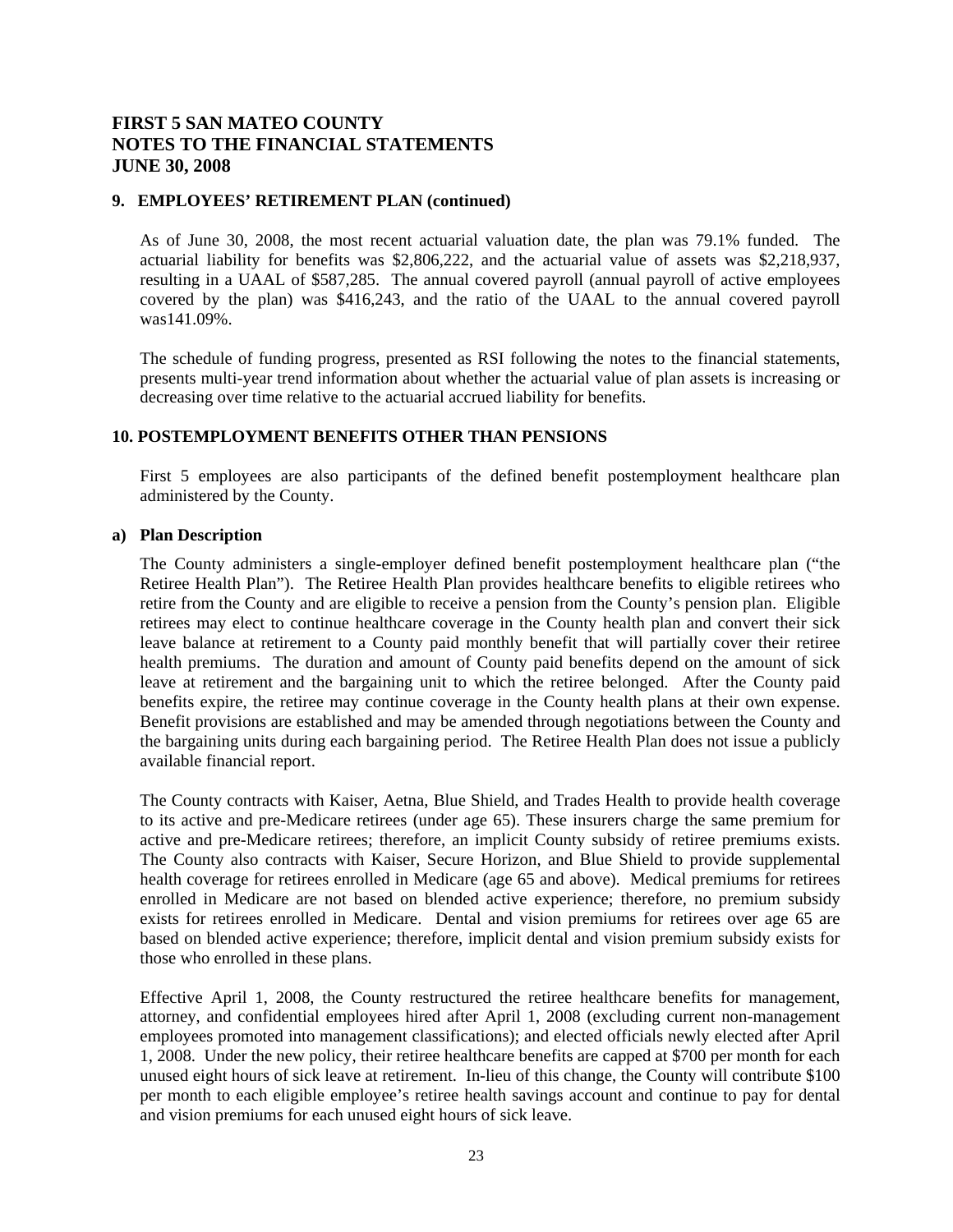### **10. POSTEMPLOYMENT BENEFITS OTHER THAN PENSIONS (continued)**

A new law, which took effect on January 1, 2008, allows all California government agencies to participate in the California Employers' Retiree Benefits Trust (CERBT). CERBT is an irrevocable trust fund that allows public employers to pre-fund the future cost of their retiree health insurance benefits and other post-employment benefits (OPEB) for their covered employees or retirees. In May 2008, the County elected to participate in CERBT and wire-transfer over \$145 million to CalPERS, the CERBT's administrator. The pre-funding was intended to reduce and stabilize the County's annual required contributions (ARC) to its OPEB plan in future years at an expected level for budgeting purposes. CalPERS issued a publicly available financial report that includes financial statements and required supplementary information for CERBT in aggregate. The report maybe obtained by writing to CalPERS, Lincoln Plaza North, 400 'Q" Street, Sacramento, CA 95811.

### **b) Funding Policy**

Contribution requirements of the Retiree Health Plan members and the County are also established and may be amended through negotiations between the County and the bargaining units. For fiscal year ended June 30, 2008, First 5 contributed \$194,191 of the actuarially required contributions to the Retiree Health Plan. First 5's contribution included \$190,166 of the County's \$145 million to CERBT, the pay-as-you-go payment, and the implicit subsidy for retirees.

### **c) Annual OPEB Cost and Net OPEB Obligation**

First 5's annual OPEB cost is equal to (a) the annual required contribution (ARC), an amount actuarially determined in accordance with the parameters of GASB Statement No.45, plus (b) one year's interest on the beginning balance of the net OPEB obligation, minus (c) an adjustment to the ARC. The ARC represents a level of funding that, if paid on an ongoing basis, is projected to cover normal cost of each year and any unfounded actuarial liabilities (or funding excess) amortized over thirty years.

The prior valuation was performed as of July 1, 2007. In April 2008, the County obtained a new valuation based on revised assumptions on the discount rate (using 7.75% instead of 6.9%) and the projected payroll increases (using 3.25% instead of 4%) to comply with the CalPERS OPEB assumption model. All the other actuarial assumptions are the same as those used for the prior valuation.

The following table shows the components of First 5's annual OPEB cost for the year, the amount contributed to the plan, and changes in First 5's net OPEB obligation to the Retiree Health Plan:

| Annual required contribution                    | \$ 24,577    |
|-------------------------------------------------|--------------|
| Annual OPEB cost                                | 11,893       |
| Contribution made                               | (190, 166)   |
| Increase in net OPEB obligation (asset)         | (178, 273)   |
| Net OPEB obligation (asset) - beginning of year | 26,125       |
| Net OPEB obligation (asset) - end of year       | \$(152, 148) |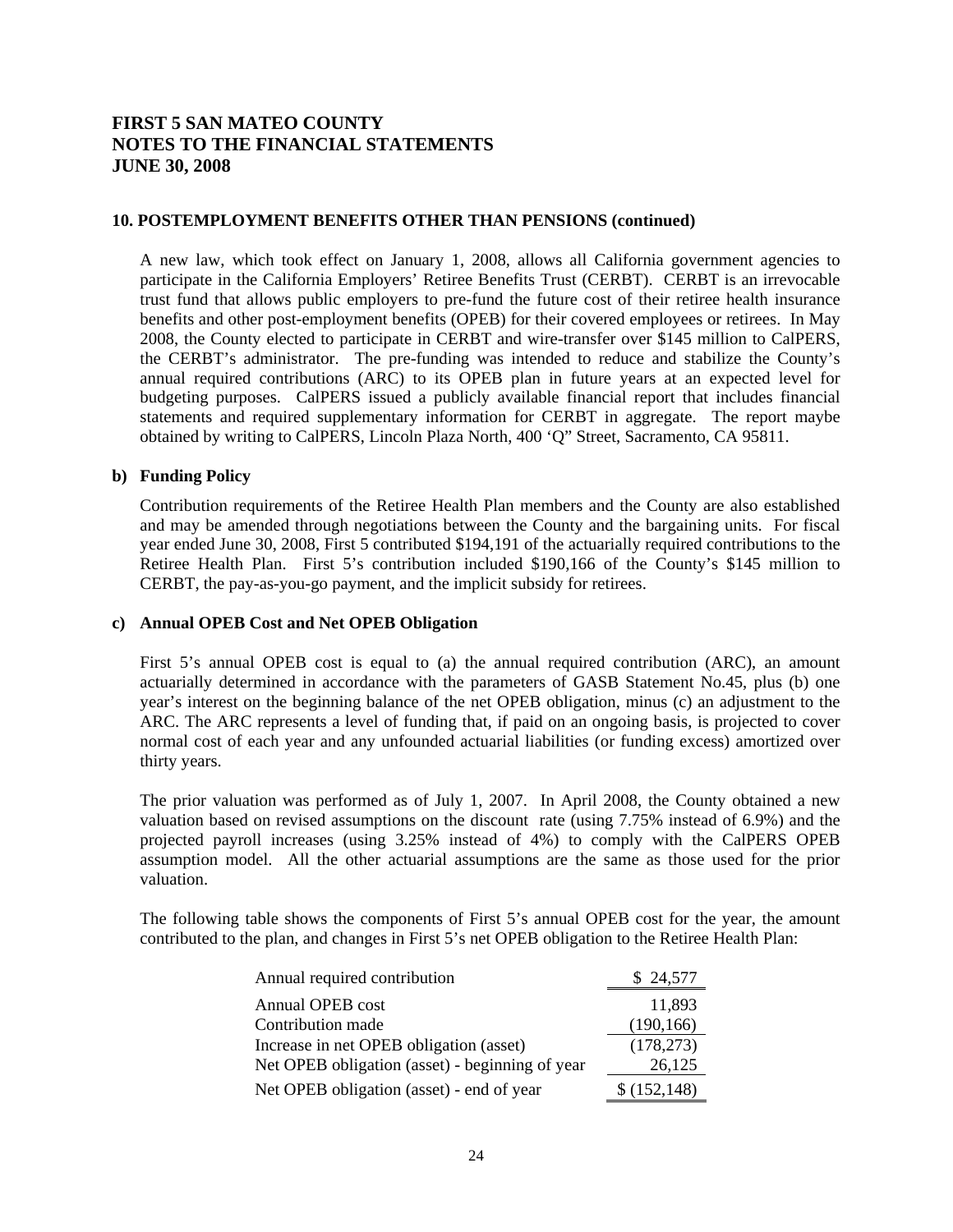### **10. POSTEMPLOYMENT BENEFITS OTHER THAN PENSIONS (continued)**

First 5's annual OPEB cost, the percentage of annual OPEB cost contributed to the plan, and the net OPEB obligation for the current and prior years are as follows:

| Fiscal<br>Year<br>Ended | Annual<br><b>OPEB</b><br>Cost | Percentage of<br><b>Annual OPEB</b><br>Contribution | <b>Net</b><br><b>OPEB</b><br><b>Obligation</b> (Asset) |
|-------------------------|-------------------------------|-----------------------------------------------------|--------------------------------------------------------|
| 6/30/08                 | 11,893                        | 816.0%                                              | (152, 148)                                             |
| 6/30/07                 | 25,662                        | 41.6%                                               | 26,125                                                 |
| 6/30/06                 | 20,505                        | 45.7%                                               | 11,130                                                 |

#### **d) Funded Status and Funding Progress**

As of January 1, 2007, the most recent actuarial valuation date, the funded status of the plan was as follows (in thousands):

| Actuarial accrued liability (AAL)                 | \$156,843<br>$\pm$ |  |
|---------------------------------------------------|--------------------|--|
| Actuarial value of plan assets                    |                    |  |
| Unfunded actuarial accrued liability (UAAL)       | 156,843            |  |
| Funded ratio (actuarial value of plan assets/AAL) | 0.0%               |  |
| Annual covered payroll (active plan members)      | \$397,314          |  |
| UAAL as a percentage of covered payroll           | 39.5%              |  |
|                                                   |                    |  |

Based upon 7.75% discount rate used for FY07/08 ARC

#### **e) Actuarial Methods and Assumptions**

Actuarial valuations of an ongoing plan involve estimates of the value of reported amounts and assumptions about the probability of occurrence of events far into the future. Examples include assumptions about future employment, mortality, and the healthcare cost trend. Amounts determined regarding the funded status of the plan and the annual required contribution of the employer are subject to continual revision as actual results are compared with past expectations and new estimates are made about the future. The schedule of funding progress, presented as required supplementary information following the notes to the financial statements, presents multi-year trend information about whether the actuarial value of plan assets is increasing or decreasing over time relative to the actuarial accrued liabilities for benefits.

Projections of benefits for financial reporting purposes are based on the substantive plan (the plan as understood by the employer and plan members) and include the types of benefits provided at the time of each valuation and the historical pattern of sharing of benefit costs between the employer and plan members to that point. The actuarial methods and assumptions used include techniques that are designed to reduce short-term volatility in actuarial accrued liabilities and the actuarial value of assets, consistent with the long-term perspective of the calculations.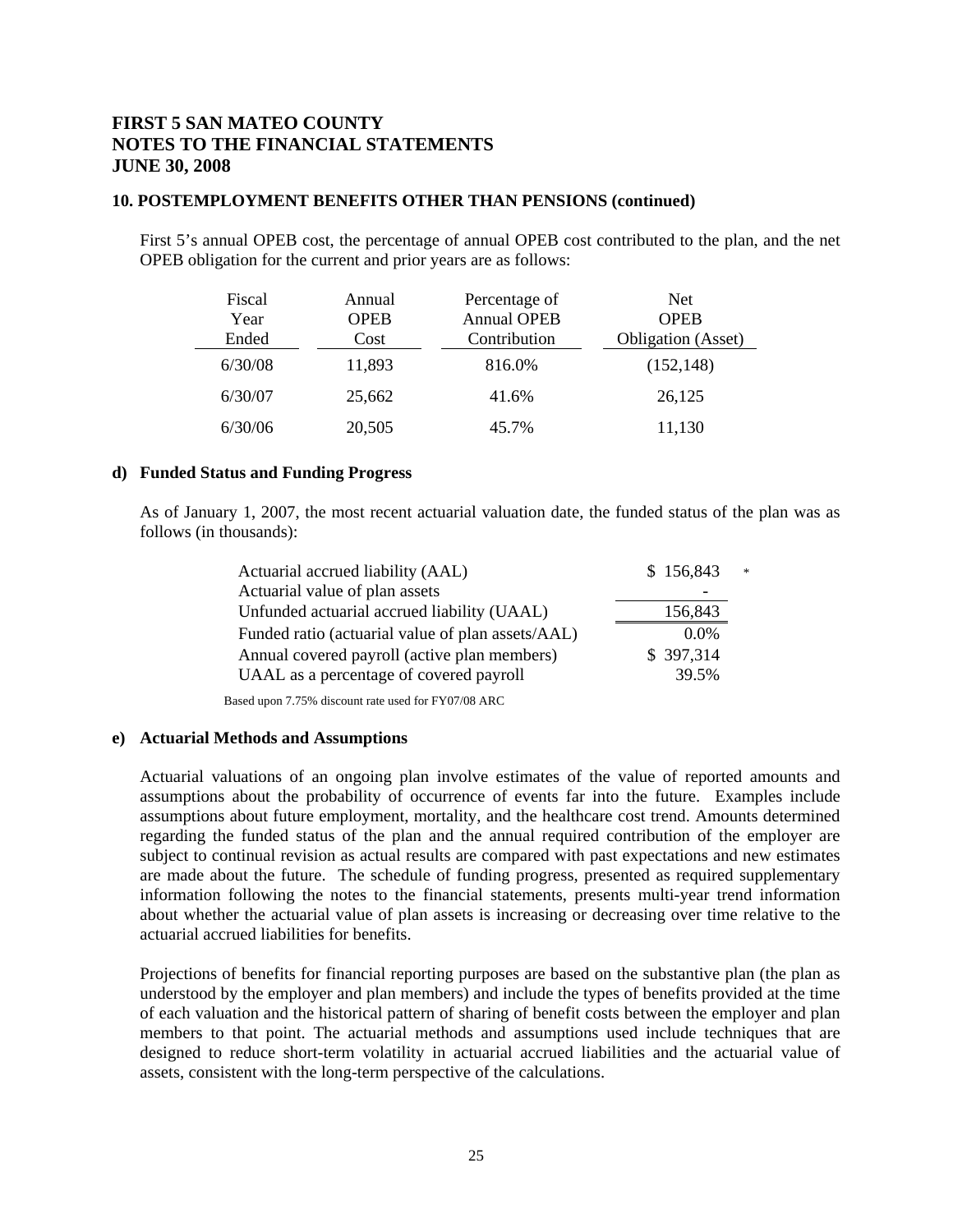### **10. POSTEMPLOYMENT BENEFITS OTHER THAN PENSIONS (continued)**

In the January 2007, actuarial valuation, the entry age normal cost method was used. The actuarial assumptions included a 7.75% investment rate of return; an annual healthcare cost trend rate of 9% in 2007, reduced by 1% increment each year to an ultimate rate of 5% in the fifth year and beyond; annual dental and vision cost trend rate of 5%, negotiated annual increases in county-paid benefits; and a 3.25% annual increase in projected payroll.

## **11. FUND BALANCE RESERVATIONS AND DESIGNATION**

The term "reserved" is used to segregate portions of fund balance that are legally restricted to specific uses or are not available for appropriation. Reserved fund balances represent unspent special funding money that is restricted for uses specified under the funding agreements and a note receivable that do not represent spendable resources– see Notes 5 and 13.

Management has reserved \$5,560,447 for future payments of awards committed to local projects as of June 30, 2008 (See Notes 16 and 17). The designated amount represents financial resources legally available for use for other authorized uses other than those planned.

California Children and Families Commission requires presentation of fund balance into committed and uncommitted segments.

First 5 San Mateo County's fund balance at fiscal year-end represents committed funds as follows:

|                                                             | 2008         | 2007          |
|-------------------------------------------------------------|--------------|---------------|
| <b>Committed Funds:</b>                                     |              |               |
| - Encumbrances                                              | \$5,560,447  | \$8,390,673   |
| - Approved Contracts and Amendments to Current Contracts    |              |               |
| Not Yet Executed (Obligations)                              | 8,043,032    | 6,951,951     |
| - Restricted Funds Not Yet Obligated                        | 164,235      | 309,144       |
| - Reserved for Note Receivable                              | 160,000      | 180,000       |
| - Long-Term Portion of Compensated Absences                 | 54,711       | 63,051        |
| - Long-Term Portion of Net OPEB Obligation (asset)          | 152,148      | 26,125        |
| - Reserved for Local Initiatives and Program Sustainability | 21,710,631   | 20,874,500    |
| Total Fund Balance (page 11)                                | \$35,845,204 | \$ 36,795,444 |

## **12. REVENUES**

#### **a) Tobacco Tax and Other Funding**

First 5 receives a proportionate share of Proposition 10 money from First 5 California (formerly California Children and Families Commission) based on the number of live births in the county in comparison to the number of live births statewide. Proposition 10 money received by First 5 also includes Special Funding as explained under Note 13 and Surplus Money Investment Fund allocations by First 5 California.

The Surplus Money Investment Fund allocations represent distributions of interest accrued on statewide Proposition 10 money.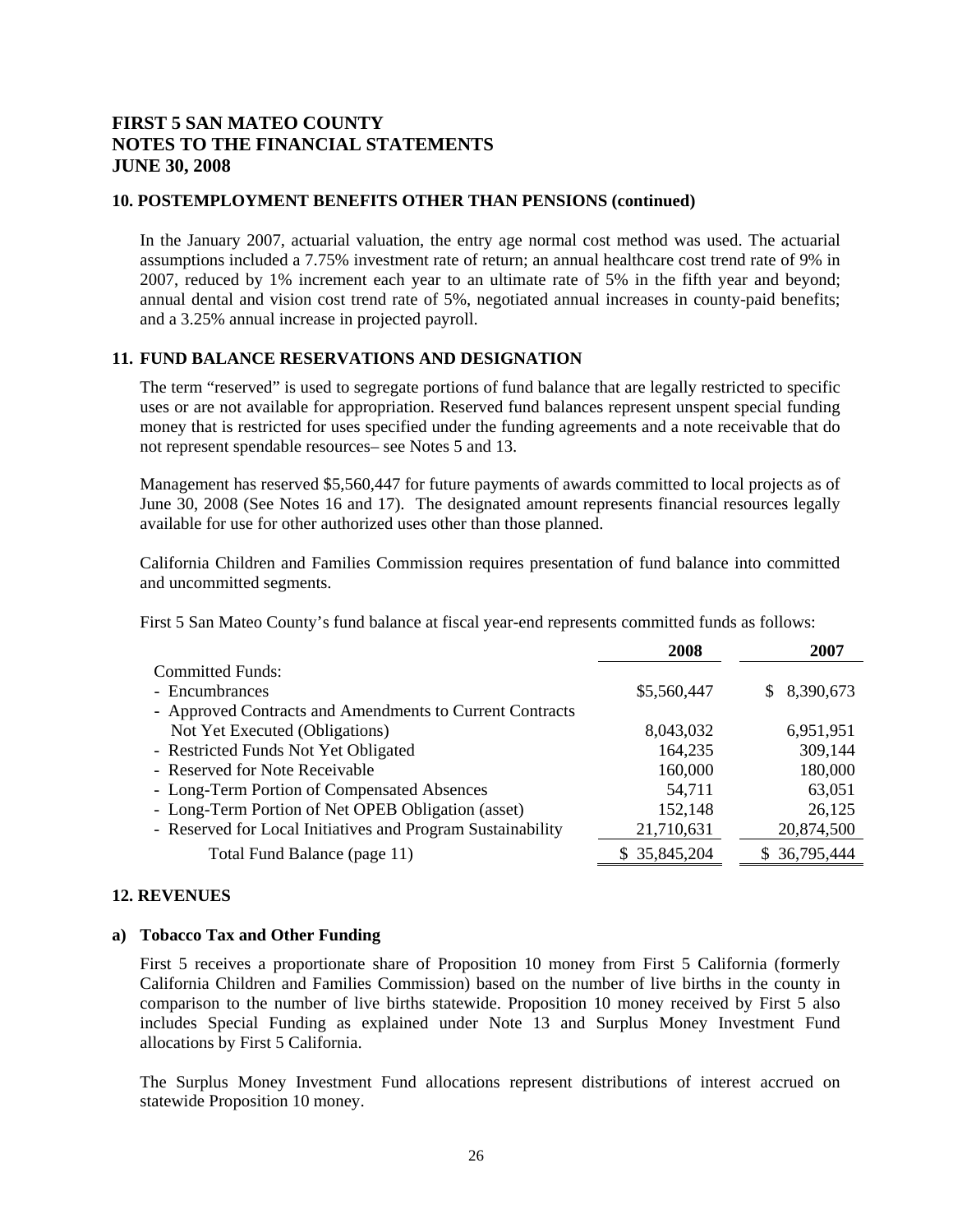### **12. REVENUES (continued)**

### **a) Tobacco Tax**

Tobacco tax and other revenues are comprised of:

| 2008        | 2007         |
|-------------|--------------|
|             |              |
| \$8,012,611 | \$ 8,364,131 |
| 42,926      | 50.843       |
| 1,385,594   | 1,081,474    |
| \$9,441,131 | \$9,496,448  |
|             |              |

### **b) Private Grant**

The amount represents the following grant received by First 5:

|                                                                                              | 2008      | 2007     |
|----------------------------------------------------------------------------------------------|-----------|----------|
| Fiscal leveraging and fiscal sustainability analysis:<br>David and Lucile Packard Foundation | \$ 23,050 | \$53,831 |

### **c) Other Special Funding**

The amount represents funding grant received by First 5:

|                                                    | 2008       | 2007      |
|----------------------------------------------------|------------|-----------|
| Preschool for All fiscal oversight and monitoring: |            |           |
| County of San Mateo-Human Services Agency          | \$ 250,000 | \$250,000 |

## **13. SPECIAL FUNDING**

First 5 received special funding from First 5 California for the following programs:

- a) *School Readiness Initiatives*  First 5 provides funds for school and kindergarten readiness materials and curriculum.
- b) *Retention Incentives for Early Care and Education Providers First 5 has contracted with Child* Care Coordinating Council of San Mateo, Inc., to improve the quality and stability of childcare workforce in San Mateo County.
- c) *Power of Preschool (formerly Preschool for All)*  First 5 has contracted with San Mateo County Superintendent of Schools to complete a comprehensive needs assessment for Power of Preschool Program, identify and prioritize preschool facilities and environmental needs in Ravenswood and Redwood City school districts and create plans for having teachers meet high standards by 2010.
- d) *Children's Health Initiative*  First 5 has contracted with San Mateo County Health Services Agency to manage and coordinate the Children's Health Initiative Coalition. The coalition was established to develop a health insurance program that provides comprehensive health benefits for children birth through age 18 in eligible families residing in San Mateo County.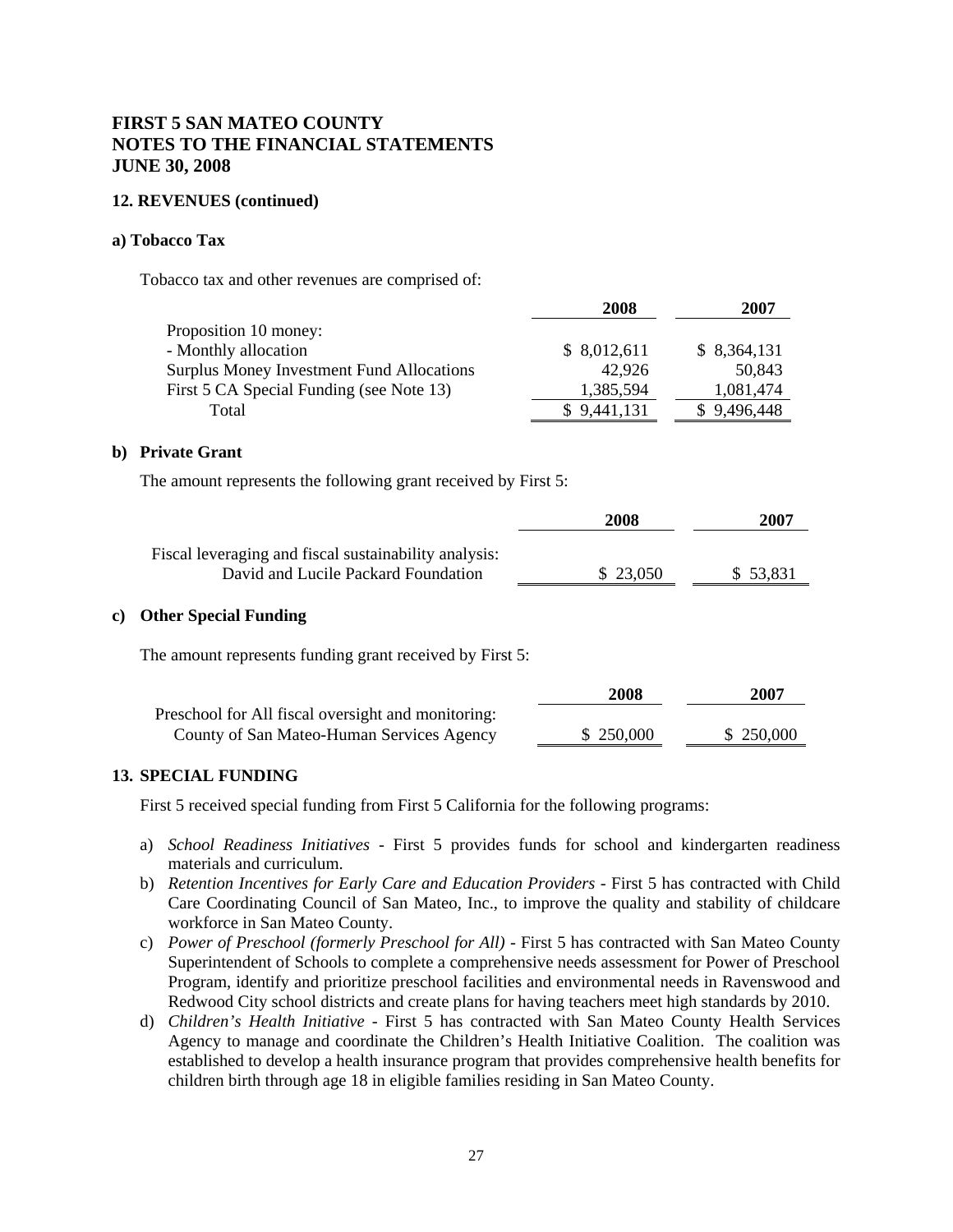### **13. SPECIAL FUNDING (continued)**

The special funding money can be used only for purposes specified under the funding agreements (See Note 12 above). The revenues and expenditures of the special funding programs are presented as supplementary information.

## **14. CONTRIBUTIONS TO LOCAL PROJECTS**

First 5 awards two types of grants to local projects that promote, assist, and improve the early development of children prenatal through age five – planning grants and implementation grants. Planning grants are designed to allow applicants time and resources to develop an innovative intervention to address a significant opportunity or problem, for which a response does not currently exist or is still evolving. For Round 1 and Round 2 funding, planning grants ranged from \$5,000 to \$50,000 annually; Round 3 planning grants ranged from \$5,000 to \$25,000 annually; Round 4 planning grants ranged from \$30,000 to \$35,000 annually; Round 5 planning grants ranged from \$32,000 to \$35,000 annually; and Round 6 planning grants were \$35,000 annually.

Implementation grants are for agencies and groups that are clear about their goals, objectives, and strategies and are ready to implement their proposed project. For Round 1 and Round 2 funding, implementation grants ranged from \$150,000 to \$500,000 annually up to a maximum of thirty-six months. For Rounds 3, 4 and 5 funding, implementation grants ranged from \$30,000 to \$220,000 for a maximum of twenty-four months. The Round 6 implementation grants ranged from \$94,300 to \$302,800 annually for a maximum of eighteen months.

In fiscal year 2000/2001, First 5 awarded Round 1 funding of \$4,909,663 and Round 2 funding of \$6,037,680 to twenty-one local projects that promote, assist, and improve the early development of children prenatal through age five. First 5 subsequently increased Round 1 and Round 2 funding amounts by \$2,909,915. In fiscal year 2001/2002, First 5 awarded Round 3 funding of \$541,750 to seven local projects. In fiscal year 2002/2003, First 5 awarded Round 4 funding of \$750,264 to six local projects and awarded strategic initiatives totaling \$3,600,000 (\$3,000,000 for Pre-to-Three and \$600,000 for Smart Kids).

In fiscal year 2003/2004, First 5 awarded Round 1 Continuation funding of \$3,891,760, Round 2 Continuation funding of \$8,351,040, Strategic Initiatives funding of \$7,500,000 and Special Projects funding of \$483,476. In fiscal year 2004/2005, First 5 awarded Round 5 Planning and Implementation funding of \$135,586 and \$1,023,850 respectively, Strategic Initiatives funding of \$8,750,000 and State Funded Programs funding of \$1,749,254. In fiscal year 2005/2006, First 5 awarded Round 6 Planning funding of \$140,000. In fiscal year 2006/2007, First 5 awarded Round 6 Implementation funding of \$1,502,618.

During the current fiscal year, First 5 awarded Round 1 Continuation funding of \$220,000, Round 2 Continuation funding of \$296,000, Round 5 Continuation funding of \$787,000, Round 6 Implementation funding of \$368,551, Strategic Initiative funding of \$6,025,000, and Special Project funding of \$433,492.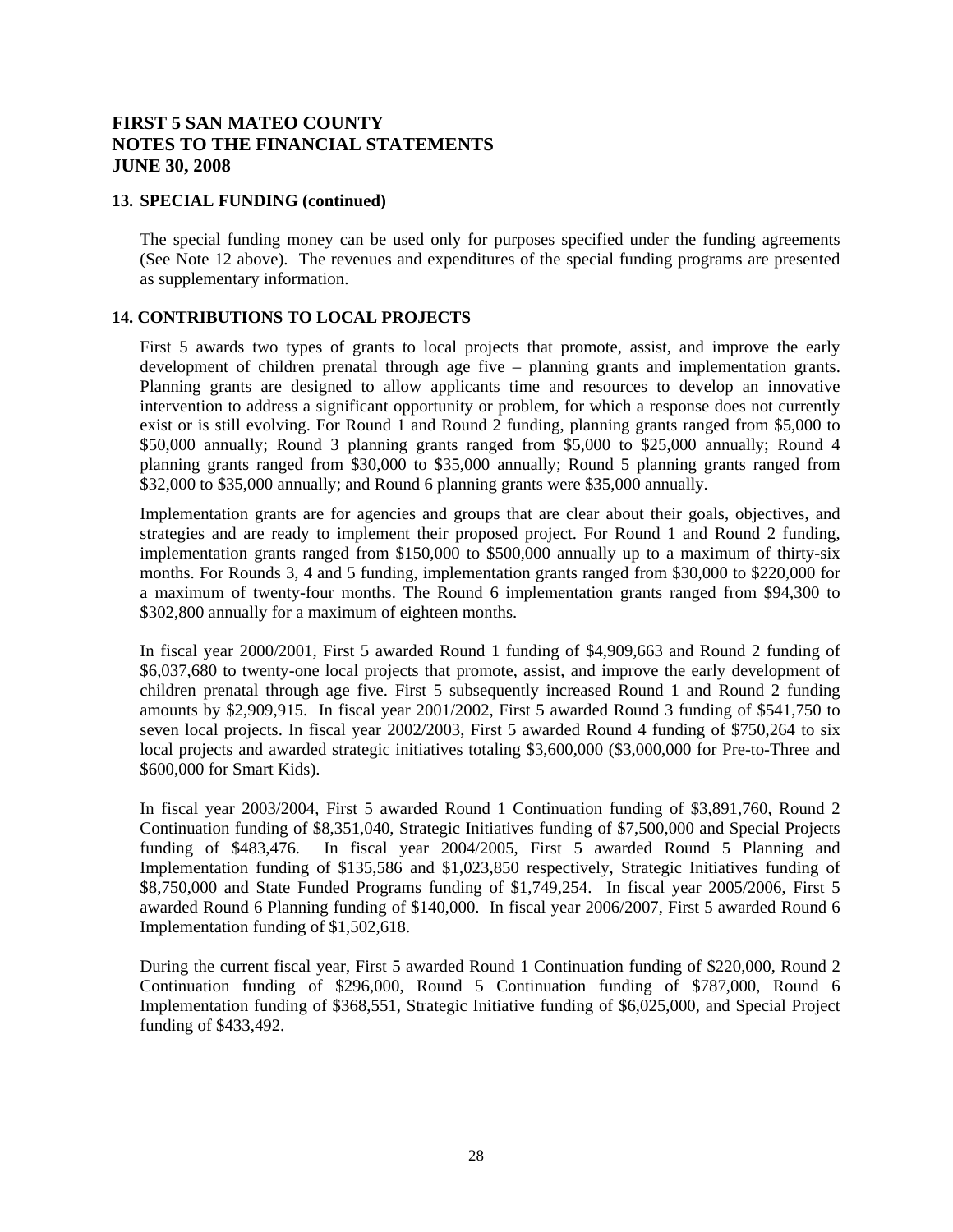## **14. CONTRIBUTIONS TO LOCAL PROJECTS (continued)**

Grant contributions spent during fiscal year 2007/2008:

| \$<br>7,500          |
|----------------------|
| 79,485               |
| 127,124              |
| \$<br>214,109        |
|                      |
| \$<br>112,190        |
| 69,642               |
| 63,869               |
| 124,201              |
| 354,000              |
| \$<br>723,902        |
|                      |
| \$<br>12,114         |
| 11,370               |
| 196,000              |
| 230,511              |
| \$<br>449,995        |
|                      |
|                      |
| 5                    |
| 133,466              |
| 53,882               |
| 259,386              |
| 192,870              |
| 430,954              |
| 33,150               |
| 340,519              |
| 1,444,232            |
|                      |
|                      |
| \$<br>3,279,337      |
|                      |
| 1,598,954            |
|                      |
| 999,998              |
|                      |
| \$<br>376,577        |
| \$<br>\$<br>\$<br>\$ |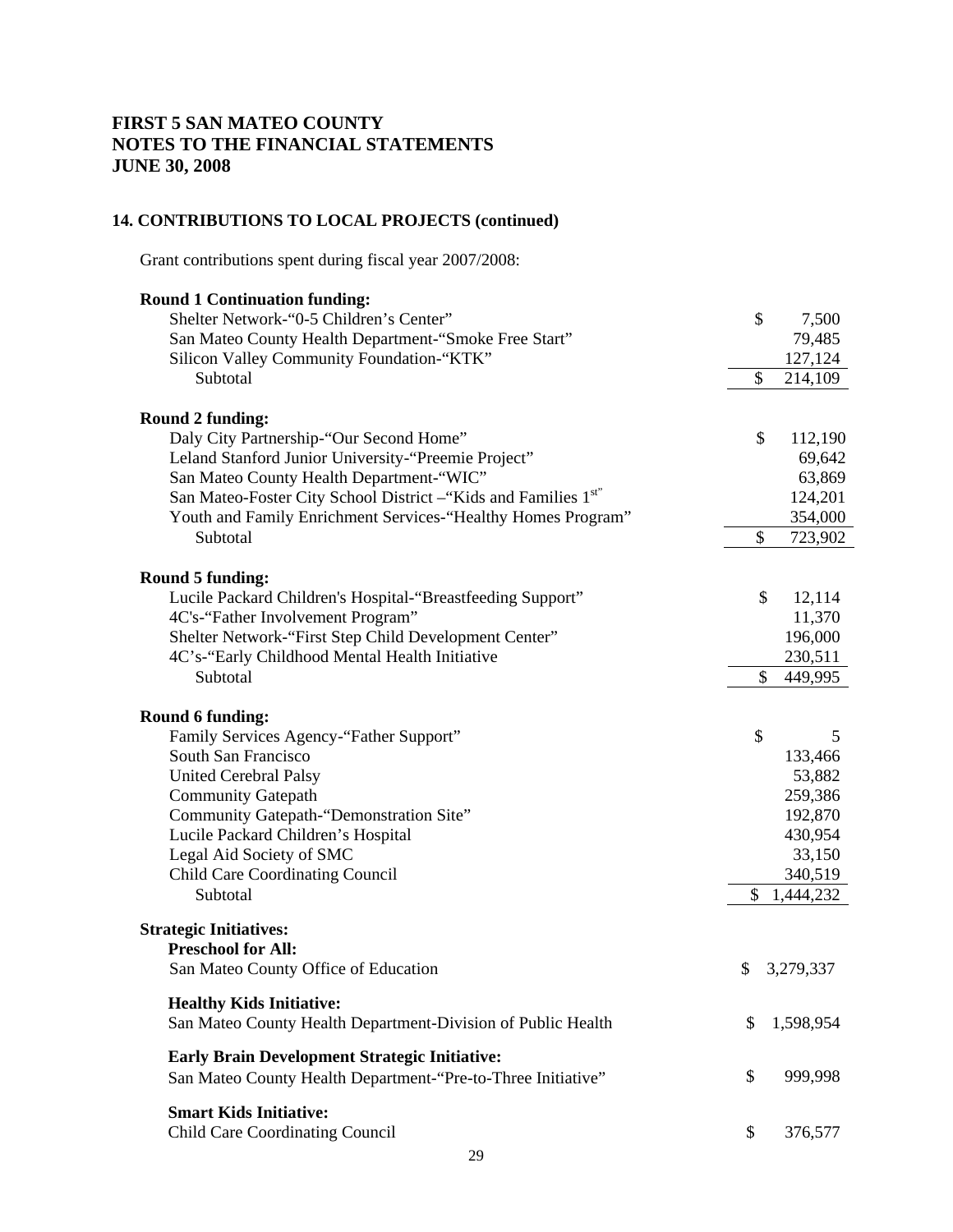# **14. CONTRIBUTIONS TO LOCAL PROJECTS (continued)**

| <b>Special Projects:</b>               |                                                     |    |              |
|----------------------------------------|-----------------------------------------------------|----|--------------|
| <b>First 5 Service Corps Study:</b>    |                                                     |    |              |
| <b>Child Care Coordinating Council</b> |                                                     | \$ | 218,917      |
| <b>School Readiness:</b>               |                                                     |    |              |
|                                        | <b>Silicon Valley Community Foundation</b>          | S. | 1,140,077    |
| <b>SamCares:</b>                       |                                                     |    |              |
| <b>Child Care Coordinating Council</b> |                                                     | \$ | 630,139      |
| Various refunds                        |                                                     |    | (28, 721)    |
|                                        | Total per <i>Statements of Activities</i> (page 9)  |    | \$11,047,516 |
|                                        | Less: Prior year long-term deferred contributions   |    | (461, 421)   |
|                                        | Total per Statements of Revenues, Expenditures, and |    |              |
|                                        | Changes in Fund Balance (page 11)                   |    | \$10,586,095 |

### **15. BUDGETARY ACCOUNTING**

As discussed under Note 1(d), First 5 does not include liability for compensated absences, postemployment benefits other than pensions, and unrealized gains and losses under GASB 31 in its budget.

The actual net change in fund balance under budgetary basis on page 12 is reconciled to the net change in fund balance under GAAP basis on page 11 as follows:

|                                                                                                    | 2008       | 2007           |
|----------------------------------------------------------------------------------------------------|------------|----------------|
| Excess (deficiency) of revenues over expenditures/<br>net change in fund balance – budgetary basis | (716, 951) | \$ (2,004,158) |
| Expenditures related to liability for compensated<br>absences                                      | (3,014)    | (19,998)       |
| Unrealized gains (losses) under GASB 31                                                            | (230, 275) | 367,763        |
| Excess (deficiency) of revenues over expenditures/<br>net change in fund balance – GAAP basis      | (950.240)  | (1,656,393)    |

## **16. GRANTS COMMITTMENTS**

At June 30, 2008, First 5's commitments to grantees were as follows:

|                 | 2008                     | 2007        |
|-----------------|--------------------------|-------------|
| Round 1 funding | 227,963                  | 18,017      |
| Round 5 funding | $\overline{\phantom{0}}$ | 18,085      |
| Round 6 funding | $\overline{\phantom{0}}$ | 1,280,784   |
| Total           | 227,963                  | \$1,316,886 |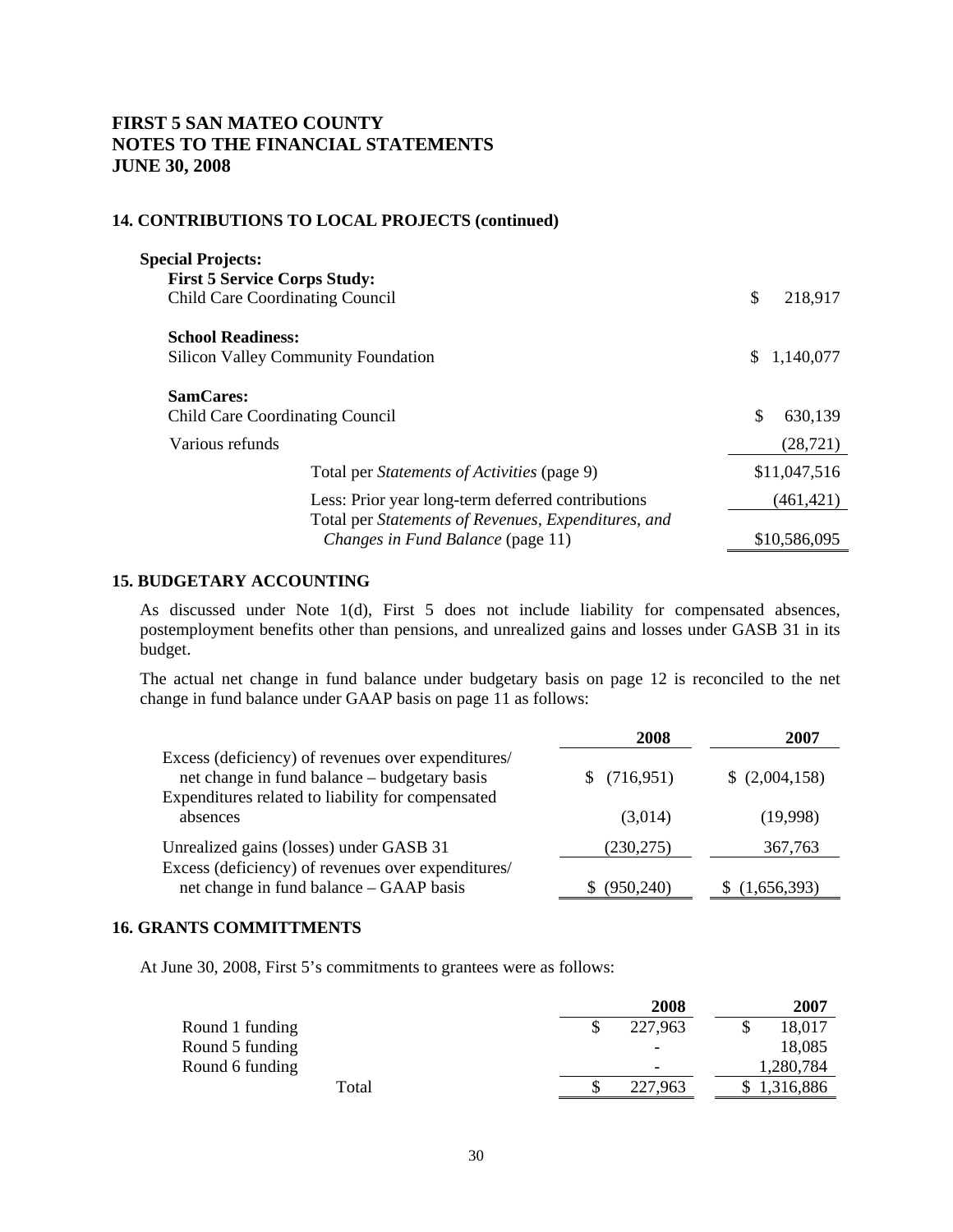### **17. OTHER GRANT COMMITMENTS**

As of June 30, 2008, First 5's commitments to strategic initiatives and special projects were as follows:

|                             | 2008        | 2007         |
|-----------------------------|-------------|--------------|
| <b>Smart Kids</b>           | 612,364     | 733,208<br>S |
| Service Corps Initiative    | 390,508     | 113,727      |
| <b>SamCares</b>             | 537,369     | 794,983      |
| $Pre-to-3$                  | 1,083,390   | 2,000,000    |
| School Readiness Initiative | 2,708,853   | 3,431,869    |
| Total                       | \$5,332,484 | \$7,073,787  |

### **18. PROGRAM EVALUATION**

The commission spent \$241,384 on program evaluation during the audit period.

### **19. RISK MANAGEMENT**

First 5 is exposed to various risks of losses related to torts; theft of, damage to, and destruction of assets; errors and omissions; injuries to employees; and natural disaster. The County of San Mateo, through its self-insurance program, provides First 5 with Worker's Compensation and Employer Liability Insurance. First 5 compensates the County for maintaining such insurance. The County Counsel provides legal representation for any claims or litigation of First 5.

Claims have not exceeded coverage in any of the past three fiscal years and there has not been a significant reduction in coverage in fiscal year 2007-08.

#### **20. LEASE OBLIGATIONS**

First 5 leases office facilities and other equipment under noncancelable operating leases. Total costs for such leases were \$82,115 for the year ended June 30, 2008 (2007: \$56,224). The future minimum lease payments for these leases are as follows:

| Amount   |
|----------|
| \$93,468 |
| 96,219   |
| 99,053   |
| 101,972  |
| 33,731   |
|          |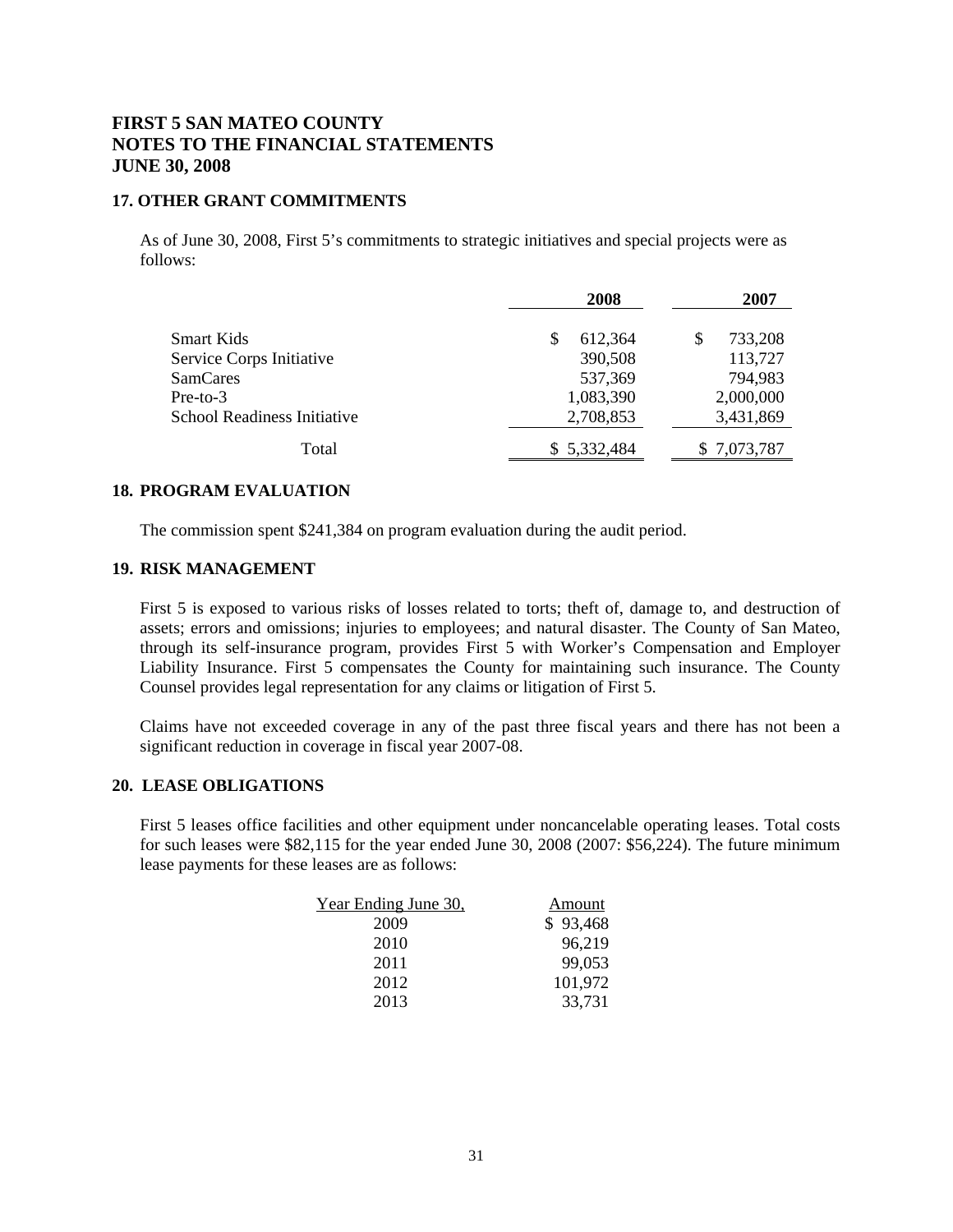## **21. RELATED PARTY TRANSACTIONS**

 The required composition of the Board of Commissioners includes members from the County and other local governments, community based organizations which serve children, the San Mateo County Superintendent of Schools. Many of the programs funded by First 5 San Mateo are operated by organizations represented by the Commissioners. Commissioners must abstain from voting on issues directly related to their representative organizations.

|                                      | Related     |
|--------------------------------------|-------------|
|                                      | Expenditure |
| Organization:                        | Amounts     |
| San Mateo County Health Department   | \$2,742,306 |
| San Mateo County Office of Education | 3,279,337   |
| Total                                | 6,021,643   |

### **22. RESTATEMENT OF BEGINNING FUND BALANCE / NET ASSETS**

The beginning fund balance reported in the statements of revenues, expenditures and changes in fund balance for fiscal year 2007 was restated for the cumulative effect of the liability for postemployment benefits other than pensions.

| Beginning fund balance for fiscal year 2007, as  |              |
|--------------------------------------------------|--------------|
| previously reported                              | \$38,440,707 |
| Liability for postemployment benefits other than |              |
| pensions payable within one year no longer       |              |
| reported in the fund balance sheet               | 11,130       |
| Beginning fund balance for fiscal year 2007, as  |              |
| restated                                         | \$38,451,837 |

 The beginning fund balance reported in the statements of revenues, expenditures and changes in fund balance for fiscal year 2008 was restated for the cumulative effect of the liability for postemployment benefits other than pensions; for changes in previously reported expenditures by a grantee and for differences in reporting of liabilities relating to grantee payments.

| Beginning fund balance for fiscal year 2008, as     |               |
|-----------------------------------------------------|---------------|
| previously reported                                 | \$36,273,366  |
| Liability for postemployment benefits other than    |               |
| pensions payable within one year no longer          |               |
| reported in the fund balance sheet                  | 26,125        |
| Differences in reporting of liabilities relating to |               |
| grantee payments                                    | 495,953       |
| Beginning fund balance for fiscal year 2008, as     |               |
| restated                                            | \$ 36,795,444 |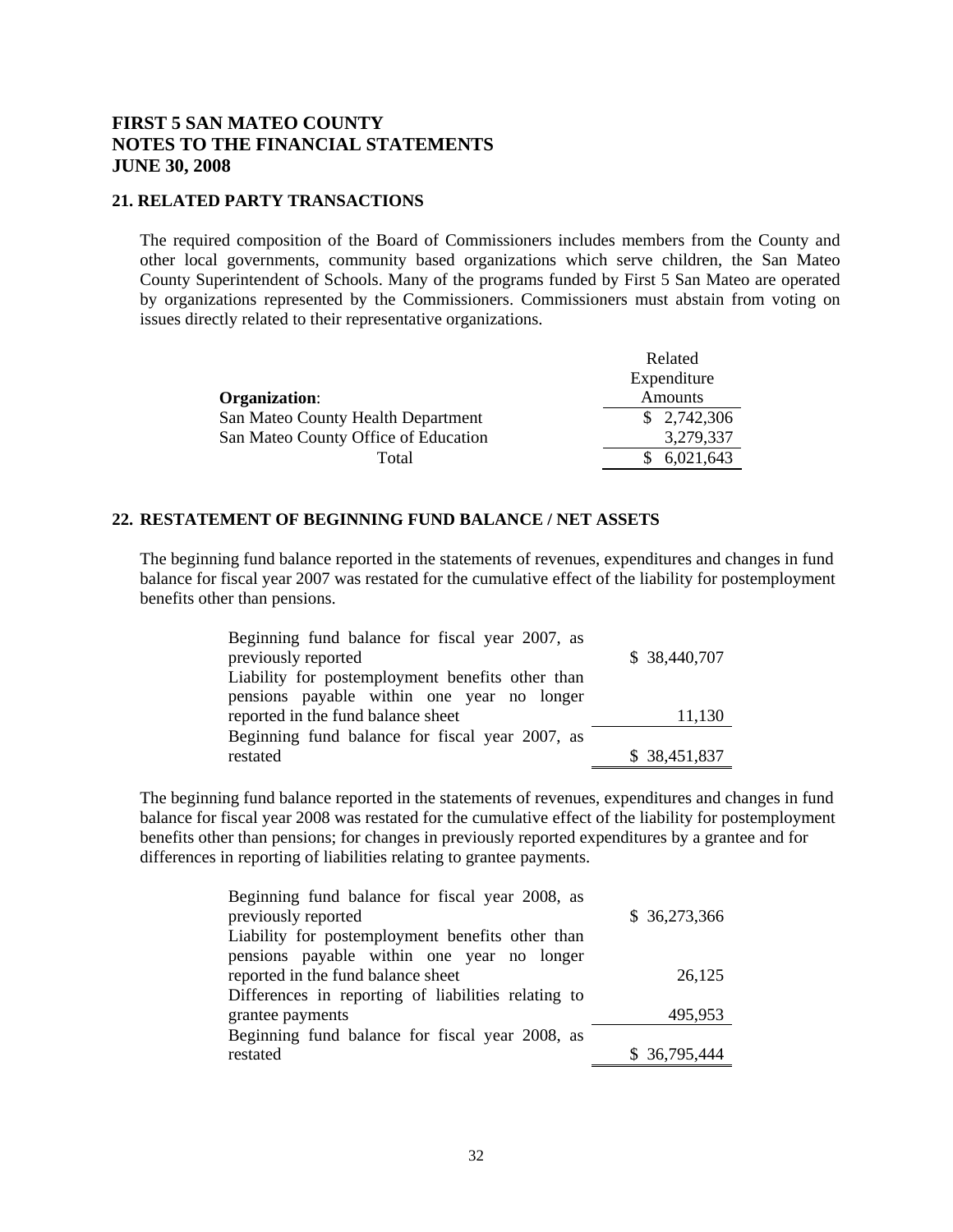### **22. RESTATEMENT OF BEGINNING FUND BALANCE / NET ASSETS (continued)**

The beginning net assets in the statements of activities for fiscal year 2008 was restated for the cumulative effect of changes in amounts previously reported as expenditures by a grantee.

| Beginning net assets for fiscal year 2008, as    |              |
|--------------------------------------------------|--------------|
| previously reported                              | \$36,861,827 |
| Prior year amounts reported as expenditures were |              |
| revised by grantee in the current period.        | 305,862      |
| Beginning net assets for fiscal year 2008, as    |              |
| restated                                         | \$37,167,689 |

## **23. SUBSEQUENT EVENT**

Subsequent to the June 30 fiscal year end, the financial markets experienced a significant decline in value that has been attributed to the credit crisis initiated by the sub-prime mortgage meltdown. The markets are so dynamic and fluid any judgment of the financial statements must be based on current information rather than fiscal year end. As of October 1, 2008, the San Mateo County Investment Pool incurred a charge of \$155 million associated with investments relating to Lehman Brothers Holdings Inc. (Lehman), which in September 2008 had filed a petition under Chapter 11 of the U.S. Bankruptcy Code. The \$155 million charge for the Lehman investments write-off was shared among the pool participants based on their respective average daily cash balance relative to that of the County Pool. First 5's prorated share of this one-time charge was \$2,042,965, which was recorded as an investment loss on October 1, 2008.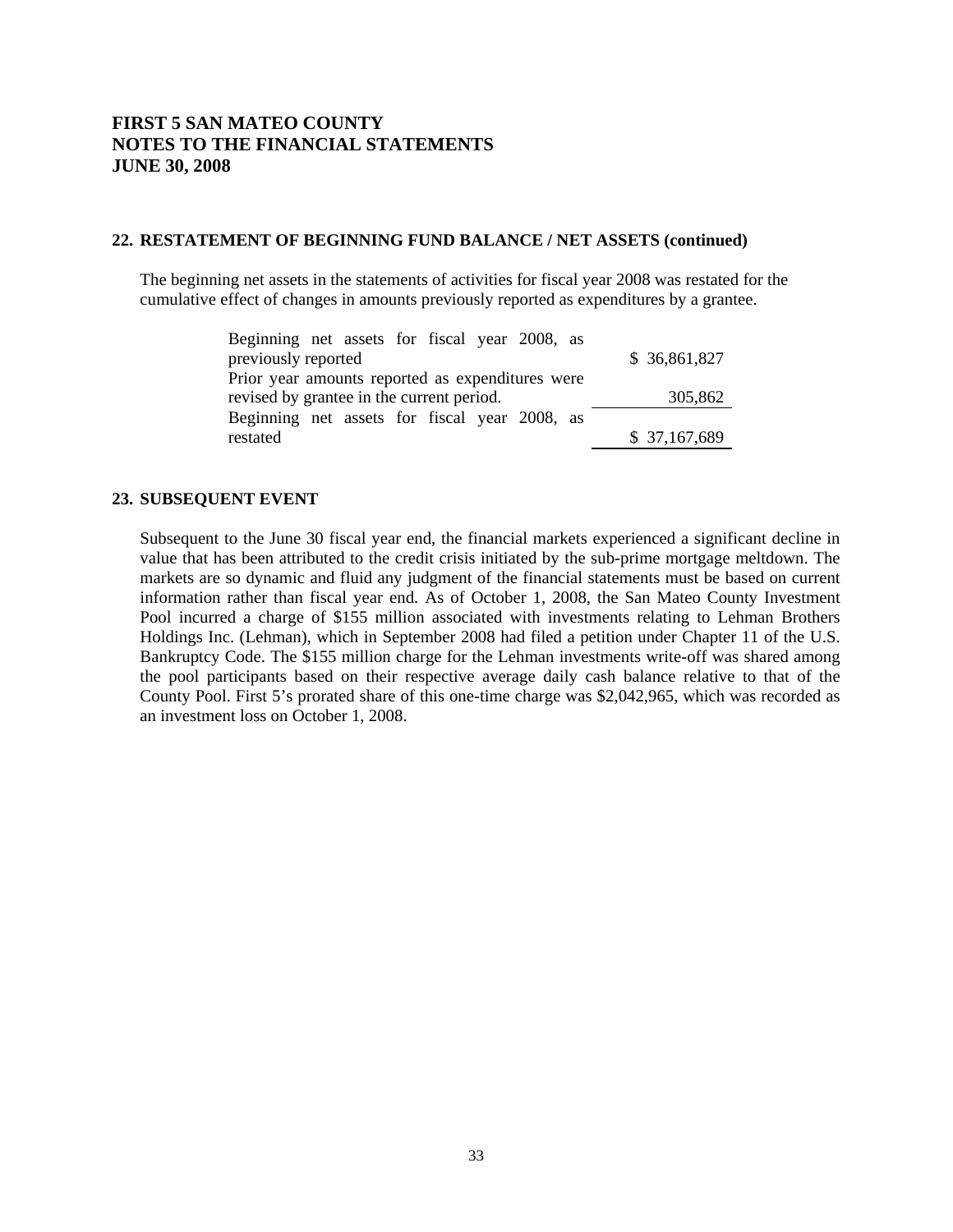## **FIRST 5 SAN MATEO COUNTY REQUIRED SUPPLEMENTARY INFORMATION JUNE 30, 2008 (In Thousands)**

### **1) SCHEDULE OF FUNDING PROGRESS-OTHER POSTEMPLOYMENT BENEFITS**

Schedule of funding progress presented below provides a consolidated snapshot of a County's ability to meet current and future liabilities with the plan assets. Of particular interest to most is the funded status ratio. This ratio conveys a plan's level of assets to liabilities, an important indicator to determine the financial health of the OPEB plan. The closer the plan is to a 100% funded status, the better position it will be in to meet all of its future liabilities.

The prior valuation was performed as of July 1, 2005. Due to significant changes to the plan benefits, a new valuation was performed as of January 1, 2007 and covered the fiscal year ended June 30, 2007. The next valuation will be performed biennially as of January 1, 2009 assuming that no other significant changes occur.

|           |           | Actuarial |           |         |           | UAAL as a   |
|-----------|-----------|-----------|-----------|---------|-----------|-------------|
|           |           | Accrued   |           |         |           | Percentage  |
|           | Actuarial | Liability | Unfunded  |         |           | of          |
| Actuarial | Value of  | $(AAL)$ - | AAL       | Funded  | Covered   | Covered     |
| Valuation | Assets    | Entry Age | (UAAL)    | Ratio   | Payroll   | Payroll     |
| Date      | (a)       | (b)       | $(b-a)$   | (a/b)   | (c)       | $((b-a)/c)$ |
| 7/1/2005  | \$        | \$135,678 | \$135,678 | $0.0\%$ | \$323,340 | 42.0%       |
| 1/1/2007  |           | 169,683   | 169,683   | $0.0\%$ | 372,648   | 45.5%       |

### **2) SCHEDULE OF FUNDING PROGRESS-PENSION**

Schedule of funding progress presents a consolidated snapshot of SamCERA's ability to meet current and future liabilities with plan assets. Of particular interest to most is the funded status ratio. This ratio conveys a plan's level of assets to liabilities, an important indicator to determine the financial health of the pension plan. The closer the plan is to a 100% funded status, the better position it will be in to meet its future liabilities.

The table below presents seven-year historical information about the funding status of the pension plan:

|           |             | Actuarial            |           |        |            | UAAL as a        |
|-----------|-------------|----------------------|-----------|--------|------------|------------------|
|           | Actuarial   | Accrued<br>Liability | Unfunded  |        |            | Percentage<br>of |
| Actuarial | Value of    | $(AAL)$ -            | AAL       | Funded | Covered    | Covered          |
| Valuation | Assets      | Entry Age            | (UAAL)    | Ratio  | Payroll    | Payroll          |
| Date      | (a)         | (b)                  | $(b-a)$   | (a/b)  | (c)        | $((b-a)/c)$      |
| 6/30/2002 | \$1,416,821 | \$1,660,566          | \$243,745 | 85.3%  | \$ 301,891 | 80.74%           |
| 6/30/2003 | 1,353,941   | 1,781,544            | 427,603   | 76.0%  | 323,896    | 132.02%          |
| 6/30/2004 | 1,452,621   | 1,921,328            | 468,707   | 75.6%  | 365,385    | 128.28%          |
| 6/30/2005 | 1,615,585   | 2,177,759            | 562,174   | 74.2%  | 334,515    | 168.16%          |
| 6/30/2006 | 1,769,021   | 2,345,149            | 576,128   | 75.4%  | 363,648    | 158.43%          |
| 6/30/2007 | 1,976,731   | 2,555,504            | 578,773   | 77.4%  | 407,812    | 141.92%          |
| 6/30/2008 | 2,218,937   | 2,806,222            | 587,285   | 79.1%  | 416,243    | 141.09%          |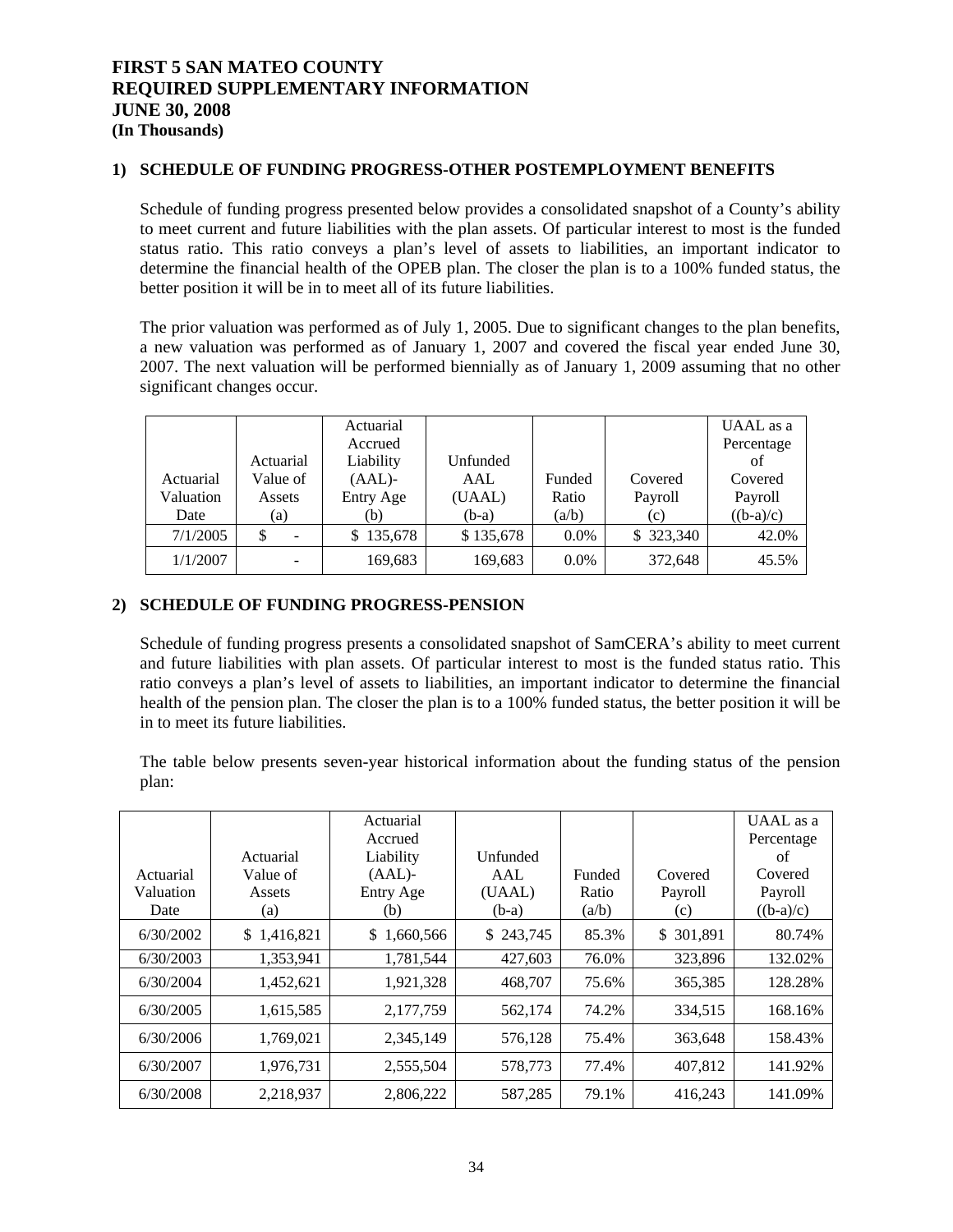## **For the Years Ended June 30, 2008 and 2007 First 5 San Mateo County School Readiness Program Schedules of Revenues, Expenditures, and Changes in Fund Balance**

|                                                      | 2008          | 2007          |
|------------------------------------------------------|---------------|---------------|
| <b>Revenues</b>                                      |               |               |
| Program implementation                               | \$<br>100,000 | \$<br>100,000 |
| State - matching funds                               | 570,039       | 574,237       |
| <b>Total Revenues</b>                                | 670,039       | 674,237       |
| <b>Expenditures</b>                                  |               |               |
| Salaries and benefits - School Readiness Coordinator | 50,000        | 50,000        |
| Other administrative expenditures                    | 11,931        | 1,950         |
| Distribution to School Districts                     | 570,039       | 496,121       |
| <b>Total Expenditures</b>                            | 631,970       | 548,071       |
| Excess (Deficiency) of Revenues over Expenditures    | 38,069        | 126,166       |
| Fund balance - beginning                             | 126,166       |               |
| <b>Fund Balance - Ending</b>                         | 164,235       | \$<br>126,166 |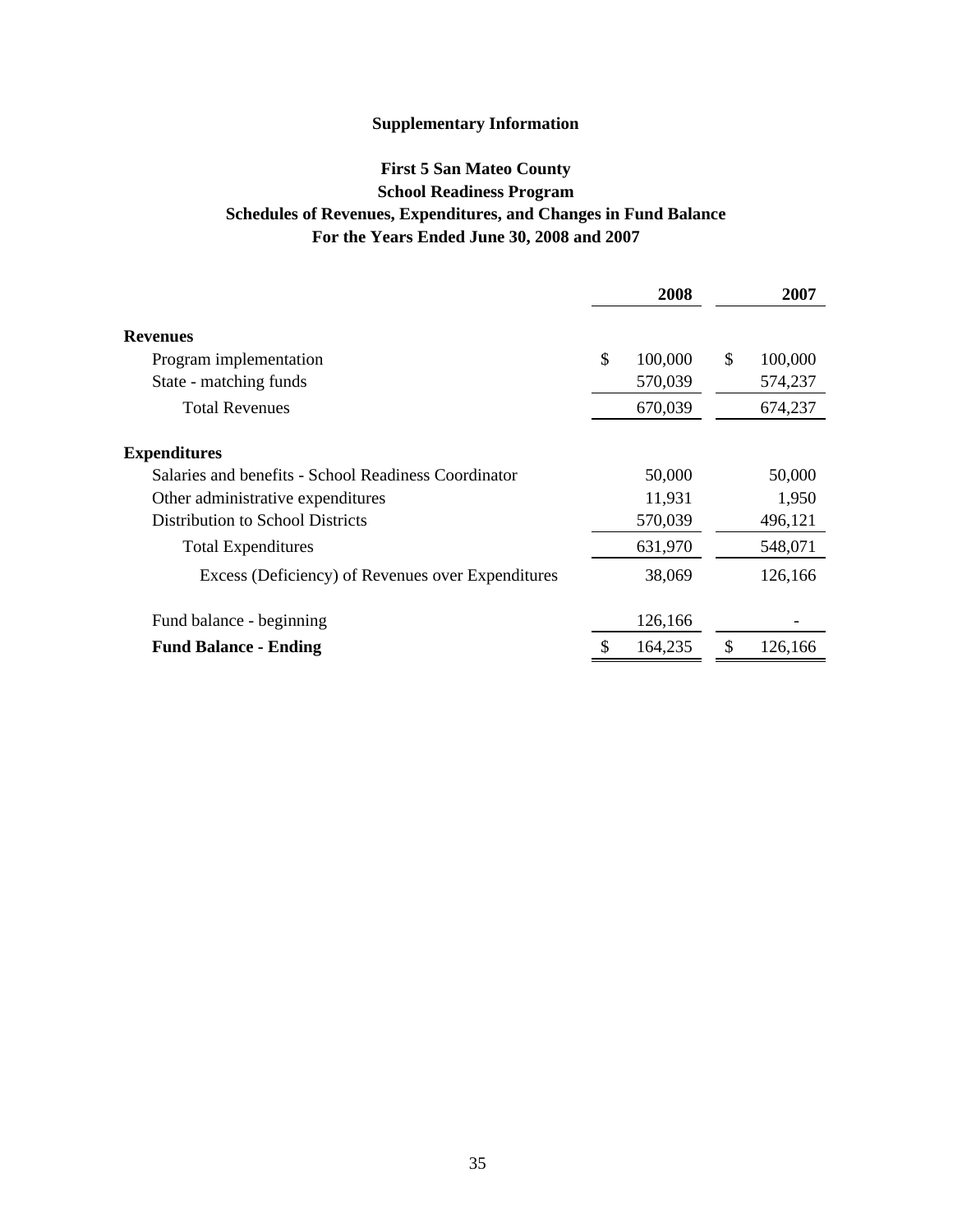## **For the Years Ended June 30, 2008 and 2007 First 5 San Mateo County Retention Incentives for Early Care and Education Providers Schedules of Revenues, Expenditures, and Changes in Fund Balance**

|                                    | 2008          |    | 2007    |  |  |
|------------------------------------|---------------|----|---------|--|--|
| Revenue                            | \$<br>126,027 | \$ | 101,209 |  |  |
| Expenditure                        | 126,027       |    | 101,209 |  |  |
| Excess of Revenue over Expenditure |               |    |         |  |  |
| Fund balance - beginning           |               |    |         |  |  |
| <b>Fund Balance - Ending</b>       |               |    |         |  |  |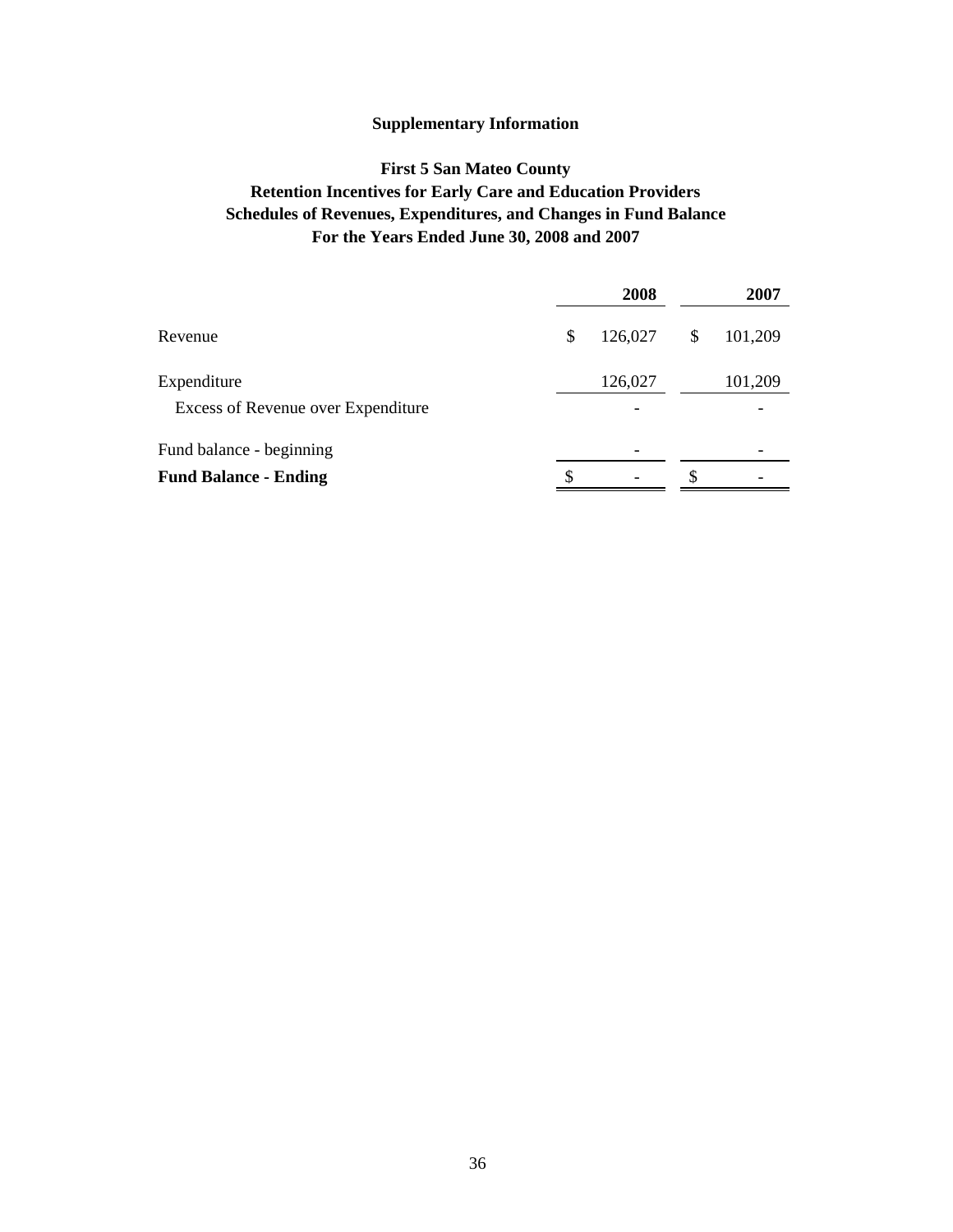## **For the Years Ended June 30, 2008 and 2007 First 5 San Mateo County Power of Preschool (formerly Preschool for All) Schedules of Revenues, Expenditures, and Changes in Fund Balance**

|                                                 | 2008         |   | 2007       |  |
|-------------------------------------------------|--------------|---|------------|--|
|                                                 |              |   |            |  |
| Revenue                                         |              |   |            |  |
| Program Implementation                          | \$<br>99,622 | S | 100,000    |  |
| <b>State Matching Funds</b>                     | 123,725      |   |            |  |
| <b>Total Revenues</b>                           | 223,347      |   | 100,000    |  |
|                                                 |              |   |            |  |
| Expenditure                                     | 406,325      |   | 460,622    |  |
|                                                 |              |   |            |  |
| Excess (Deficiency) of Revenue over Expenditure | (182, 978)   |   | (360, 622) |  |
|                                                 |              |   |            |  |
| Fund balance - beginning                        | 182,978      |   | 543,600    |  |
| <b>Fund Balance - Ending</b>                    | \$           |   | 182,978    |  |